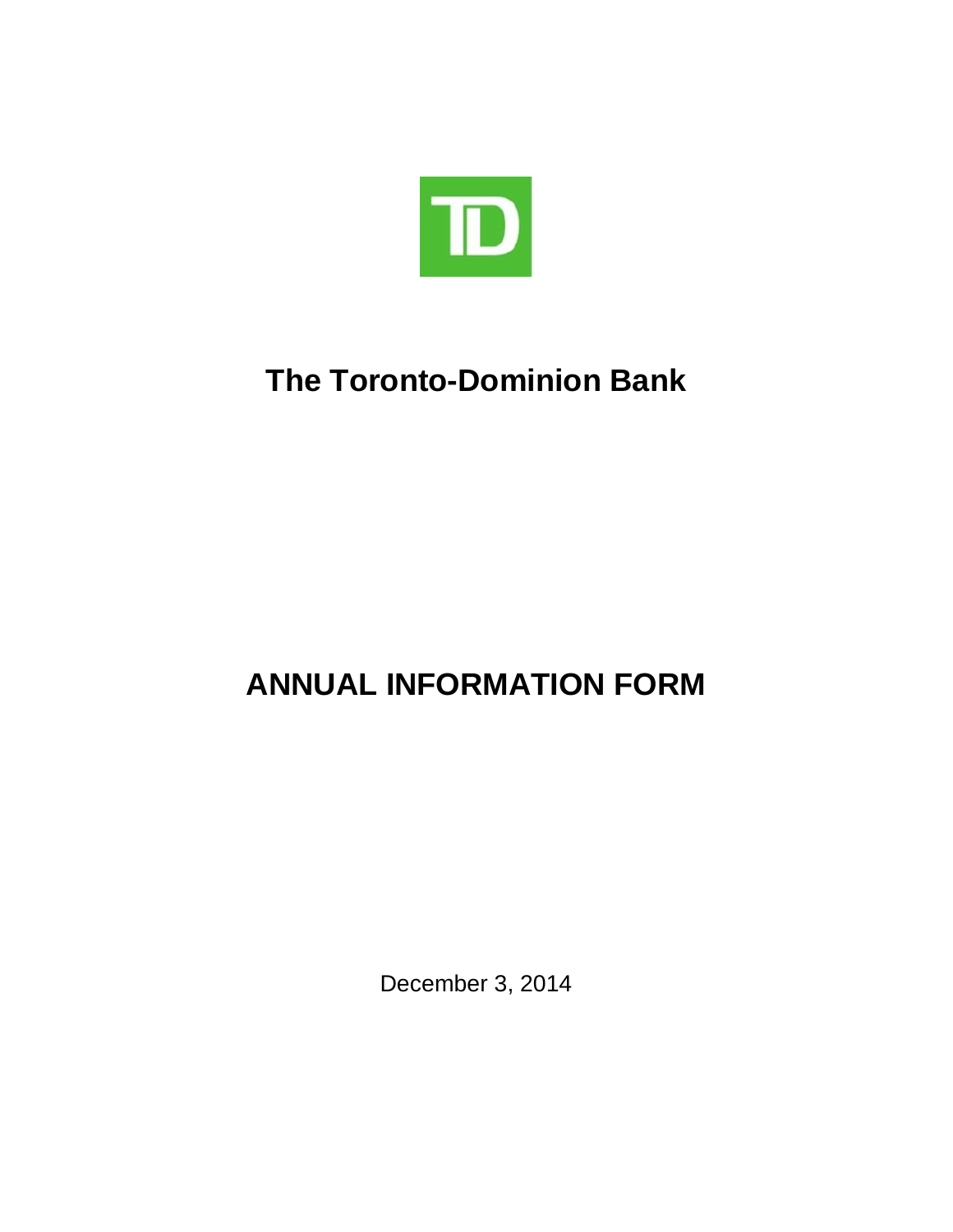## **Documents Incorporated by Reference**

Portions of this Annual Information Form ("AIF") are disclosed in the annual consolidated financial statements (the "Annual Financial Statements") and management's discussion and analysis of the Bank (as defined below) for the year ended October 31, 2014 (the "2014 MD&A") and are incorporated by reference into this AIF. **Page Page / Incorporated**

|                                                                                   | Page<br>Reference                    | Page / Incorporated<br>by Reference From        |                         |  |
|-----------------------------------------------------------------------------------|--------------------------------------|-------------------------------------------------|-------------------------|--|
|                                                                                   | Annual<br><b>Information</b><br>Form | Annual<br><b>Financial</b><br><b>Statements</b> | 2014<br><b>MD&amp;A</b> |  |
| <b>CORPORATE STRUCTURE</b>                                                        |                                      |                                                 |                         |  |
|                                                                                   | 4                                    |                                                 |                         |  |
|                                                                                   | 4                                    |                                                 |                         |  |
| GENERAL DEVELOPMENT OF THE BUSINESS                                               | 4                                    |                                                 | $3 - 31$                |  |
| DESCRIPTION OF THE BUSINESS                                                       |                                      |                                                 |                         |  |
|                                                                                   |                                      | $4 - 8$                                         | 17-31                   |  |
|                                                                                   |                                      | 61, 87-88                                       | 27, 64, 99              |  |
|                                                                                   |                                      |                                                 | 67                      |  |
|                                                                                   |                                      | 20, 63-64                                       |                         |  |
|                                                                                   | 5                                    |                                                 |                         |  |
|                                                                                   |                                      |                                                 | 37-50, 74-84            |  |
|                                                                                   |                                      |                                                 | 99                      |  |
|                                                                                   | 5                                    |                                                 | 65-99                   |  |
| <b>DIVIDENDS</b>                                                                  |                                      |                                                 |                         |  |
|                                                                                   | 6                                    |                                                 |                         |  |
|                                                                                   | 6                                    |                                                 |                         |  |
| Dividend Policy and Restrictions for The Toronto-Dominion Bank                    |                                      | 68-71                                           | 55                      |  |
| <b>CAPITAL STRUCTURE</b>                                                          |                                      |                                                 |                         |  |
|                                                                                   | 7                                    | 69                                              |                         |  |
|                                                                                   | $\overline{7}$                       | 69-71                                           |                         |  |
|                                                                                   | 8                                    |                                                 |                         |  |
|                                                                                   | 8                                    |                                                 |                         |  |
| MARKET FOR SECURITIES OF THE BANK                                                 |                                      |                                                 |                         |  |
|                                                                                   | 11                                   |                                                 |                         |  |
|                                                                                   | 11                                   |                                                 |                         |  |
|                                                                                   | 13                                   |                                                 |                         |  |
| DIRECTORS AND OFFICERS                                                            |                                      |                                                 |                         |  |
|                                                                                   | 14                                   |                                                 |                         |  |
|                                                                                   | 17                                   |                                                 |                         |  |
| Additional Information Regarding the Audit Committee and Shareholders'<br>Auditor | 18                                   |                                                 |                         |  |
|                                                                                   | 19                                   |                                                 |                         |  |
|                                                                                   | 21                                   |                                                 |                         |  |
|                                                                                   | 21                                   |                                                 |                         |  |
| Pre-Approval Policies and Shareholders' Auditor Service Fees                      | 21                                   |                                                 |                         |  |
| LEGAL PROCEEDINGS AND REGULATORY ACTIONS                                          |                                      |                                                 |                         |  |
|                                                                                   | 22                                   |                                                 |                         |  |
|                                                                                   | 22                                   |                                                 |                         |  |
| <b>INTEREST OF MANAGEMENT AND OTHERS IN</b>                                       |                                      |                                                 |                         |  |
|                                                                                   | 23                                   |                                                 |                         |  |
|                                                                                   |                                      |                                                 |                         |  |
| <b>TRANSFER AGENTS AND REGISTRARS</b>                                             |                                      |                                                 |                         |  |
|                                                                                   | 23<br>23                             |                                                 |                         |  |
|                                                                                   |                                      |                                                 |                         |  |
|                                                                                   | 23                                   |                                                 |                         |  |
|                                                                                   | 24                                   |                                                 |                         |  |
| APPENDIX "A" - Intercorporate Relationships                                       |                                      |                                                 |                         |  |

APPENDIX "B" – Audit Committee Charter

**Unless otherwise specified, this AIF presents information as at October 31, 2014.**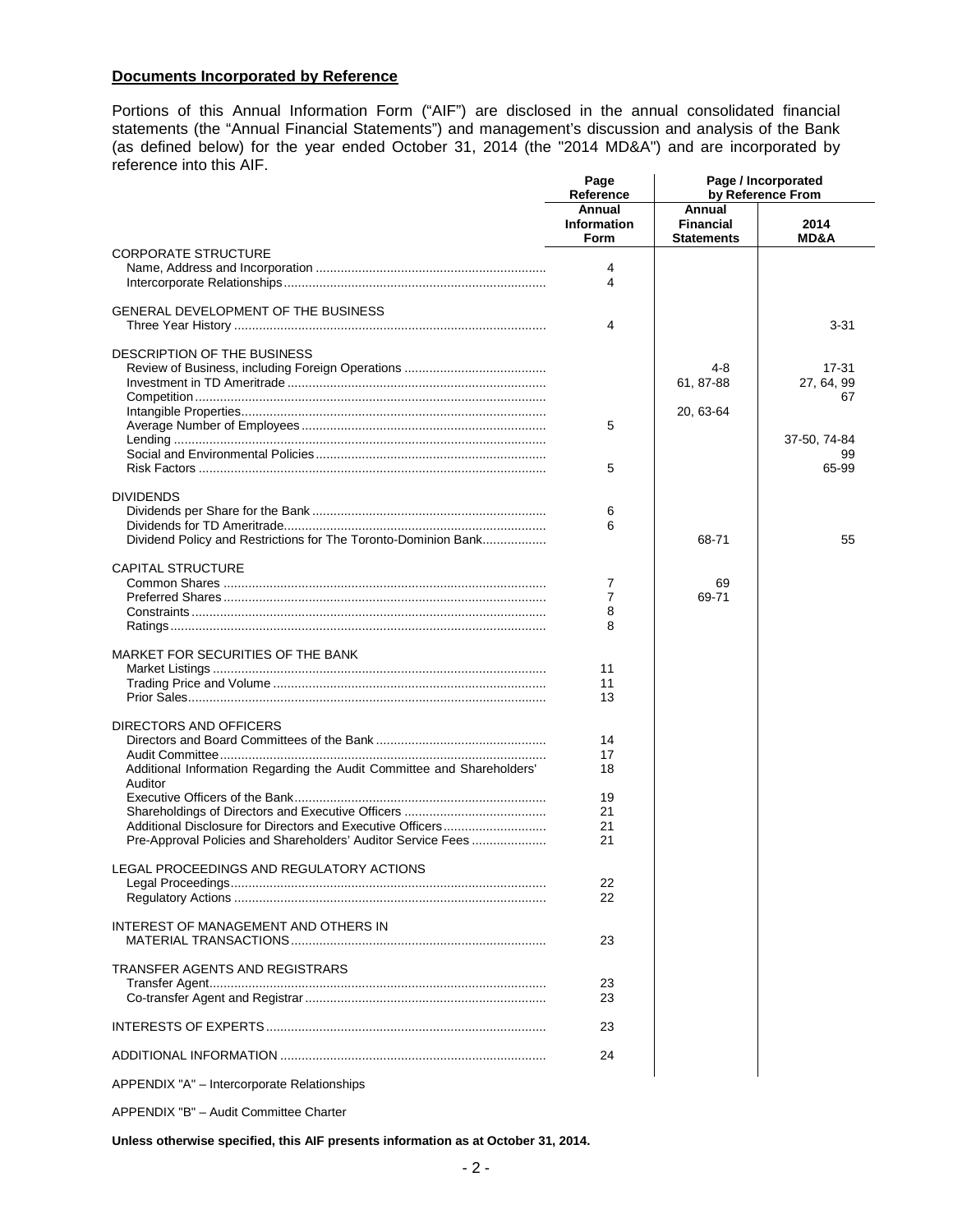## **Caution Regarding Forward-Looking Statements**

From time to time, the Bank makes written and/or oral forward-looking statements, including in this document, in other filings with Canadian regulators or the U.S. Securities and Exchange Commission, and in other communications. In addition, representatives of the Bank may make forward-looking statements orally to analysts, investors, the media and others. All such statements are made pursuant to the "safe harbour" provisions of, and are intended to be forward-looking statements under, applicable Canadian and U.S. securities legislation, including the U.S. Private Securities Litigation Reform Act of 1995. Forward-looking statements include, but are not limited to, statements made in this document, including in the Management's Discussion and Analysis ("2014 MD&A") under the heading "Economic Summary and Outlook", for each business segment under headings "Business Outlook and Focus for 2015", and in other statements regarding the Bank's objectives and priorities for 2015 and beyond and strategies to achieve them, and the Bank's anticipated financial performance. Forward-looking statements are typically identified by words such as "will", "should", "believe", "expect", "anticipate", "intend", "estimate", "plan", "may", and "could".

By their very nature, these forward-looking statements require the Bank to make assumptions and are subject to inherent risks and uncertainties, general and specific. Especially in light of the uncertainty related to the physical, financial, economic, political, and regulatory environments, such risks and uncertainties – many of which are beyond the Bank's control and the effects of which can be difficult to predict – may cause actual results to differ materially from the expectations expressed in the forwardlooking statements. Risk factors that could cause such differences include: credit, market (including equity, commodity, foreign exchange, and interest rate), liquidity, operational (including technology), reputational, insurance, strategic, regulatory, legal, environmental, capital adequacy, and other risks. Examples of such risk factors include the general business and economic conditions in the regions in which the Bank operates; the ability of the Bank to execute on key priorities, including to successfully complete acquisitions and strategic plans and to attract, develop and retain key executives; disruptions in or attacks (including cyber-attacks) on the Bank's information technology, internet, network access or other voice or data communications systems or services; the evolution of various types of fraud or other criminal behaviour to which the Bank is exposed; the failure of third parties to comply with their obligations to the Bank or its affiliates, including relating to the care and control of information; the impact of new and changes to current laws and regulations; the overall difficult litigation environment, including in the U.S.; increased competition, including through internet and mobile banking; changes to the Bank's credit ratings; changes in currency and interest rates; increased funding costs for credit due to market illiquidity and competition for funding; changes to accounting policies and methods used by the Bank; and the occurrence of natural and unnatural catastrophic events and claims resulting from such events. The Bank cautions that the preceding list is not exhaustive of all possible risk factors and other factors could also adversely affect the Bank's results. For more detailed information, please see the "Risk Factors and Management" section of the 2014 MD&A, as may be updated in subsequently filed quarterly reports to shareholders and news releases (as applicable) related to any transactions discussed under the heading "Significant Events" in the relevant MD&A, which applicable releases may be found on www.td.com. All such factors should be considered carefully, as well as other uncertainties and potential events, and the inherent uncertainty of forward-looking statements, when making decisions with respect to the Bank and the Bank cautions readers not to place undue reliance on the Bank's forward-looking statements.

Material economic assumptions underlying the forward-looking statements contained in this document are set out in the 2014 MD&A under the headings "Economic Summary and Outlook", and for each business segment, "Business Outlook and Focus for 2015", each as updated in subsequently filed quarterly reports to shareholders.

Any forward-looking statements contained in this document represent the views of management only as of the date hereof and are presented for the purpose of assisting the Bank's shareholders and analysts in understanding the Bank's financial position, objectives and priorities and anticipated financial performance as at and for the periods ended on the dates presented, and may not be appropriate for other purposes. The Bank does not undertake to update any forward-looking statements, whether written or oral, that may be made from time to time by or on its behalf, except as required under applicable securities legislation.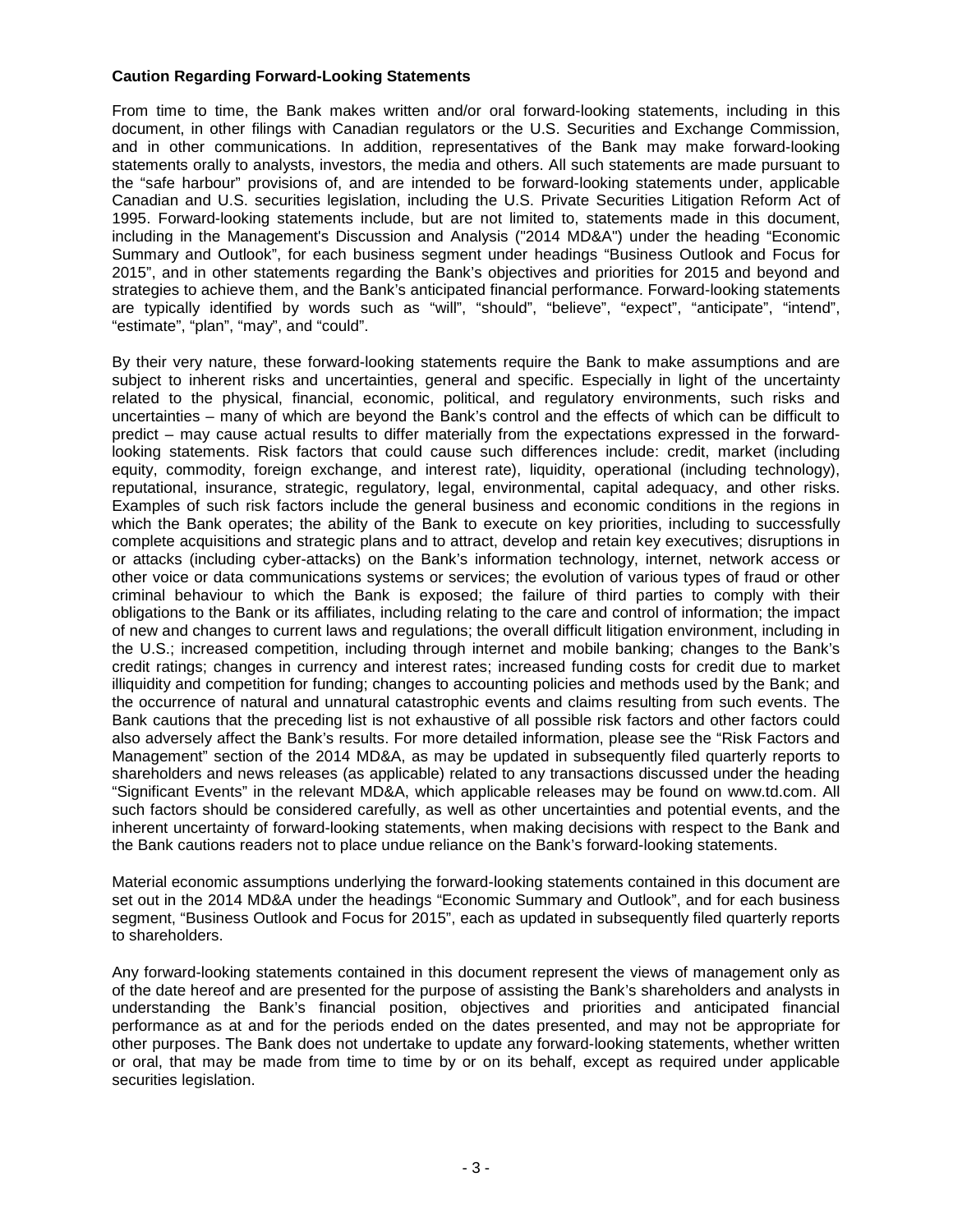## **CORPORATE STRUCTURE**

#### **Name, Address and Incorporation**

The Toronto-Dominion Bank (the "Bank" or "TD") and its subsidiaries are collectively known as "TD Bank Group". The Bank, a Schedule 1 chartered bank subject to the provisions of the Bank Act (Canada) (the "Bank Act"), was formed on February 1, 1955 through the amalgamation of The Bank of Toronto (chartered in 1855) and The Dominion Bank (chartered in 1869). The Bank's head office is located at Toronto-Dominion Centre, King Street West and Bay Street, Toronto, Ontario, M5K 1A2.

#### **Intercorporate Relationships**

Information about the intercorporate relationships among the Bank and its principal subsidiaries is provided in Appendix "A" to this AIF.

#### **GENERAL DEVELOPMENT OF THE BUSINESS**

#### **Three Year History**

As at October 31, 2014, TD was the second largest Canadian bank in terms of market capitalization. TD Bank Group is the sixth largest bank in North America by branches and serves more than 23 million customers in three key businesses operating in a number of locations in financial centres around the globe: Canadian Retail, including TD Canada Trust, TD Auto Finance Canada, TD Wealth (Canada), TD Direct Investing, and TD Insurance; U.S. Retail, including TD Bank, America's Most Convenient Bank, TD Auto Finance U.S., TD Wealth (U.S.) and an investment in TD Ameritrade; and Wholesale Banking, including TD Securities. TD also ranks among the world's leading online financial services firms, with approximately 9.4 million active online and mobile customers. TD had CDN\$945 billion in assets on October 31, 2014. The Toronto-Dominion Bank trades under the symbol "TD" on each of the Toronto Stock Exchange and the New York Stock Exchange.

For additional information on TD's businesses, see the descriptions provided below and on pages 17 to 31 of the 2014 MD&A.

#### *Developments in the Canadian Business*

On December 1, 2011, the Bank acquired substantially all of the credit card portfolio of MBNA Canada, a wholly-owned subsidiary of Bank of America Corporation, as well as certain other assets and liabilities for cash consideration of \$6,839 million.

On August 5, 2013, the Bank completed the acquisition of substantially all of the consumer private label credit card portfolio of HSBC Retail Services Limited, an indirect wholly-owned subsidiary of HSBC Holdings plc.

On November 12, 2013, TD Waterhouse Canada Inc., a subsidiary of the Bank, completed the sale of the Bank's institutional services business, known as TD Waterhouse Institutional Services, to a subsidiary of National Bank of Canada.

On December 27, 2013, the Bank, Aimia Inc. ("Aimia"), and the Canadian Imperial Bank of Commerce ("CIBC") closed a transaction under which the Bank acquired approximately 50% of CIBC's existing Aeroplan credit card portfolio, which primarily included accounts held by customers who did not have an existing retail banking relationship with CIBC. The Bank became the primary credit card issuer for Aeroplan, a loyalty program owned by Aimia, on January 1, 2014.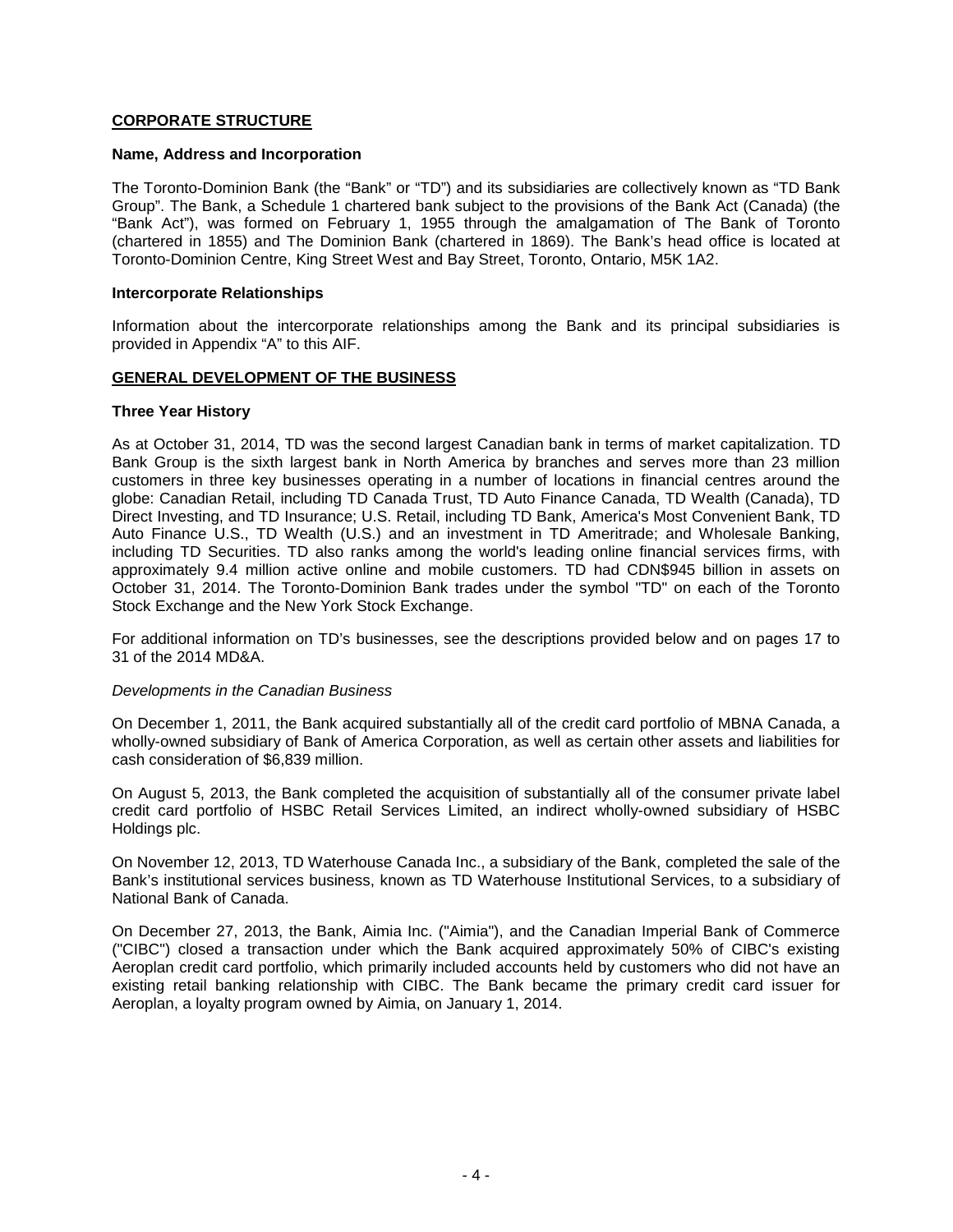## *Development of TD Bank, America's Most Convenient Bank®*

TD Bank, N.A., operating under the brand name TD Bank, America's Most Convenient Bank®, is one of the 10 largest banks in the U.S. and provides customers with a full range of financial products and services at more than 1,300 convenient locations located from Maine to Florida. TD Bank, N.A. is a wholly-owned subsidiary of the Bank.

On March 13, 2013, the Bank, through its subsidiary TD Bank USA, N.A., acquired substantially all of Target Corporation's ("Target") existing U.S. Visa and private label credit card portfolios, with a gross outstanding balance of US\$5.8 billion. TD Bank USA, N.A. also entered into a seven-year program agreement under which it became the exclusive issuer of Target-branded Visa and private label consumer credit cards to Target's U.S. customers.

On March 27, 2013, the Bank acquired 100% of the outstanding equity of Epoch Holding Corporation, including its wholly-owned subsidiary Epoch Investment Partners, Inc. ("Epoch"), a New York-based asset management firm. Epoch was acquired for cash consideration of US\$674 million.

#### *Investment in TD Ameritrade*

The Bank has an investment in TD Ameritrade Holding Corporation ("TD Ameritrade"), a leading provider of securities brokerage services and related technology-based financial services to retail investors, traders and independent registered investment advisors. TD Ameritrade provides its services predominantly through the Internet, a national branch network and relationships with independent registered investment advisors. TD Ameritrade is a U.S. publicly-traded company and its common shares are listed on the New York Stock Exchange. As of October 31, 2014, the Bank owned approximately 40.97% of the outstanding voting securities of TD Ameritrade. Additional information concerning TD Ameritrade may be found on the U.S. Securities and Exchange Commission's EDGAR system ("EDGAR") at [www.sec.gov.](http://www.sec.gov/) The Bank's investment in TD Ameritrade is subject to a Stockholders Agreement that contains provisions relating to governance, board composition, stock ownership, transfers of shares, voting and other matters.

# **DESCRIPTION OF THE BUSINESS**

Descriptions of TD's significant business segments and related information are provided on pages 3 and 17 to 31 of the 2014 MD&A.

#### **Average Number of Employees**

TD had an average of 81,137 full-time equivalent employees for fiscal 2014.

#### **Risk Factors**

The Bank considers it critical to regularly assess its operating environment and highlight top and emerging risks, which are risks with a potential to have a material effect on the Bank and where the attention of senior leaders is focused due to the potential magnitude or immediacy of their impact. An explanation of the types of risks facing the Bank and its businesses and the ways in which the Bank manages them can be found under the heading "Risk Factors and Management" on pages 65 to 99 of the 2014 MD&A, which is incorporated by reference.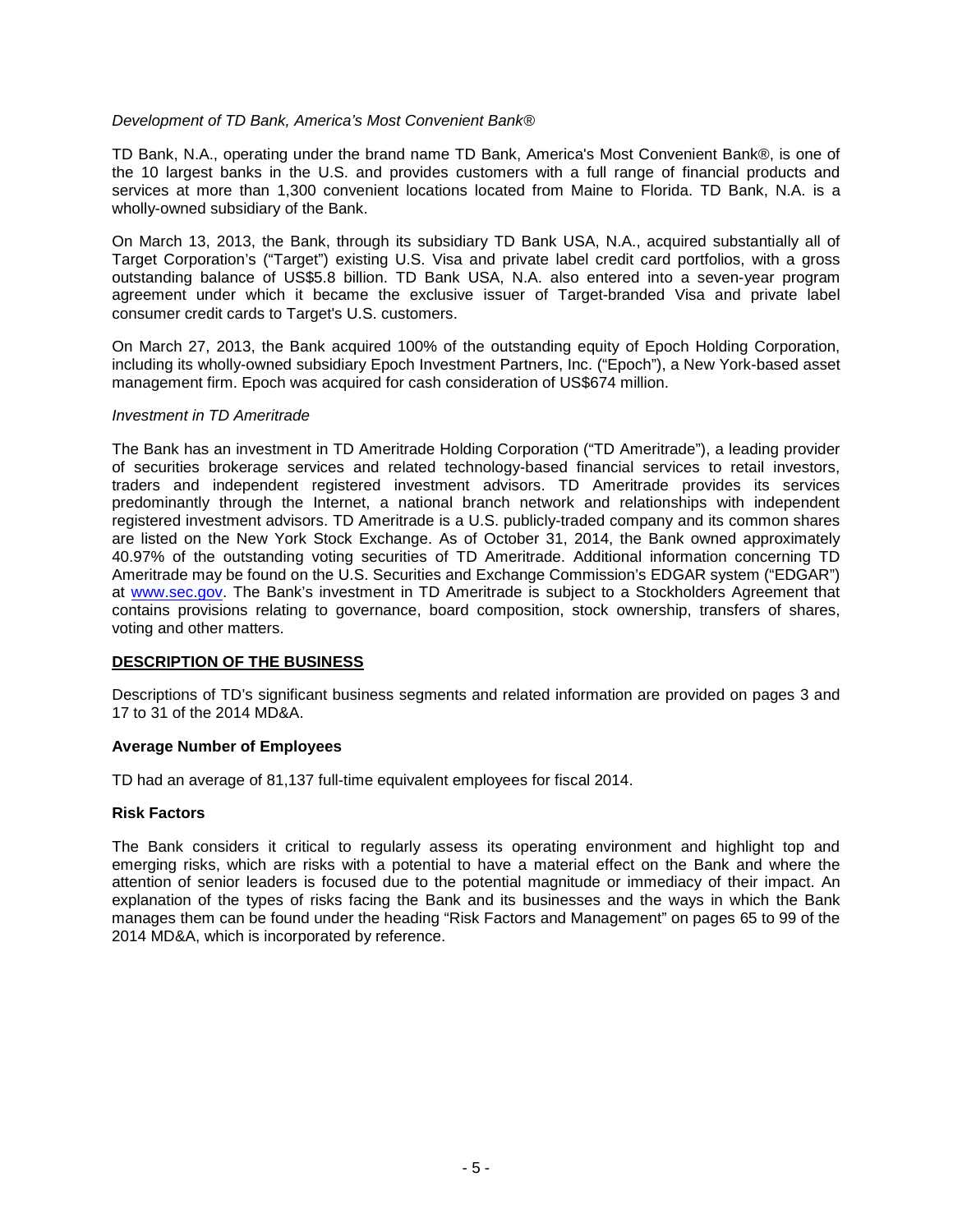## **DIVIDENDS**

# **Dividends per Share for the Bank (October 31st year-end)**

| <b>Type of Shares</b>      | 2014   | 2013   | 2012   |
|----------------------------|--------|--------|--------|
| Common Shares <sup>1</sup> | \$1.84 | \$1.62 | \$1.45 |
| <b>Preferred Shares</b>    |        |        |        |
| Series $O^2$               | \$1.21 | \$1.21 | \$1.21 |
| Series P                   | \$1.31 | \$1.31 | \$1.31 |
| Series Q                   | \$1.40 | \$1.40 | \$1.40 |
| Series R                   | \$1.40 | \$1.40 | \$1.40 |
| Series S <sup>3</sup>      | \$0.84 | \$1.15 | \$1.25 |
| Series $T^3$               | \$0.63 | \$0.16 |        |
| Series Y <sup>4</sup>      | \$0.89 | \$1.28 | \$1.28 |
| Series Z <sup>4</sup>      | \$0.65 |        |        |
| Series AA <sup>5</sup>     | \$0.31 | \$1.25 | \$1.25 |
| Series AC <sup>5</sup>     | \$0.35 | \$1.40 | \$1.40 |
| Series AE <sup>6</sup>     | \$0.78 | \$1.56 | \$1.56 |
| Series AG <sup>6</sup>     | \$0.78 | \$1.56 | \$1.56 |
| Series Al <sup>7</sup>     | \$1.17 | \$1.56 | \$1.56 |
| Series AK <sup>7</sup>     | \$1.17 | \$1.56 | \$1.56 |
| Series $1^{\overline{8}}$  | \$0.40 |        |        |
| Series 3 <sup>9</sup>      | \$0.24 |        |        |

**Notes:**

1 The common share dividend amounts disclosed in the chart have been adjusted to reflect the issuance of additional common shares as a result of the Bank's January 31, 2014 stock dividend of one common share per each issued and outstanding common share, which had the same effect as a two-for-one stock split.

2 On October 31, 2014, the Bank redeemed all of its 17 million outstanding Class A First Preferred Shares, Series O.

3 On July 31, 2013, the Bank converted 4.6 million of its 10 million Non-Cumulative 5-Year Rate Reset Preferred Shares, Series S on a one-for-one basis into Non-Cumulative Floating Rate Preferred Shares, Series T of the Bank.

4 On October 31, 2013, the Bank converted 4.5 million of its 10 million Non-Cumulative 5-Year Rate Reset Preferred Shares, Series Y, on a one-for-one basis, into Non-Cumulative Floating Rate Preferred Shares, Series Z of the Bank.

5 On January 31, 2014, the Bank redeemed all of its 10 million outstanding Non-Cumulative 5-Year Rate Reset Preferred Shares, Series AA and all of its 8.8 million outstanding Non-Cumulative 5-Year Rate Reset Preferred Shares, Series AC.

6 On April 30, 2014, the Bank redeemed all of its 12 million outstanding Non-Cumulative 5-Year Rate Reset Preferred Shares, Series AE and all of its 15 million outstanding Non-Cumulative 5-Year Rate Reset Preferred Shares, Series AG.

7 On July 31, 2014, the Bank redeemed all of its 11 million outstanding Non-Cumulative 5-Year Rate Reset Preferred Shares, Series AI and all of its 14 million outstanding Non-Cumulative 5-Year Rate Reset Preferred Shares, Series AK.

8 On June 4, 2014, the Bank issued 20 million Non-Cumulative 5-Year Rate Reset Preferred Shares, Series 1.

9 On July 31, 2014, the Bank issued 20 million Non-Cumulative 5-Year Rate Reset Preferred Shares, Series 3.

#### **Dividends for TD Ameritrade (September 30th year-end)**

TD Ameritrade declared a US\$0.12 per share quarterly cash dividend on its common stock during each quarter of its 2014 fiscal year. TD Ameritrade also declared and paid a US\$0.50 per share special cash dividend on its common stock during the first quarter of its 2014 fiscal year. On October 28, 2014, TD Ameritrade declared a US\$0.15 per share quarterly cash dividend on its common stock for the first quarter of its 2015 fiscal year, payable on November 20, 2014 to all holders of record of TD Ameritrade common stock as of November 6, 2014, The payment of any future dividends will be at the discretion of TD Ameritrade's board of directors and will depend upon a number of factors that its board of directors deems relevant, including future earnings, the success of TD Ameritrade's business activities, capital requirements, the general financial condition and future prospects of its business, and general business conditions.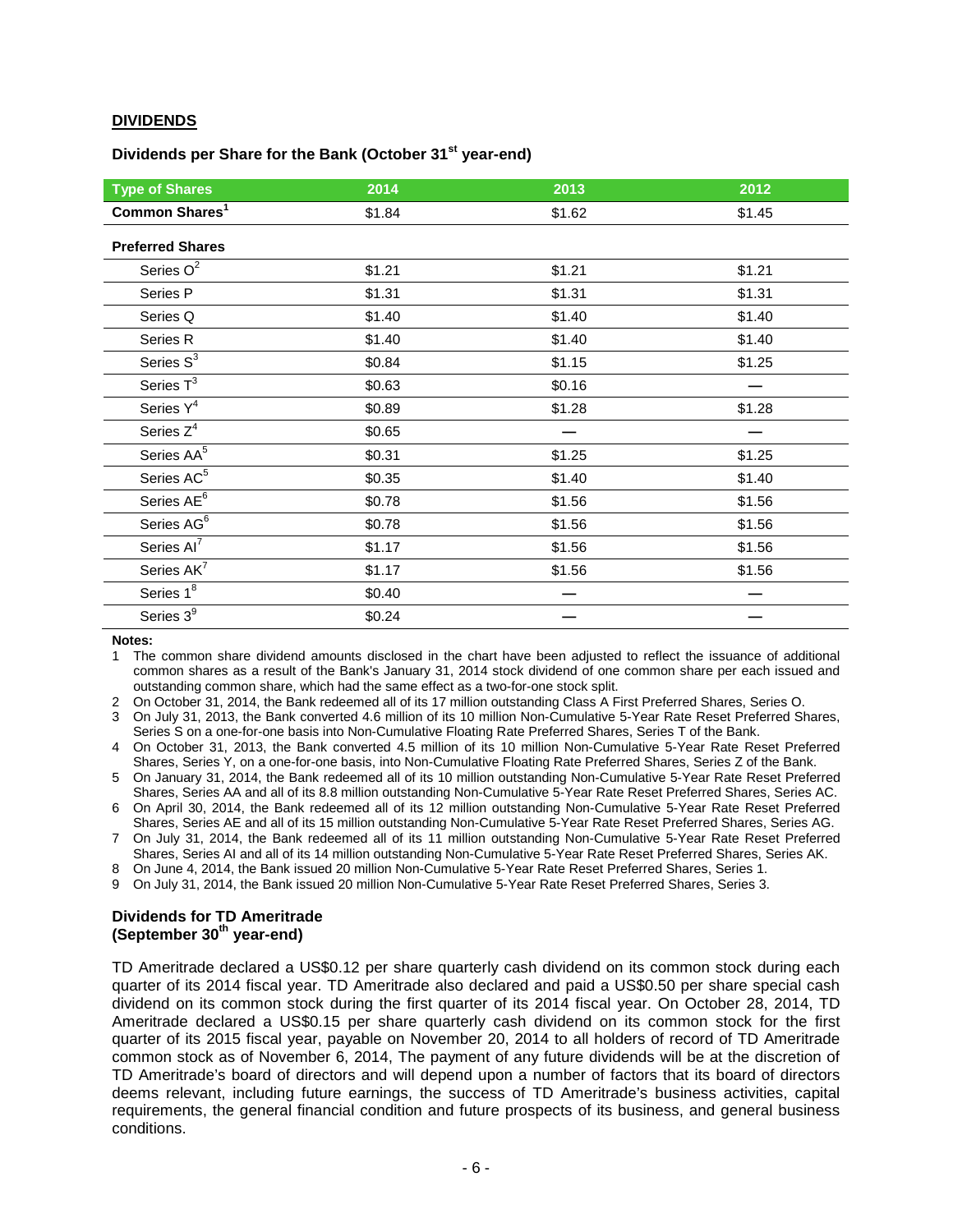# **CAPITAL STRUCTURE**

The following summary of the Bank's share capital is qualified in its entirety by the Bank's by-laws and the actual terms and conditions of such shares.

In accordance with capital adequacy requirements adopted by the Office of the Superintendent of Financial Institutions (Canada) ("OSFI"), in order to qualify as Tier 1 Capital under Basel III, non-common capital instruments issued by the Bank after January 1, 2013, including Preferred Shares (as defined below), must include a non-viability contingent capital feature (the "NVCC Provisions"), under which they could be converted into a variable number of common shares of the Bank if OSFI announces that the Bank has ceased, or is about to cease, to be viable or if the Bank has accepted or agreed to accept a capital injection or equivalent support from a federal or provincial government in Canada (each, a "trigger event").

## **Common Shares**

The authorized common share capital of the Bank consists of an unlimited number of common shares without nominal or par value. Subject to the restrictions set out under "Constraints" below, holders of common shares are entitled to vote at all meetings of the shareholders of the Bank, except meetings at which only holders of a specified class or series of shares are entitled to vote. The holders of common shares are entitled to receive dividends as and when declared by the Board of Directors of the Bank, subject to the preference of the holders of the preferred shares of the Bank. After payment to the holders of the preferred shares of the Bank of the amount or amounts to which they may be entitled, and after payment of all outstanding debts, the holders of common shares shall be entitled to receive the remaining property of the Bank upon the liquidation, dissolution or winding-up thereof.

## **Preferred Shares**

The Class A First Preferred Shares (the "Preferred Shares") of the Bank may be issued from time to time, in one or more series, with such rights, privileges, restrictions and conditions as the Board of Directors of the Bank may determine.

The Preferred Shares of each series rank on a parity with every other series of Preferred Shares, and all Preferred Shares rank prior to the common shares and to any other shares of the Bank ranking junior to the Preferred Shares with respect to the payment of dividends and the distribution of assets in the event of the liquidation, dissolution or winding-up of the Bank, provided that a trigger event has not occurred as contemplated under the NVCC Provisions applicable to a series of Preferred Shares. In the event of a trigger event occurring under the NVCC Provisions, the existing priority of the Preferred Shares of the affected series will not be relevant as all Preferred Shares of such series will be converted into common shares of the Bank and, upon conversion, will rank on a parity with all other common shares of the Bank.

There are no voting rights attaching to the Preferred Shares except to the extent provided in any series or by the Bank Act. The Bank may not, without the prior approval of the holders of the Preferred Shares, create or issue (i) any shares ranking in priority to or on a parity with the Preferred Shares, or (ii) any additional series of Preferred Shares, unless at the date of such creation or issuance all cumulative dividends and any declared and unpaid non-cumulative dividends shall have been paid or set apart for payment in respect of each series of Preferred Shares then issued and outstanding.

Approval of amendments to the provisions of the Preferred Shares as a class may be given in writing by the holders of all the outstanding Preferred Shares or by a resolution carried by an affirmative vote of at least two-thirds of the votes cast at a meeting at which the holders of a majority of the then outstanding Preferred Shares are present or represented by proxy or, if no quorum is present at such meeting, at an adjourned meeting at which the shareholders then present or represented by proxy may transact the business for which the meeting was originally called.

In the event of the liquidation, dissolution or winding-up of the Bank, provided that a trigger event has not occurred as contemplated under the NVCC Provisions applicable to a series of Preferred Shares, before any amounts shall be paid to or any assets distributed among the holders of the common shares or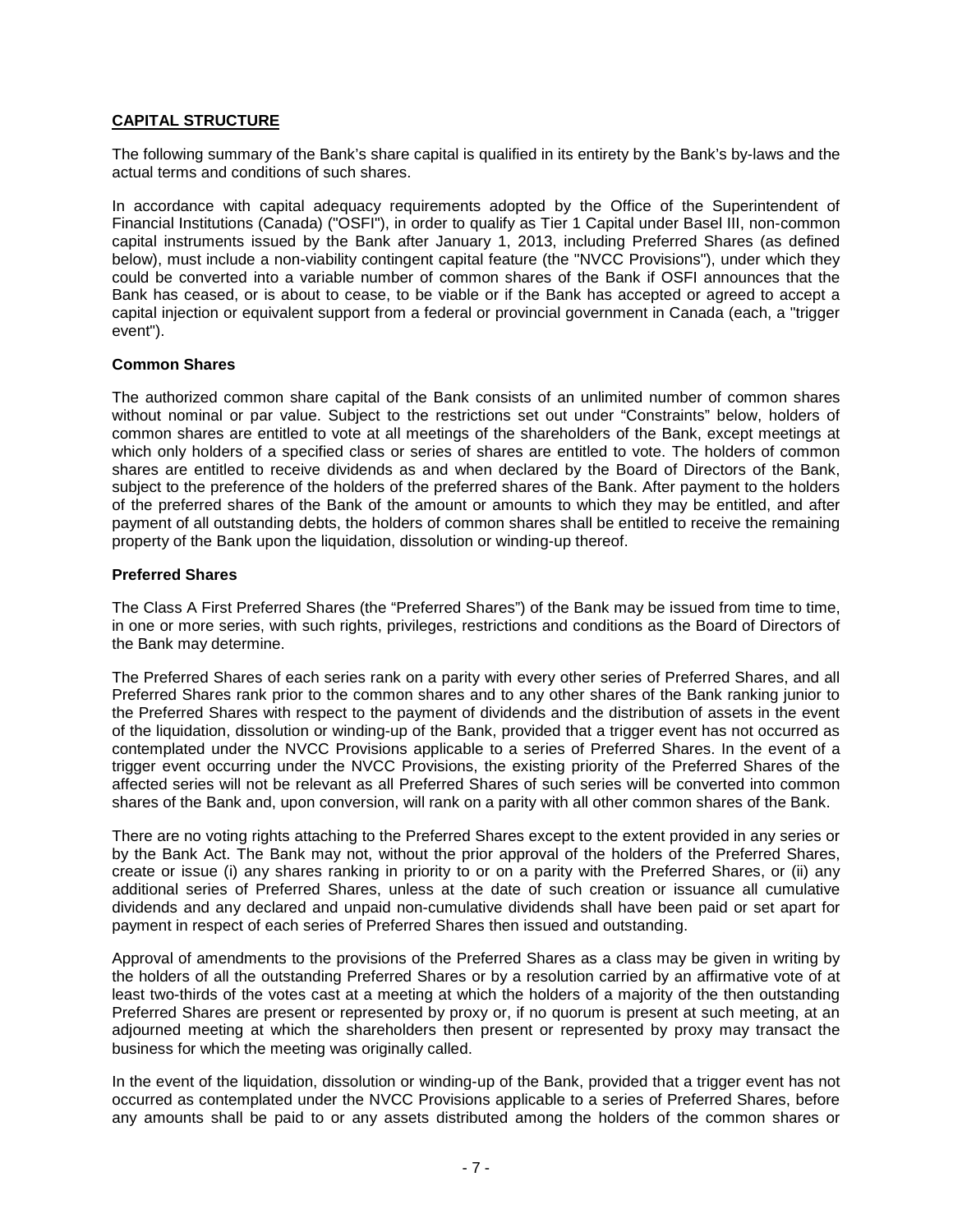shares of any other class of the Bank ranking junior to the Preferred Shares, the holder of a Preferred Share of a series shall be entitled to receive, to the extent provided for with respect to such Preferred Shares by the conditions attaching to such series: (i) an amount equal to the amount paid up thereon; (ii) such premium, if any, as has been provided for with respect to the Preferred Shares of such series; and (iii) all unpaid cumulative dividends, if any, on such Preferred Shares and, in the case of non-cumulative Preferred Shares, all declared and unpaid non-cumulative dividends. After payment to the holders of the Preferred Shares of the amounts so payable to them, they shall not be entitled to share in any further distribution of the property or assets of the Bank.

# **Constraints**

There are no constraints imposed on the ownership of securities of the Bank to ensure that the Bank has a required level of Canadian ownership. However, the Bank Act contains restrictions on the issue, transfer, acquisition, beneficial ownership and voting of all shares of a chartered bank. For example, no person shall be a major shareholder of a bank if the bank has equity of \$12 billion or more. A person is a major shareholder of a bank where: (i) the aggregate of shares of any class of voting shares beneficially owned by that person, by entities controlled by that person and by any person associated or acting jointly or in concert with that person is more than 20% of that class of voting shares; or (ii) the aggregate of shares of any class of non-voting shares beneficially owned by that person, by entities controlled by that person and by any person associated or acting jointly or in concert with that person is more than 30% of that class of non-voting shares. No person shall have a significant interest in any class of shares of a bank, including the Bank, unless the person first receives the approval of the Minister of Finance (Canada). For purposes of the Bank Act, a person has a significant interest in a class of shares of a Canadian chartered bank where the aggregate of any shares of the class beneficially owned by that person, by entities controlled by that person and by any person associated or acting jointly or in concert with that person exceeds 10% of all of the outstanding shares of that class of shares of such bank.

The Bank Act also prohibits the registration of a transfer or issue of any share of the Bank to, and the exercise in person or by proxy of any voting rights attached to any share of the Bank that is beneficially owned by, Her Majesty in right of Canada or of a province or any agent or agency of Her Majesty, in either of those rights, or to the government of a foreign country or any political subdivision thereof, or any agent or agency of a foreign government. Notwithstanding the foregoing, the Minister of Finance of Canada may approve the issue of shares of a bank, including the Bank, to an agent that is an "eligible agent", which is defined as an agent or agency of Her Majesty in right of Canada or of a province or an agent or agency of a government of a foreign country or any political subdivision of a foreign country: (i) whose mandate is publicly available; (ii) that controls the assets of an investment fund in a manner intended to maximize long-term risk-adjusted returns and Her Majesty in right of Canada or of a province or an agent or agency of a government of a foreign country or any political subdivision of a foreign country contributes to the fund or the fund is established to provide compensation, hospitalization, medical care, annuities, pensions or similar benefits to natural persons; and (iii) whose decisions with respect to the assets of the fund referred to in (ii) above are not influenced in any significant way by Her Majesty in right of Canada or of the province or the government of the foreign country or the political subdivision. The application for this approval would be made jointly by the Bank and the eligible agent.

# **Ratings**

Credit ratings are important to the Bank's borrowing costs and ability to raise funds. Rating downgrades could potentially result in higher financing costs for the Bank and reduce access to capital markets. Rating downgrades may also affect the Bank's ability to enter into normal course derivative transactions and/or require the Bank to post additional collateral for the benefit of its trading counterparties. The Bank regularly reviews the level of increased collateral that would be required in the event of rating downgrades and holds liquid assets to cover additional collateral required in the event of a one-notch downgrade in the Bank's senior long-term credit ratings. Additional information relating to credit ratings is provided under the heading "Liquidity Risk" in the "Managing Risk" section starting on page 88 of the 2014 MD&A.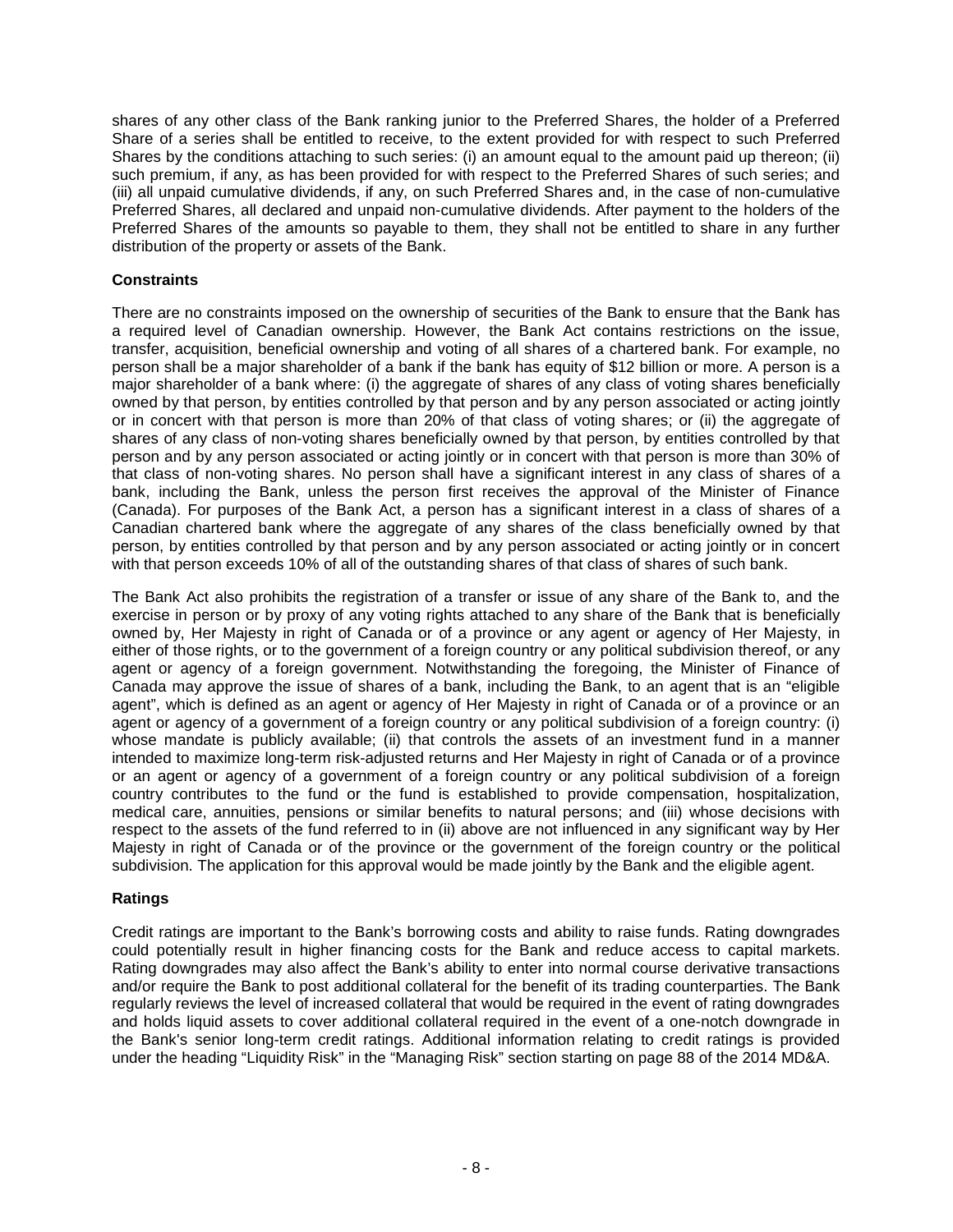# **As at October 31, 2014**

|                                                               | <b>DBRS</b>  | Moody's<br><b>Investors</b><br><b>Service</b> | <b>Standard</b><br>& Poor's |
|---------------------------------------------------------------|--------------|-----------------------------------------------|-----------------------------|
| <b>Long Term Debt (deposits)</b>                              | AA           | Aa1                                           | AA-                         |
| <b>Short Term Debt (deposits)</b>                             | $R-1$ (high) | $P-1$                                         | $A-1+$                      |
| <b>Tier 2B Subordinated Debt</b>                              |              | A1                                            | A                           |
| <b>Tier 2A Subordinated Debt</b>                              | AA (low)     | A2                                            | A-                          |
| <b>Preferred Shares</b>                                       | Pfd-2 (high) | A3                                            | $P-2$ (high)                |
| <b>Preferred Shares</b><br>(Non-viability Contingent Capital) | $Pfd-2$      | A3                                            | $P-2$                       |
| <b>Outlook</b>                                                | Stable       | Negative                                      | Negative                    |

Credit ratings are not recommendations to purchase, sell or hold a financial obligation inasmuch as they do not comment on market price or suitability for a particular investor. Ratings are subject to revision or withdrawal at any time by the rating agency. Credit ratings and outlooks provided by the rating agencies reflect their views and are subject to change from time to time, based on a number of factors, including the Bank's financial strength, competitive position and liquidity as well as factors not entirely within the Bank's control, including the methodologies used by the rating agencies and conditions affecting the financial services industry generally.

The Bank has made payments in the ordinary course to the rating agencies listed above in connection with the assignment of ratings on the securities of the Bank. In addition, the Bank has made customary payments in respect of certain other services provided to the Bank by the applicable rating agencies during the last two years.

We note that the following descriptions of the ratings categories prepared by the respective rating agencies are provided solely in order to satisfy requirements of Canadian law and do not constitute an endorsement by the Bank of the ratings categories or of the application by the respective rating agencies of their criteria and analyses. A description of the rating categories of each of the rating agencies, obtained from the respective rating agency's public website, is set out below.

**Description of ratings, as disclosed by DBRS on its public website**

The DBRS® long-term rating scale provides an opinion on the risk of default. That is, the risk that an issuer will fail to satisfy its financial obligations in accordance with the terms under which an obligations has been issued. Ratings are based on quantitative and qualitative considerations relevant to the issuer, and the relative ranking of claims. All rating categories other than AAA and D also contain subcategories "(high)" and "(low)". The absence of either a "(high)" or "(low)" designation indicates the rating is in the middle of the category. AA: Superior credit quality. The capacity for the payment of financial obligations is considered high. Credit quality differs from AAA only to a small degree. Unlikely to be significantly vulnerable to future events.

The DBRS® short-term debt rating scale provides an opinion on the risk that an issuer will not meet its short-term financial obligations in a timely manner. R-1 (high): Highest credit quality. The capacity for the payment of short-term financial obligations as they fall due is exceptionally high. Unlikely to be adversely affected by future events.

The DBRS® preferred share rating scale is used in the Canadian securities market and is meant to give an indication of the risk that a borrower will not fulfill its full obligations in a timely manner, with respect to both dividend and principal commitments. Each rating category is denoted by the subcategories "high" and "low". The absence of either a "high" or "low" designation indicates the rating is in the middle of the category. Preferred shares rated Pfd-2 are of satisfactory credit quality. Protection of dividends and principal is still substantial, but earnings, the balance sheet and coverage ratios are not as strong as Pfd-1 rated companies. Generally, Pfd-2 ratings correspond with companies whose senior bonds are rated in the A category.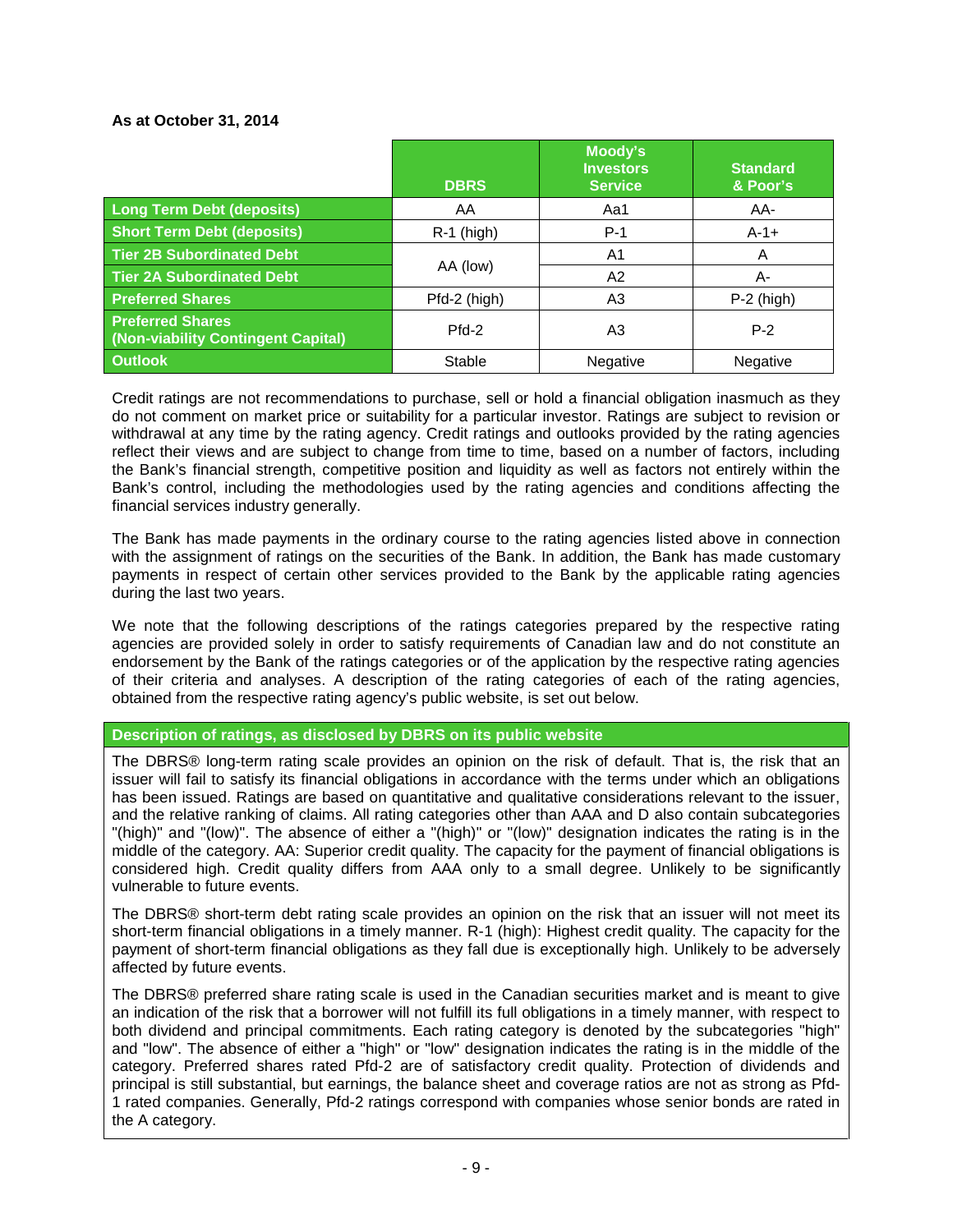## **Description of ratings, as disclosed by Moody's Investors Service on its public website**

Moody's long-term ratings are assigned to issuers or obligations with an original maturity of one year or more and reflect both on the likelihood of a default on contractually promised payments and the expected financial loss suffered in the event of default. Obligations rated Aa are judged to be of high quality and are subject to very low credit risk. Obligations rated A are judged to be upper-medium grade and are subject to low credit risk. Moody's appends numerical modifiers 1, 2, and 3 to each generic rating classification from Aa through Caa. The modifier 1 indicates that the obligation ranks in the higher end of its generic rating category; the modifier 2 indicates a mid-range ranking; and the modifier 3 indicates a ranking in the lower end of that generic rating category.

Moody's assigns provisional ratings to medium-term note (MTN) programs and definitive ratings to the individual debt securities issued from them (referred to as drawdowns or notes). MTN program ratings are intended to reflect the ratings likely to be assigned to drawdowns issued from the program with the specified priority of claim (e.g. senior or subordinated). To capture the contingent nature of a program rating, Moody's assigns provisional ratings to MTN programs. A provisional rating is denoted by a (P) in front of the rating.

Moody's short-term ratings are assigned to obligations which an original maturity of thirteen months or less and reflect the likelihood of a default on contractually promised payments. P-1 Issuers (or supporting institutions) rated Prime-1 have a superior ability to repay short-term debt obligations.

# **Description of ratings, as disclosed by Standard & Poor's on its public website**

A Standard & Poor's issue credit rating is a forward-looking opinion about the creditworthiness of an obligor with respect to a specific financial obligation, a specific class of financial obligations, or a specific financial program (including ratings on medium-term note programs and commercial paper programs).

A long-term obligation rated 'AA' differs from the highest-rated obligations only to a small degree. The obligor's capacity to meet its financial commitment on the obligation is very strong. An obligation rated 'A' is somewhat more susceptible to the adverse effects of changes in circumstances and economic conditions than obligations in higher-rated categories. However, the obligor's capacity to meet its financial commitment on the obligation is still strong. The ratings from 'AA' to 'CCC' may be modified by the addition of a plus (+) or minus (-) sign to show relative standing within the major rating categories.

A short-term obligation rated 'A-1' is rated in the highest category by Standard & Poor's. The obligor's capacity to meet its financial commitment on the obligation is strong. Within this category, certain obligations are designated with a plus sign (+). This indicates that the obligor's capacity to meet its financial commitment on these obligations is extremely strong.

The Standard & Poor's Canadian preferred share rating scale serves issuers, investors, and intermediaries in the Canadian financial markets by expressing preferred share ratings (determined in accordance with global rating criteria) in terms of rating symbols that have been actively used in the Canadian market over a number of years. A Standard & Poor's preferred share rating on the Canadian scale is a forward-looking opinion about the creditworthiness of an obligor with respect to a specific preferred share obligation issued in the Canadian market, relative to preferred shares issued by other issuers in the Canadian market. There is a direct correspondence between the specific ratings assigned on the Canadian preferred share scale and the various rating levels on the global debt rating scale of Standard & Poor's. A Canadian preferred share rating of P-2(high) and P-2 corresponds to global scale preferred share rating of BBB+ and BBB, respectively.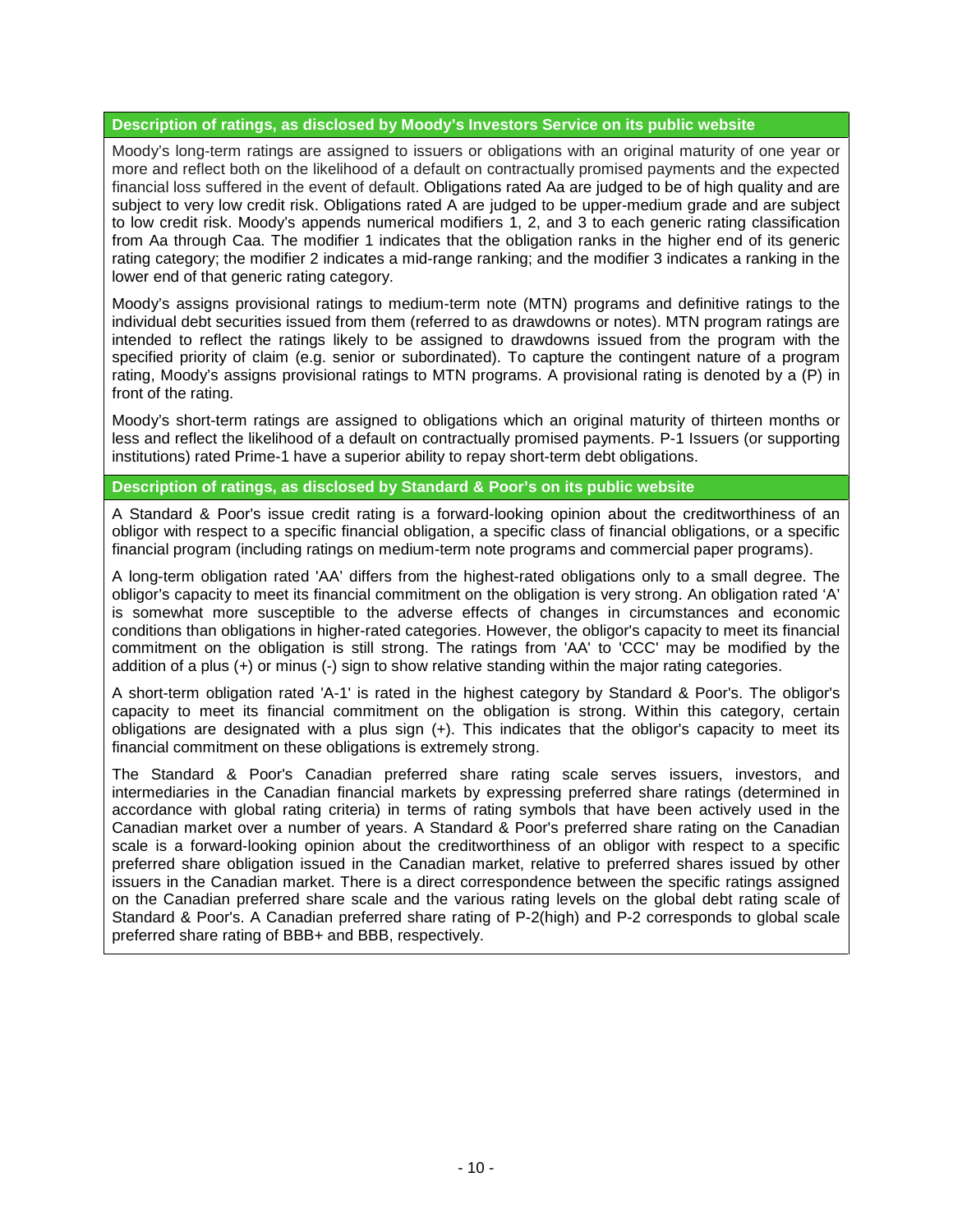# **MARKET FOR SECURITIES OF THE BANK**

# **Market Listings**

The Bank's common shares are listed on the Toronto Stock Exchange and the New York Stock Exchange. The Bank's preferred shares are listed on the Toronto Stock Exchange.

# **Trading Price and Volume**

Trading price and volume of the Bank's securities in the past year is set out in the tables below:

|                   | <b>TORONTO STOCK EXCHANGE</b> |                                 |                                           |                    |                    |                    |                    |                    |  |
|-------------------|-------------------------------|---------------------------------|-------------------------------------------|--------------------|--------------------|--------------------|--------------------|--------------------|--|
|                   | Common<br>Shares <sup>1</sup> |                                 | <b>Preferred Shares</b><br>(Series O – Y) |                    |                    |                    |                    |                    |  |
|                   |                               | <b>Series</b><br>O <sup>2</sup> | <b>Series</b><br>P                        | <b>Series</b><br>Q | <b>Series</b><br>R | <b>Series</b><br>s | <b>Series</b><br>т | <b>Series</b><br>Y |  |
| November 2013     |                               |                                 |                                           |                    |                    |                    |                    |                    |  |
| High Price(\$)    | 49.23                         | 25.66                           | 26.37                                     | 26.65              | 26.68              | 25.29              | 25.22              | 25.59              |  |
| Low Price(\$)     | 47.39                         | 25.15                           | 25.89                                     | 26.17              | 26.15              | 24.62              | 25.11              | 24.85              |  |
| Volume('000)      | 55,035                        | 242                             | 51                                        | 95                 | 89                 | 82                 | 496                | 263                |  |
| December 2013     |                               |                                 |                                           |                    |                    |                    |                    |                    |  |
| High Price(\$)    | 50.28                         | 25.75                           | 26.34                                     | 26.56              | 26.67              | 25.51              | 25.20              | 25.50              |  |
| Low Price(\$)     | 46.87                         | 25.15                           | 25.90                                     | 26.27              | 26.26              | 24.87              | 25.02              | 24.95              |  |
| Volume('000)      | 70,658                        | 154                             | 65                                        | 70                 | 201                | 83                 | 342                | 108                |  |
| January 2014      |                               |                                 |                                           |                    |                    |                    |                    |                    |  |
| High Price(\$)    | 49.73                         | 25.45                           | 26.18                                     | 26.42              | 26.35              | 25.32              | 25.20              | 25.29              |  |
| Low Price(\$)     | 47.81                         | 24.82                           | 25.56                                     | 25.89              | 25.93              | 24.68              | 24.56              | 24.79              |  |
| Volume('000)      | 69,320                        | 199                             | 131                                       | 87                 | 74                 | 108                | 308                | 338                |  |
| February 2014     |                               |                                 |                                           |                    |                    |                    |                    |                    |  |
| High Price(\$)    | 50.44                         | 25.42                           | 26.02                                     | 26.12              | 26.20              | 25.00              | 25.09              | 25.24              |  |
| Low Price(\$)     | 47.35                         | 25.15                           | 25.77                                     | 25.93              | 26.02              | 24.70              | 24.70              | 24.77              |  |
| Volume('000)      | 50,906                        | 202                             | 114                                       | 82                 | 147                | 198                | 96                 | 303                |  |
| <b>March 2014</b> |                               |                                 |                                           |                    |                    |                    |                    |                    |  |
| High Price(\$)    | 52.00                         | 25.65                           | 26.22                                     | 26.44              | 26.46              | 25.22              | 25.09              | 25.49              |  |
| Low Price(\$)     | 49.67                         | 25.30                           | 25.96                                     | 26.06              | 26.22              | 24.89              | 24.78              | 25.11              |  |
| Volume('000)      | 52,893                        | 164                             | 85                                        | 78                 | 93                 | 120                | 150                | 485                |  |
| <b>April 2014</b> |                               |                                 |                                           |                    |                    |                    |                    |                    |  |
| High Price(\$)    | 52.83                         | 25.73                           | 26.50                                     | 26.57              | 26.71              | 25.60              | 25.20              | 25.65              |  |
| Low Price(\$)     | 50.60                         | 25.25                           | 25.85                                     | 26.16              | 26.28              | 25.06              | 24.70              | 25.21              |  |
| Volume('000)      | 39,709                        | 139                             | 251                                       | 208                | 109                | 144                | 241                | 253                |  |
| <b>May 2014</b>   |                               |                                 |                                           |                    |                    |                    |                    |                    |  |
| High Price(\$)    | 54.07                         | 25.80                           | 26.58                                     | 26.59              | 26.82              | 25.62              | 25.43              | 25.87              |  |
| Low Price(\$)     | 51.35                         | 25.25                           | 26.26                                     | 26.30              | 26.40              | 24.85              | 25.08              | 25.10              |  |
| Volume('000)      | 38,406                        | 365                             | 77                                        | 314                | 236                | 133                | 84                 | 107                |  |
| <b>June 2014</b>  |                               |                                 |                                           |                    |                    |                    |                    |                    |  |
| High Price(\$)    | 55.47                         | 25.76                           | 26.45                                     | 26.50              | 26.64              | 25.40              | 25.45              | 25.55              |  |
| Low Price(\$)     | 53.77                         | 25.30                           | 26.17                                     | 26.25              | 26.34              | 24.92              | 25.07              | 25.11              |  |
| Volume('000)      | 47,344                        | 162                             | 66                                        | 77                 | 218                | 215                | 76                 | 118                |  |
| <b>July 2014</b>  |                               |                                 |                                           |                    |                    |                    |                    |                    |  |
| High Price(\$)    | 57.68                         | 25.60                           | 26.50                                     | 26.47              | 26.58              | 25.50              | 25.44              | 25.59              |  |
| Low Price(\$)     | 54.60                         | 25.27                           | 25.92                                     | 26.12              | 26.20              | 25.08              | 25.20              | 25.35              |  |
| Volume('000)      | 45,972                        | 115                             | 82                                        | 62                 | 60                 | 50                 | 63                 | 214                |  |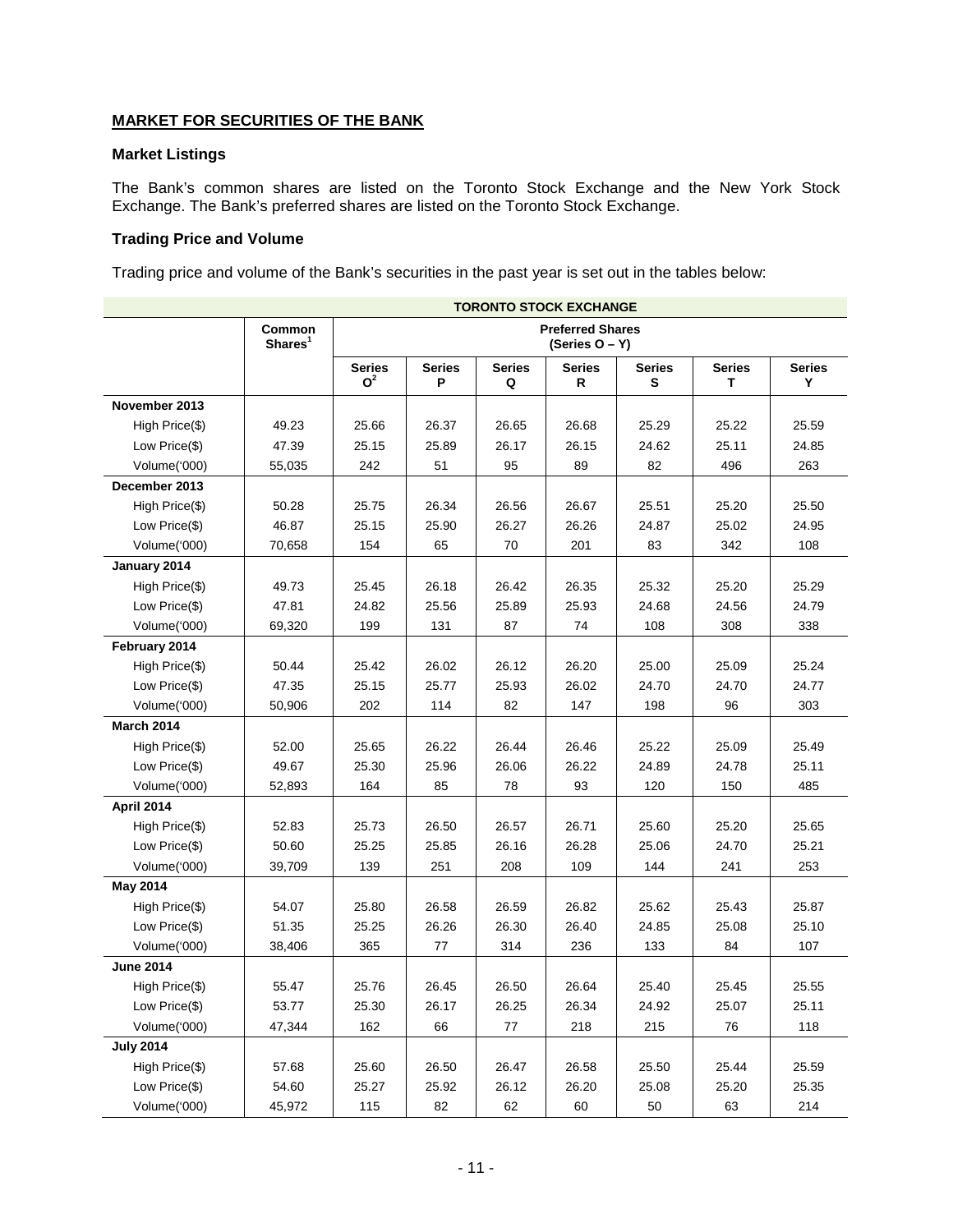|                | <b>TORONTO STOCK EXCHANGE</b> |                                 |                                           |                    |                    |                    |               |                    |  |
|----------------|-------------------------------|---------------------------------|-------------------------------------------|--------------------|--------------------|--------------------|---------------|--------------------|--|
|                | Common<br>Shares <sup>1</sup> |                                 | <b>Preferred Shares</b><br>(Series O – Y) |                    |                    |                    |               |                    |  |
|                |                               | <b>Series</b><br>O <sup>2</sup> | <b>Series</b><br>Р                        | <b>Series</b><br>Q | <b>Series</b><br>R | <b>Series</b><br>s | <b>Series</b> | <b>Series</b><br>Υ |  |
| August 2014    |                               |                                 |                                           |                    |                    |                    |               |                    |  |
| High Price(\$) | 58.20                         | 25.45                           | 26.40                                     | 26.32              | 26.46              | 25.49              | 25.69         | 25.60              |  |
| Low Price(\$)  | 55.31                         | 25.22                           | 25.96                                     | 26.26              | 26.26              | 25.31              | 25.20         | 25.41              |  |
| Volume('000)   | 41,747                        | 79                              | 76                                        | 46                 | 47                 | 51                 | 55            | 44                 |  |
| September 2014 |                               |                                 |                                           |                    |                    |                    |               |                    |  |
| High Price(\$) | 57.97                         | 25.35                           | 26.14                                     | 26.49              | 26.45              | 25.99              | 25.71         | 25.71              |  |
| Low Price(\$)  | 54.37                         | 25.15                           | 25.85                                     | 26.12              | 26.29              | 25.22              | 25.20         | 25.43              |  |
| Volume('000)   | 60,075                        | 535                             | 172                                       | 222                | 101                | 38                 | 81            | 52                 |  |
| October 2014   |                               |                                 |                                           |                    |                    |                    |               |                    |  |
| High Price(\$) | 55.74                         | 25.32                           | 26.10                                     | 26.35              | 26.45              | 25.44              | 25.52         | 25.53              |  |
| Low Price(\$)  | 50.11                         | 24.97                           | 25.65                                     | 25.92              | 26.00              | 25.15              | 25.26         | 25.25              |  |
| Volume('000)   | 64,275                        | 581                             | 94                                        | 61                 | 55                 | 232                | 52            | 52                 |  |

#### **Notes:**

1 The common share amounts disclosed in the chart have been adjusted to reflect the issuance of additional common shares as a result of the Bank's January 31, 2014 stock dividend of one common share per each issued and outstanding common share, which had the same effect as a two-for-one stock split.

2 On October 31, 2014, the Bank redeemed all of its 17 million outstanding Class A First Preferred Shares, Series O.

# **TORONTO STOCK EXCHANGE**

|                   | Preferred Shares (Series Z - 3) |                                  |                                  |                         |                                  |                                  |                                  |                                 |                                 |
|-------------------|---------------------------------|----------------------------------|----------------------------------|-------------------------|----------------------------------|----------------------------------|----------------------------------|---------------------------------|---------------------------------|
|                   | <b>Series</b><br>z              | <b>Series</b><br>AA <sup>1</sup> | <b>Series</b><br>AC <sup>1</sup> | <b>Series</b><br>$AE^2$ | <b>Series</b><br>AG <sup>2</sup> | <b>Series</b><br>Al <sup>3</sup> | <b>Series</b><br>AK <sup>3</sup> | <b>Series</b><br>1 <sup>4</sup> | <b>Series</b><br>3 <sup>5</sup> |
| November 2013     |                                 |                                  |                                  |                         |                                  |                                  |                                  |                                 |                                 |
| High Price(\$)    | 25.25                           | 25.35                            | 25.34                            | 25.62                   | 25.64                            | 25.97                            | 25.91                            | --                              |                                 |
| Low Price(\$)     | 24.98                           | 25.12                            | 25.18                            | 25.42                   | 25.42                            | 25.62                            | 25.65                            | $-$                             | --                              |
| Volume('000)      | 949                             | 187                              | 152                              | 198                     | 271                              | 132                              | 208                              | --                              | --                              |
| December 2013     |                                 |                                  |                                  |                         |                                  |                                  |                                  |                                 |                                 |
| High Price(\$)    | 25.23                           | 25.35                            | 25.65                            | 25.62                   | 25.65                            | 25.80                            | 25.84                            |                                 |                                 |
| Low Price(\$)     | 25.02                           | 25.21                            | 25.28                            | 25.43                   | 25.40                            | 25.60                            | 25.62                            | $-$                             |                                 |
| Volume('000)      | 122                             | 223                              | 310                              | 123                     | 272                              | 198                              | 135                              | --                              | --                              |
| January 2014      |                                 |                                  |                                  |                         |                                  |                                  |                                  |                                 |                                 |
| High Price(\$)    | 25.19                           | 25.29                            | 25.32                            | 25.65                   | 25.64                            | 25.84                            | 25.87                            | --                              |                                 |
| Low Price(\$)     | 24.80                           | 24.97                            | 24.97                            | 25.20                   | 25.20                            | 25.43                            | 25.41                            | $-$                             |                                 |
| Volume('000)      | 231                             | 455                              | 244                              | 355                     | 465                              | 193                              | 175                              | --                              | --                              |
| February 2014     |                                 |                                  |                                  |                         |                                  |                                  |                                  |                                 |                                 |
| High Price(\$)    | 24.98                           | --                               | $\overline{a}$                   | 25.33                   | 25.35                            | 25.59                            | 25.60                            |                                 |                                 |
| Low Price(\$)     | 24.75                           | --                               | --                               | 25.23                   | 25.23                            | 25.40                            | 25.44                            | $- -$                           |                                 |
| Volume('000)      | 71                              | --                               | $\overline{\phantom{a}}$         | 160                     | 104                              | 464                              | 171                              | --                              | --                              |
| <b>March 2014</b> |                                 |                                  |                                  |                         |                                  |                                  |                                  |                                 |                                 |
| High Price(\$)    | 24.95                           | --                               | $\overline{\phantom{a}}$         | 25.50                   | 25.44                            | 25.68                            | 25.69                            |                                 |                                 |
| Low Price(\$)     | 24.66                           | --                               | $\overline{\phantom{a}}$         | 25.28                   | 25.27                            | 25.48                            | 25.52                            | --                              | --                              |
| Volume('000)      | 74                              | $\overline{a}$                   | $\overline{a}$                   | 471                     | 436                              | 257                              | 234                              | $\overline{\phantom{a}}$        | --                              |
| <b>April 2014</b> |                                 |                                  |                                  |                         |                                  |                                  |                                  |                                 |                                 |
| High Price(\$)    | 25.29                           | --                               | $\overline{\phantom{a}}$         | 25.40                   | 25.45                            | 25.72                            | 25.69                            | --                              |                                 |
| Low Price(\$)     | 24.82                           | --                               | --                               | 24.97                   | 24.97                            | 25.25                            | 25.25                            | $-$                             |                                 |
| Volume('000)      | 109                             | --                               | $\overline{a}$                   | 396                     | 584                              | 125                              | 362                              |                                 | --                              |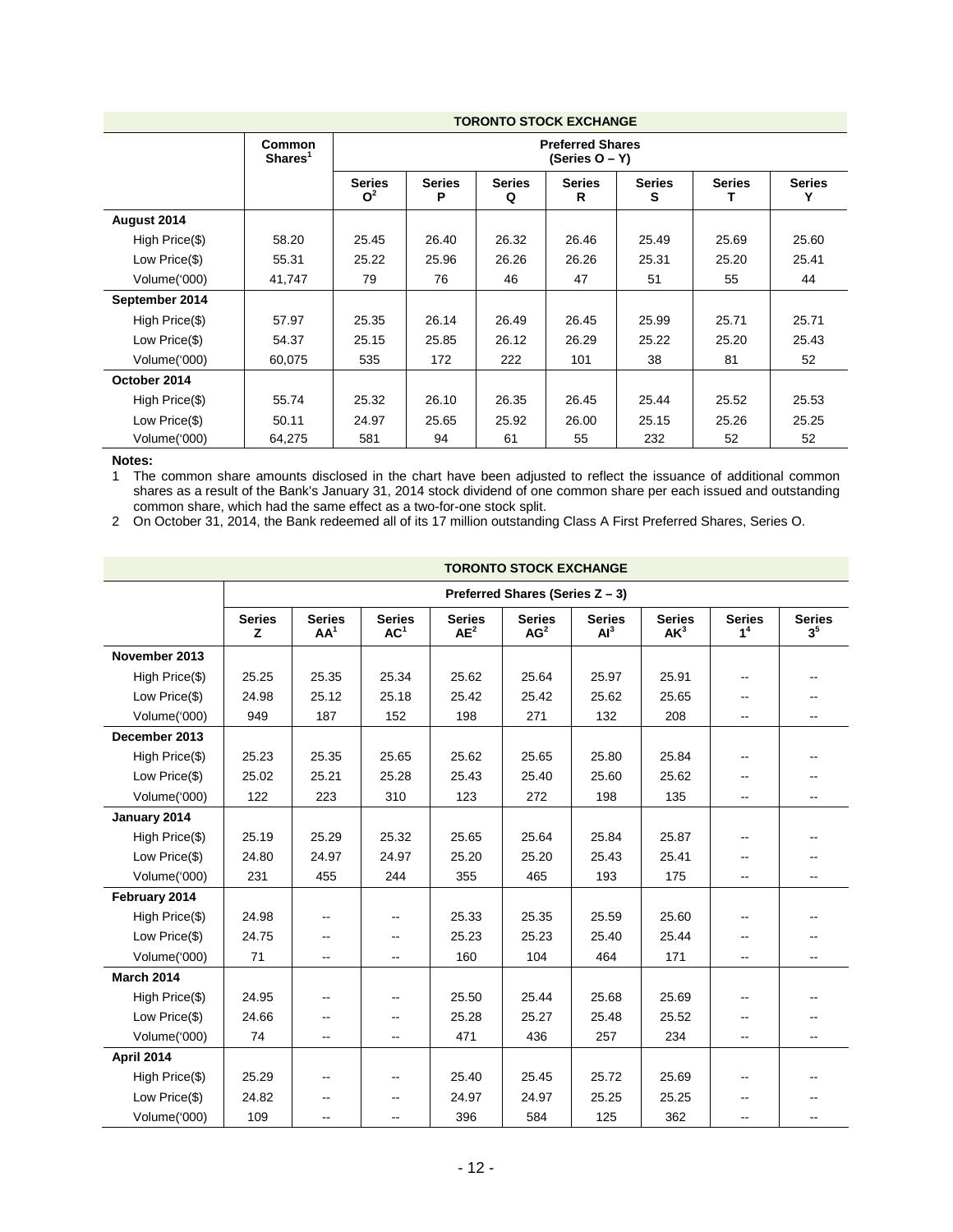|                  | <b>TORONTO STOCK EXCHANGE</b>   |                                  |                                  |                          |                                  |                                  |                                  |                                 |                                 |
|------------------|---------------------------------|----------------------------------|----------------------------------|--------------------------|----------------------------------|----------------------------------|----------------------------------|---------------------------------|---------------------------------|
|                  | Preferred Shares (Series Z - 3) |                                  |                                  |                          |                                  |                                  |                                  |                                 |                                 |
|                  | <b>Series</b><br>z              | <b>Series</b><br>AA <sup>1</sup> | <b>Series</b><br>AC <sup>1</sup> | <b>Series</b><br>$AE^2$  | <b>Series</b><br>AG <sup>2</sup> | <b>Series</b><br>Al <sup>3</sup> | <b>Series</b><br>AK <sup>3</sup> | <b>Series</b><br>1 <sup>4</sup> | <b>Series</b><br>3 <sup>5</sup> |
| <b>May 2014</b>  |                                 |                                  |                                  |                          |                                  |                                  |                                  |                                 |                                 |
| High Price(\$)   | 25.43                           | $\sim$ $\sim$                    | $\overline{\phantom{a}}$         | $\overline{\phantom{a}}$ | $\overline{\phantom{a}}$         | 25.38                            | 25.37                            |                                 |                                 |
| Low Price(\$)    | 25.10                           | $\overline{\phantom{m}}$         | $\overline{\phantom{a}}$         | $-$                      | $\overline{\phantom{a}}$         | 25.28                            | 25.29                            | --                              |                                 |
| Volume('000)     | 66                              | ۰.                               | $\overline{\phantom{a}}$         | $\overline{\phantom{m}}$ | $\overline{\phantom{a}}$         | 222                              | 284                              | --                              | $\overline{\phantom{a}}$        |
| <b>June 2014</b> |                                 |                                  |                                  |                          |                                  |                                  |                                  |                                 |                                 |
| High Price(\$)   | 25.40                           | $\overline{\phantom{m}}$         | $\overline{\phantom{a}}$         | $\overline{\phantom{m}}$ | $\overline{\phantom{a}}$         | 25.41                            | 25.44                            | 25.38                           |                                 |
| Low Price(\$)    | 24.97                           | $\overline{\phantom{a}}$         | $\overline{\phantom{a}}$         | --                       | $\mathbf{u}$                     | 25.28                            | 25.29                            | 24.85                           |                                 |
| Volume('000)     | 67                              | $-$                              | $-$                              | $\overline{a}$           | $-$                              | 279                              | 920                              | 2,708                           |                                 |
| <b>July 2014</b> |                                 |                                  |                                  |                          |                                  |                                  |                                  |                                 |                                 |
| High Price(\$)   | 25.36                           | $\sim$ $\sim$                    | --                               | $-$                      | $\mathbf{u}$                     | 25.42                            | 25.43                            | 25.60                           | 25.08                           |
| Low Price(\$)    | 25.01                           | --                               |                                  |                          | $\overline{\phantom{a}}$         | 24.98                            | 24.98                            | 25.26                           | 24.99                           |
| Volume('000)     | 53                              | --                               |                                  | $\overline{\phantom{a}}$ | $\overline{\phantom{a}}$         | 648                              | 695                              | 1,473                           | 1,013                           |
| August 2014      |                                 |                                  |                                  |                          |                                  |                                  |                                  |                                 |                                 |
| High Price(\$)   | 25.57                           | $\overline{\phantom{m}}$         | --                               |                          | --                               |                                  | --                               | 25.46                           | 25.25                           |
| Low Price(\$)    | 25.18                           | $-$                              | $\overline{\phantom{a}}$         | $-$                      | $\mathbf{u}$                     | $-$                              | $\overline{\phantom{a}}$         | 25.27                           | 24.99                           |
| Volume('000)     | 81                              | --                               | $\sim$                           | $\mathbf{u}$             | $\sim$ $\sim$                    | $\sim$                           | --                               | 267                             | 1,878                           |
| September 2014   |                                 |                                  |                                  |                          |                                  |                                  |                                  |                                 |                                 |
| High Price(\$)   | 25.64                           | $-$                              | $\overline{\phantom{a}}$         | $-$                      | $\mathbf{u}$                     | $-$                              | --                               | 25.40                           | 25.29                           |
| Low Price(\$)    | 25.31                           | ۰.                               | $\overline{\phantom{m}}$         | $-$                      | $\overline{\phantom{a}}$         | --                               | --                               | 25.20                           | 25.05                           |
| Volume('000)     | 59                              | $\overline{\phantom{a}}$         | $\overline{\phantom{a}}$         | $\sim$                   | $\overline{\phantom{a}}$         | $\overline{\phantom{a}}$         | $\overline{a}$                   | 329                             | 894                             |
| October 2014     |                                 |                                  |                                  |                          |                                  |                                  |                                  |                                 |                                 |
| High Price(\$)   | 25.69                           | $\overline{\phantom{m}}$         | $\overline{\phantom{a}}$         | $- -$                    | $\overline{\phantom{a}}$         | --                               | --                               | 25.43                           | 25.36                           |
| Low Price(\$)    | 25.30                           |                                  | --                               |                          | $- -$                            |                                  | --                               | 24.97                           | 24.95                           |
| Volume('000)     | 40                              | --                               | $\overline{\phantom{a}}$         | $\overline{\phantom{a}}$ | $\overline{\phantom{a}}$         | $\overline{\phantom{a}}$         | --                               | 522                             | 604                             |

**Notes:**

1 On January 31, 2014, the Bank redeemed all of its 10 million outstanding Non-Cumulative 5-Year Rate Reset Preferred Shares, Series AA and all of its 8.8 million outstanding Non-Cumulative 5-Year Rate Reset Preferred Shares, Series AC.

2 On April 30, 2014, the Bank redeemed all of its 12 million outstanding Non-Cumulative 5-Year Rate Reset Preferred Shares, Series AE and all of its 15 million outstanding Non-Cumulative 5-Year Rate Reset Preferred Shares, Series AG.

3 On July 31, 2014, the Bank redeemed all of its 11 million outstanding Non-Cumulative 5-Year Rate Reset Preferred Shares, Series AI and all of its 14 million outstanding Non-Cumulative 5-Year Rate Reset Preferred Shares, Series AK.

4 On June 4, 2014, the Bank issued 20 million Non-Cumulative 5-Year Rate Reset Preferred Shares, Series 1.

5 On July 31, 2014, the Bank issued 20 million Non-Cumulative 5-Year Rate Reset Preferred Shares, Series 3.

#### **Prior Sales**

In the most recently completed financial year, the Bank did not issue any shares that are not listed or quoted on a marketplace. For more information on the Bank's subordinated debentures, please see Note 19 of the Annual Financial Statements for the year ended October 31, 2014.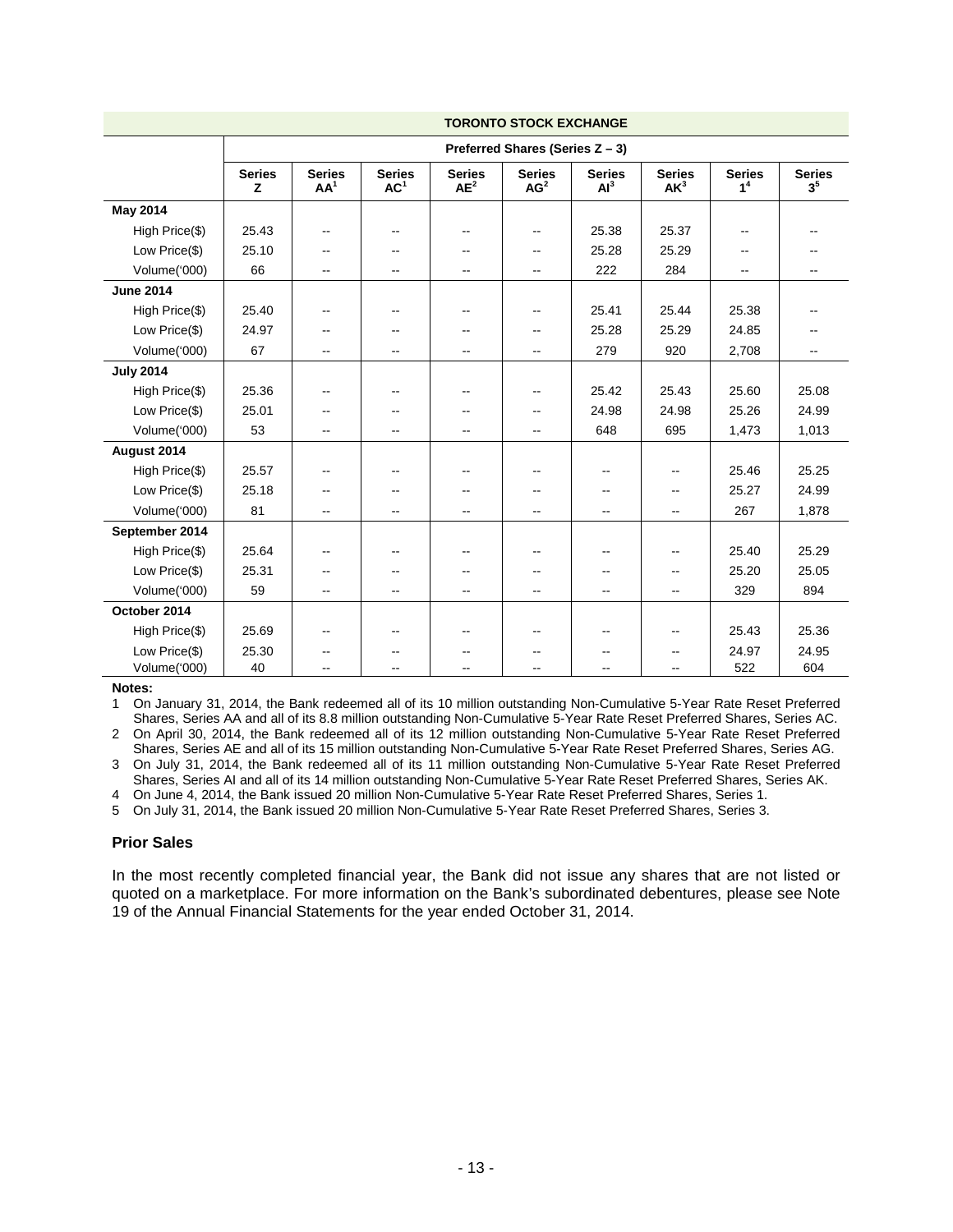# **DIRECTORS AND OFFICERS**

# **Directors and Board Committees of the Bank**

The following table sets forth, as at December 3, 2014, the directors of the Bank, their present principal occupation and business, municipality of residence and the date each became a director of the Bank.

| <b>Director Name</b><br><b>Principal Occupation &amp; Municipality of Residence</b>                                                                                                                                  | <b>Director Since</b> |
|----------------------------------------------------------------------------------------------------------------------------------------------------------------------------------------------------------------------|-----------------------|
| William E. Bennett<br>Corporate Director, and former President and Chief Executive Officer,<br>Draper & Kramer, Inc.<br>Chicago, Illinois, U.S.A.                                                                    | May 2004              |
| John L. Bragg<br>Chairman, President and Co-Chief Executive Officer,<br>Oxford Frozen Foods Limited<br>(food manufacturers)<br>Collingwood, Nova Scotia, Canada                                                      | October 2004          |
| Amy W. Brinkley<br>Consultant, AWB Consulting, LLC<br>(risk management and executive advising consulting firm)<br>Charlotte, North Carolina, U.S.A.                                                                  | September 2010        |
| Colleen A. Goggins<br>Corporate Director, and former Worldwide Chairman,<br>Consumer Group, Johnson & Johnson<br>Princeton, New Jersey, U.S.A.                                                                       | March 2012            |
| Mary Jo Haddad*<br>Corporate Director and former President and Chief Executive Officer<br>The Hospital for Sick Children<br>Oakville, Ontario, Canada<br>* Ms. Haddad was appointed to the Board on December 3, 2014 | December 2014         |
| David E. Kepler<br>Executive Vice President, The Dow Chemical Company<br>(chemicals, plastics and advanced materials manufacturer)<br>Sanford, Michigan, U.S.A.                                                      | December 2013         |
| Henry H. Ketcham<br>Executive Chairman, West Fraser Timber Co. Ltd.<br>(integrated forest products company)<br>Vancouver, British Columbia, Canada                                                                   | January 1999          |
| Brian M. Levitt<br>Chairman of the Board, The Toronto-Dominion Bank, and<br>Vice-Chair, Osler, Hoskin & Harcourt LLP<br>(law firm)<br>Lac Brome, Quebec, Canada                                                      | December 2008         |
| Alan N. MacGibbon<br>Vice-Chair, Osler, Hoskin & Harcourt LLP<br>(law firm)<br>Oakville, Ontario, Canada                                                                                                             | April 2014            |
| Harold H. MacKay<br>Counsel, MacPherson Leslie & Tyerman LLP<br>(law firm)<br>Regina, Saskatchewan, Canada                                                                                                           | November 2004         |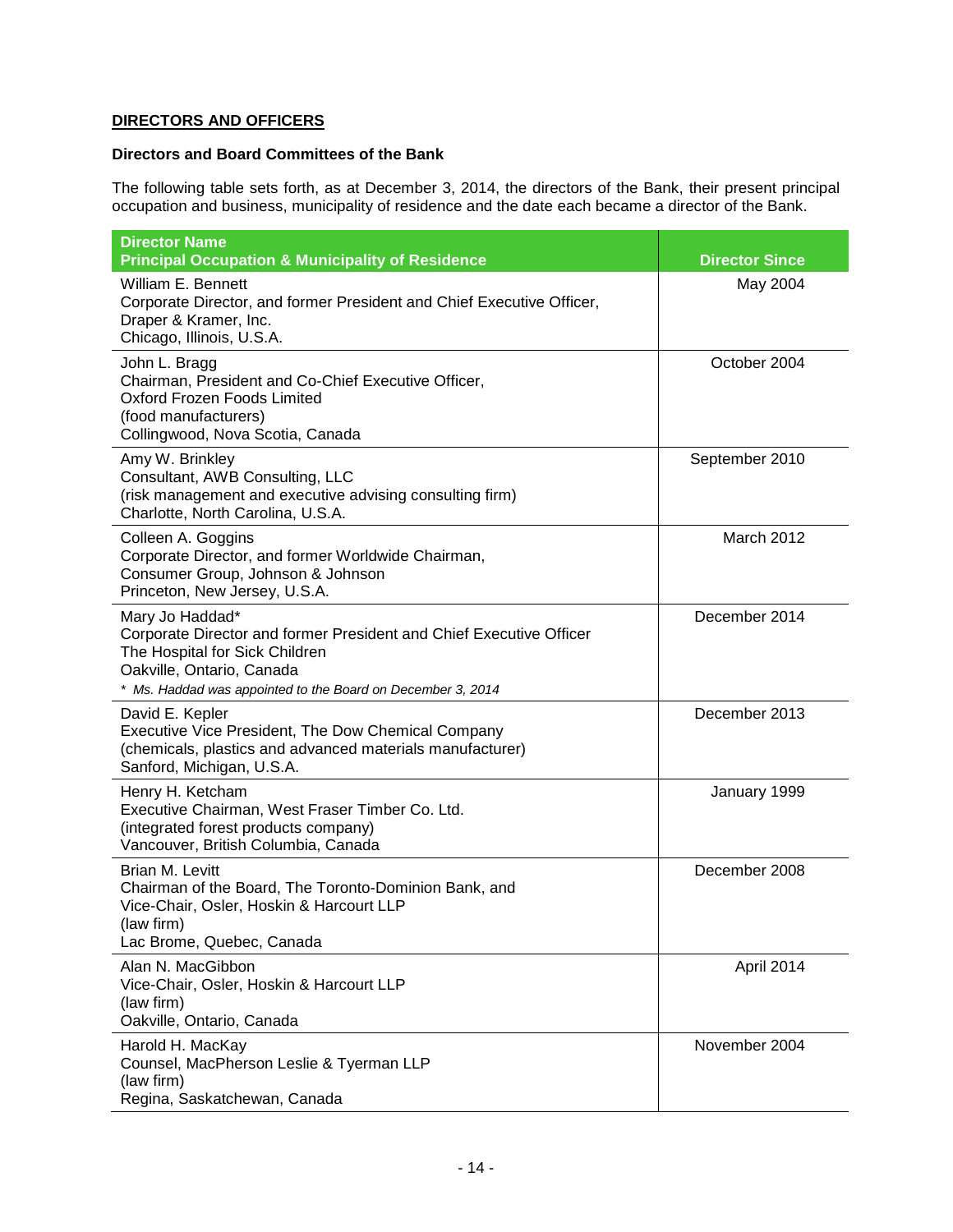| <b>Director Name</b><br><b>Principal Occupation &amp; Municipality of Residence</b>                                                                  | <b>Director Since</b> |
|------------------------------------------------------------------------------------------------------------------------------------------------------|-----------------------|
| Karen E. Maidment<br>Corporate Director, and former Chief Financial and<br>Administrative Officer, BMO Financial Group<br>Cambridge, Ontario, Canada | September 2011        |
| Bharat B. Masrani<br>Group President and Chief Executive Officer,<br><b>TD Bank Group</b><br>Toronto, Ontario, Canada                                | April 2014            |
| Irene R. Miller<br>Chief Executive Officer, Akim, Inc.<br>(U.S. investment management and consulting firm)<br>New York, New York, U.S.A.             | May 2006              |
| Nadir H. Mohamed<br>Former President and Chief Executive Officer,<br>Rogers Communications Inc.<br>Toronto, Ontario, Canada                          | April 2008            |
| Wilbur J. Prezzano<br>Corporate Director, and retired Vice Chairman,<br>Eastman Kodak Company<br>Charleston, South Carolina, U.S.A.                  | April 2003            |
| Helen K. Sinclair<br>Chief Executive Officer, BankWorks Trading Inc.<br>(broadcast and webcast services provider)<br>Toronto, Ontario, Canada        | <b>June 1996</b>      |

Except as disclosed below, all directors have had the same principal occupation for the past five years.

Ms. Goggins was the Worldwide Chairman, Consumer Group at Johnson & Johnson prior to March 2011. Ms. Haddad was the President and Chief Executive Officer of The Hospital for Sick Children prior to January 2014. Mr. Kepler was Executive Vice President, Business Services, Chief Sustainability Officer and Chief Information Officer at The Dow Chemical Company prior to October 2014. Mr. Ketcham was Chairman and Chief Executive Officer of West Fraser Timber Co. Ltd. prior to March 2013. Mr. Levitt was Non-Executive Co-Chair at Osler, Hoskin & Harcourt LLP from September 2012 to July 2014, Counsel at Osler, Hoskin & Harcourt LLP from January 2011 to September 2012, and Co-Chair at Osler, Hoskin & Harcourt LLP prior to January 2011. Prior to becoming Vice-Chair of Osler, Hoskin & Harcourt LLP in July 2014, Mr. MacGibbon was Senior Counsel to Deloitte LLP (Canada) from June 2012 to December 2013, and Managing Partner and Chief Executive of Deloitte LLP (Canada) prior to June 2012; Mr. MacGibbon was also Global Managing Director, Quality, Strategy and Communications of Deloitte Touche Tohmatsu Limited from June 2011 to September 2013. Prior to commencing his current role as Group President and Chief Executive Officer of the Bank on November 1, 2014, Mr. Masrani was Chief Operating Officer of the Bank from July 2013 to October 31, 2014, and Group Head, U.S. Personal and Commercial Banking of the Bank and President and Chief Executive Officer, TD Bank US Holding Company and TD Bank, N.A. prior to July 2013. Mr. Mohamed was President and Chief Executive Officer of Rogers Communications Inc. prior to December 2013.

Each director will hold office until the next annual meeting of shareholders of the Bank, which is scheduled for March 26, 2015. Information concerning the nominees proposed for election as directors at the meeting will be contained in the management proxy circular of the Bank in respect of the meeting.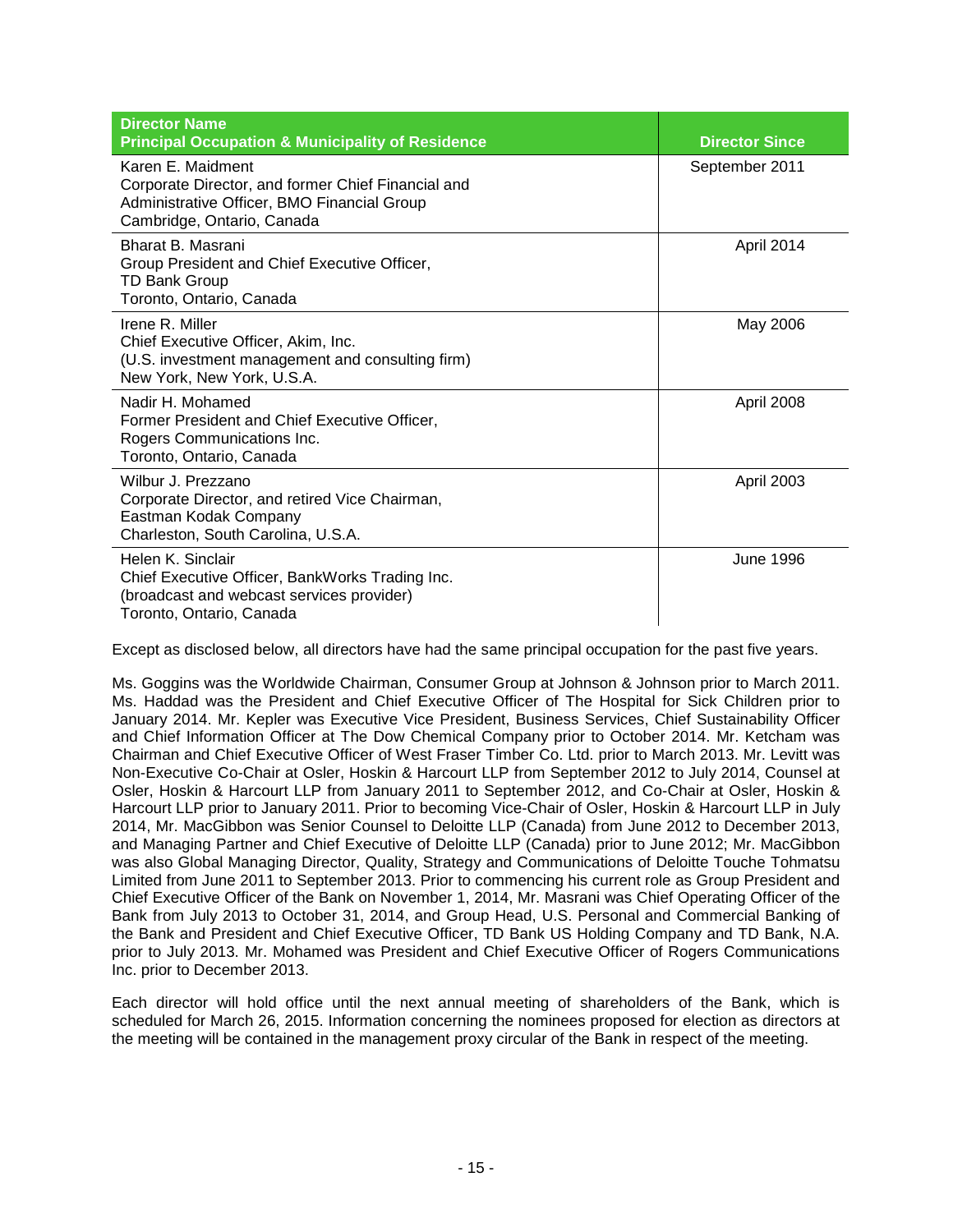The following table sets forth the Committees of the Bank's Board, the members of each Committee as at December 3, 2014 and each Committee's key responsibilities.

| <b>Committee</b>                     | <b>Members</b>                                                                                                                                  | <b>Key Responsibilities</b>                                                                                                                                                                                                                                                                                                                                                                                                                                                                                                                                                                                                                                                                                                                                                                                                                                                                                                                                                                                                                                                                                                                                                                                                                                                                                                                                                                                                                                                                      |
|--------------------------------------|-------------------------------------------------------------------------------------------------------------------------------------------------|--------------------------------------------------------------------------------------------------------------------------------------------------------------------------------------------------------------------------------------------------------------------------------------------------------------------------------------------------------------------------------------------------------------------------------------------------------------------------------------------------------------------------------------------------------------------------------------------------------------------------------------------------------------------------------------------------------------------------------------------------------------------------------------------------------------------------------------------------------------------------------------------------------------------------------------------------------------------------------------------------------------------------------------------------------------------------------------------------------------------------------------------------------------------------------------------------------------------------------------------------------------------------------------------------------------------------------------------------------------------------------------------------------------------------------------------------------------------------------------------------|
| Corporate<br>Governance<br>Committee | Brian M. Levitt (Chair)<br>William E. Bennett<br>Harold H. MacKay<br>Karen E. Maidment<br>Wilbur J. Prezzano                                    | Responsibility for corporate governance of TD:<br>Set the criteria for selecting new directors and the Board's<br>$\bullet$<br>approach to director independence;<br>Identify individuals qualified to become Board members and<br>$\bullet$<br>recommend to the Board the director nominees for the next<br>annual meeting of shareholders;<br>Develop and, where appropriate, recommend to the Board<br>$\bullet$<br>a set of corporate governance principles, including a code<br>of conduct and ethics, aimed at fostering a healthy<br>governance culture at TD;<br>Review and recommend the compensation of the non-<br>$\bullet$<br>management directors of TD;<br>Satisfy itself that TD communicates effectively with its<br>$\bullet$<br>shareholders, other interested parties and the public<br>through a responsive communication policy;<br>Facilitate the evaluation of the Board and Committees; and<br>$\bullet$<br>Oversee an orientation program for new directors and<br>$\bullet$<br>continuing education for directors.                                                                                                                                                                                                                                                                                                                                                                                                                                                    |
| Human<br>Resources<br>Committee      | Wilbur J. Prezzano (Chair)<br>Amy W. Brinkley<br>Mary Jo Haddad<br>Henry H. Ketcham<br>Brian M. Levitt<br>Nadir H. Mohamed<br>Helen K. Sinclair | Responsibility for management's performance evaluation,<br>compensation and succession planning:<br>Discharge, and assist the Board in discharging, the<br>$\bullet$<br>responsibility of the Board relating to leadership, human<br>resource planning and compensation as set out in this<br>Committee's charter;<br>Set performance objectives for the CEO, which encourage<br>$\bullet$<br>TD's long-term financial success and regularly measure the<br>CEO's performance against these objectives;<br>Recommend compensation for the CEO to the Board for<br>$\bullet$<br>approval, and determine compensation for certain senior<br>officers in consultation with independent advisors;<br>Oversee a robust talent planning process that provides<br>$\bullet$<br>succession planning for the CEO role and other senior<br>roles. Review candidates for CEO and recommend the best<br>candidate to the Board as part of the succession planning<br>process for the position of CEO and periodically review<br>TD's organization structure for alignment with business<br>objectives and succession planning requirements;<br>Oversee the selection, evaluation, development and<br>compensation of other members of senior management;<br>and<br>Produce a report on compensation for the benefit of<br>$\bullet$<br>shareholders, which is published in TD's annual proxy<br>circular, and review, as appropriate, any other related major<br>public disclosures concerning compensation. |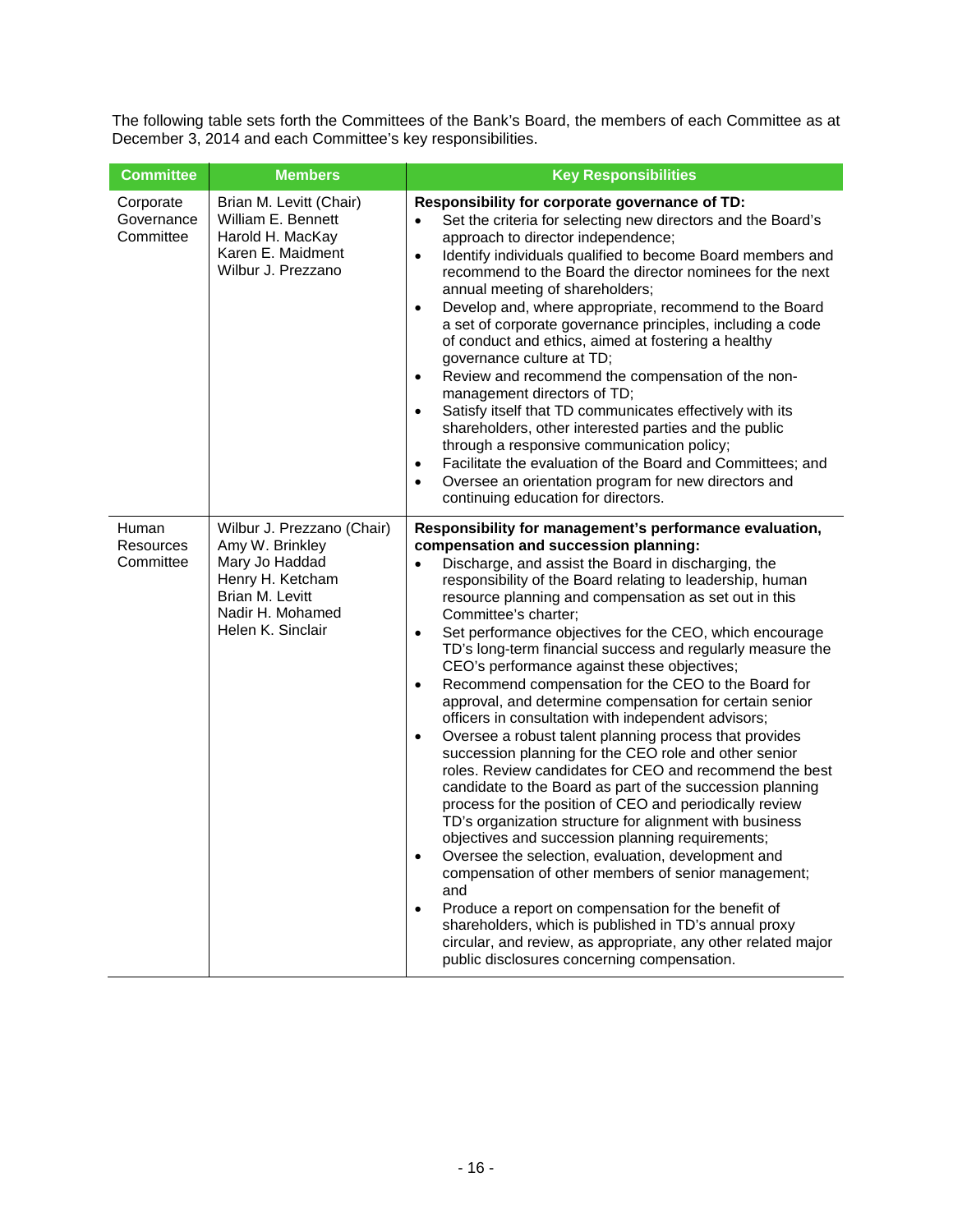| <b>Committee</b>         | <b>Members</b>                                                                                                                                       | <b>Key Responsibilities</b>                                                                                                                                                                                                                                                                                                                                                                                                                                                                                                                                                                                                                                                                                                                                                                                                                                                                                                                                                                                                                                                                                                                                      |
|--------------------------|------------------------------------------------------------------------------------------------------------------------------------------------------|------------------------------------------------------------------------------------------------------------------------------------------------------------------------------------------------------------------------------------------------------------------------------------------------------------------------------------------------------------------------------------------------------------------------------------------------------------------------------------------------------------------------------------------------------------------------------------------------------------------------------------------------------------------------------------------------------------------------------------------------------------------------------------------------------------------------------------------------------------------------------------------------------------------------------------------------------------------------------------------------------------------------------------------------------------------------------------------------------------------------------------------------------------------|
| <b>Risk</b><br>Committee | Karen E. Maidment (Chair)<br>William E. Bennett<br>Amy W. Brinkley<br>Colleen A. Goggins<br>David E. Kepler<br>Harold H. MacKay<br>Helen K. Sinclair | Supervising the management of risk of TD:<br>Approve the Enterprise Risk Framework and related risk<br>category frameworks and policies that establish the<br>appropriate approval levels for decisions and other<br>measures to manage risk to which TD is exposed;<br>Review and recommend TD's Risk Appetite Statement and<br>$\bullet$<br>related metrics for approval by the Board and monitor TD's<br>major risks as set out in the Enterprise Risk Framework;<br>Review TD's risk profile against risk appetite metrics; and<br>$\bullet$<br>Provide a forum for "big-picture" analysis of an enterprise<br>$\bullet$<br>view of risk including considering trends and emerging<br>risks.                                                                                                                                                                                                                                                                                                                                                                                                                                                                 |
| Audit<br>Committee       | William E. Bennett* (Chair)<br>John L. Bragg<br>Alan N. MacGibbon*<br>Karen E. Maidment*<br>Irene R. Miller*                                         | Supervising the quality and integrity of TD's financial<br>reporting:<br>Oversee reliable, accurate and clear financial reporting to<br>shareholders;<br>Oversee internal controls - the necessary checks and<br>$\bullet$<br>balances must be in place;<br>Be directly responsible for the selection, compensation,<br>$\bullet$<br>retention and oversight of the work of the shareholders'<br>auditor - the shareholders' auditor reports directly to this<br>Committee;<br>Listen to the shareholders' auditor, chief auditor, chief<br>$\bullet$<br>compliance officer and global anti-money laundering officer,<br>and evaluate the effectiveness and independence of each;<br>Oversee the establishment and maintenance of processes<br>$\bullet$<br>that ensure TD is in compliance with the laws and<br>regulations that apply to it as well as its own policies;<br>Act as the Audit Committee and Conduct Review<br>Committee for certain subsidiaries of TD that are federally-<br>regulated financial institutions and insurance companies;<br>and<br>Receive reports on and approve, if appropriate, certain<br>transactions with related parties. |

*\* Designated Audit Committee Financial Expert*

# **Audit Committee**

The Audit Committee of the Board of Directors of the Bank operates under a written charter that sets out its responsibilities and composition requirements. A copy of the charter is attached to this AIF as Appendix "B". The Committee charter requires all members to be financially literate or be willing and able to acquire the necessary knowledge quickly. "Financially literate" means the ability to read and understand financial statements that present a breadth and level of complexity of accounting issues that are generally comparable to the breadth and complexity of the issues that can reasonably be expected to be raised by the Bank's financial statements.

In addition, the Committee charter contains independence requirements applicable to each member and each member currently meets those requirements. Specifically, the charter provides that no member of the Committee may be an officer or retired officer of the Bank and every member shall be independent of the Bank within the meaning of all applicable laws, rules and regulations, including those particularly applicable to Audit Committee members and any other relevant consideration as determined by the Board of Directors, including the Bank's Director Independence Policy (a copy of which is available on the Bank's website at www.td.com).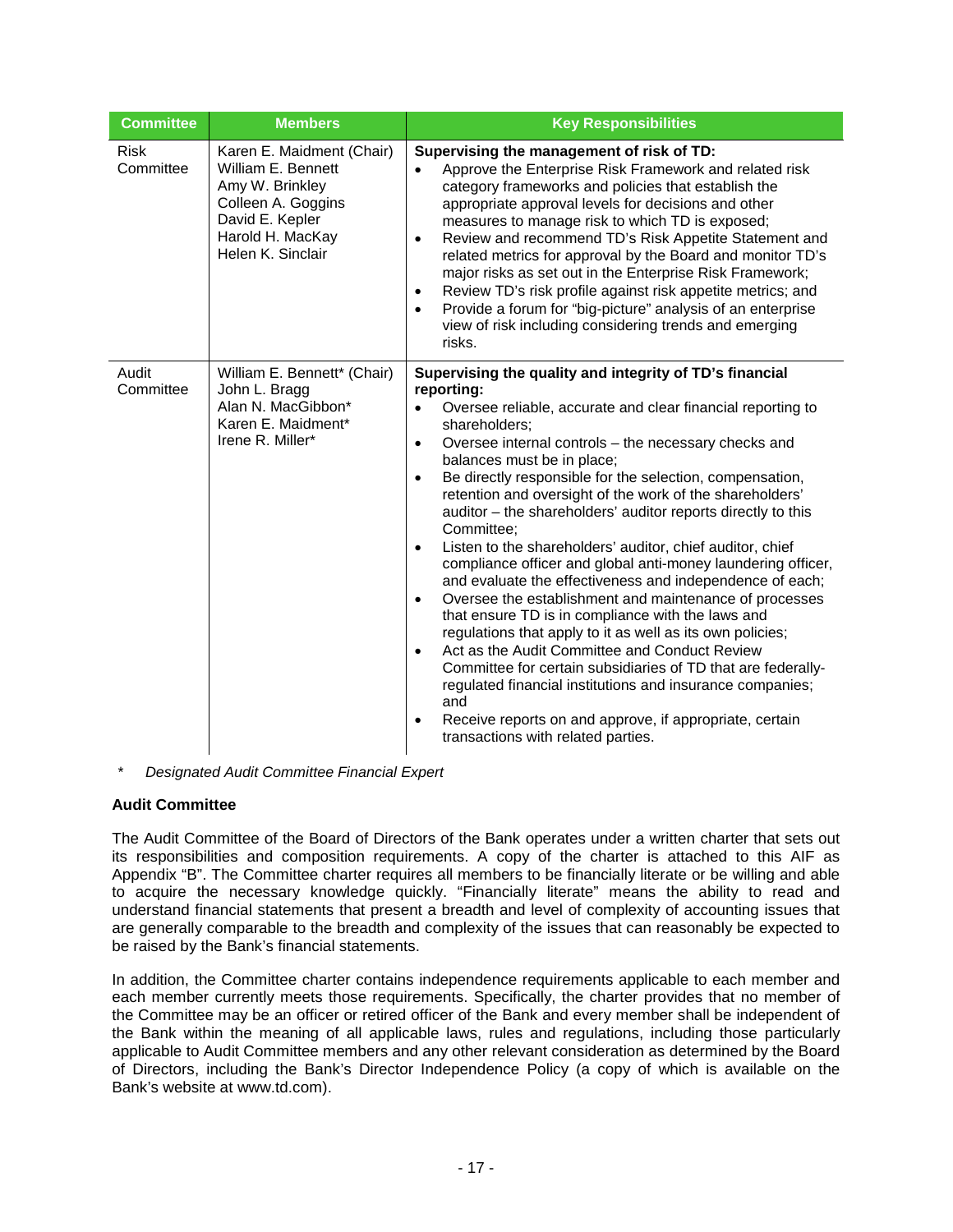As indicated in the table above, the members of the Committee are: William E. Bennett (chair), John L. Bragg, Alan N. MacGibbon, Karen E. Maidment and Irene R. Miller. The members of the Bank's Audit Committee bring significant skill and experience to their responsibilities, including academic and professional experience in accounting, business and finance. The Board has determined that each of Messrs. Bennett and MacGibbon and Mses. Maidment and Miller has the attributes of an Audit Committee financial expert as defined in the U.S. Sarbanes-Oxley Act; all committee members are financially literate and independent under the applicable listing standards of the New York Stock Exchange, the Committee charter, the Bank's Director Independence Policy and the corporate governance guidelines of the Canadian Securities Administrators.

The following sets out the education and experience of each director relevant to the performance of his or her duties as a member of the Committee:

**William E. Bennett** is Chair of the Bank's Audit Committee. Mr. Bennett is a Corporate Director. He is the former President and Chief Executive Officer of Draper & Kramer, Inc., a Chicago-based financial services and real estate company. He also previously served as Executive Vice President and Chief Credit Officer of First Chicago Corp. and its principal subsidiary, the First National Bank of Chicago. Mr. Bennett currently serves as chair of the audit committees of the boards of TD Bank US Holding Company (the holding company of TD Bank, N.A. and TD Bank USA, N.A.) and Capital Power Corporation, and previously served as chair of the audit committee of the board of Nuveen Investments Bond and Mutual Funds. He holds an undergraduate degree in economics from Kenyon College and a master's degree in business administration from the University of Chicago. Mr. Bennett is one of the Bank's Audit Committee financial experts.

**John L. Bragg** is President, Founder and Co-Chief Executive Officer of Oxford Frozen Foods Limited and the owner and founder of Bragg Communications Inc. Mr. Bragg holds a Bachelor of Commerce degree and a Bachelor of Education degree from Mount Allison University.

**Alan N. MacGibbon** is Vice-Chair of Osler, Hoskin & Harcourt, LLP. Previously he was the Global Managing Director, Quality, Strategy and Communications for Deloitte Touche Tohmatsu Limited from June 2011 to September 2013. He was also the Managing Partner and Chief Executive of Deloitte LLP (Canada) from 2004 to June 2012, and Senior Counsel to Deloitte LLP (Canada) from June 2012 to December 2013. Mr. MacGibbon holds an undergraduate degree in business administration and an honorary doctorate degree from the University of New Brunswick. He is a Chartered Professional Accountant, a Chartered Accountant, and a Fellow of the Chartered Professional Accountants Ontario. Mr. MacGibbon is one of the Bank's Audit Committee financial experts.

**Karen E. Maidment** is a Corporate Director and former Chief Financial and Administrative Officer of BMO Financial Group. Ms. Maidment is the chair of the audit and risk committee of the board of TransAlta Corporation and a member of the audit and risk committee of the board of TD Ameritrade. She holds an undergraduate degree in commerce from McMaster University, is a Chartered Professional Accountant, a Chartered Accountant, and a Fellow of the Chartered Professional Accountants Ontario. Ms. Maidment is one of the Bank's Audit Committee financial experts.

**Irene R. Miller** is the Chief Executive Officer of Akim, Inc. Until June 1997, Ms. Miller was Vice Chairman and Chief Financial Officer of Barnes & Noble, Inc. Prior to joining Barnes & Noble, Inc. in 1991, she held senior investment banking and corporate finance positions with Morgan Stanley & Co. and Rothschild Inc., respectively. Ms. Miller is the chair of the audit and control committee of the board of Inditex S.A., and previously served as chair of the audit committees of the boards of Inditex, S.A., Coach, Inc., Oakley, Inc., The Body Shop International plc, and Benckiser N.V. Ms. Miller holds an undergraduate degree in science from the University of Toronto and a master's of science degree in chemistry and chemical engineering from Cornell University. Ms. Miller is one of the Bank's Audit Committee financial experts.

#### **Additional Information Regarding the Audit Committee and Shareholders' Auditor**

The Audit Committee oversees the financial reporting process at the Bank, including the work of the shareholder's independent external auditor, currently Ernst & Young LLP ("EY"). EY is responsible for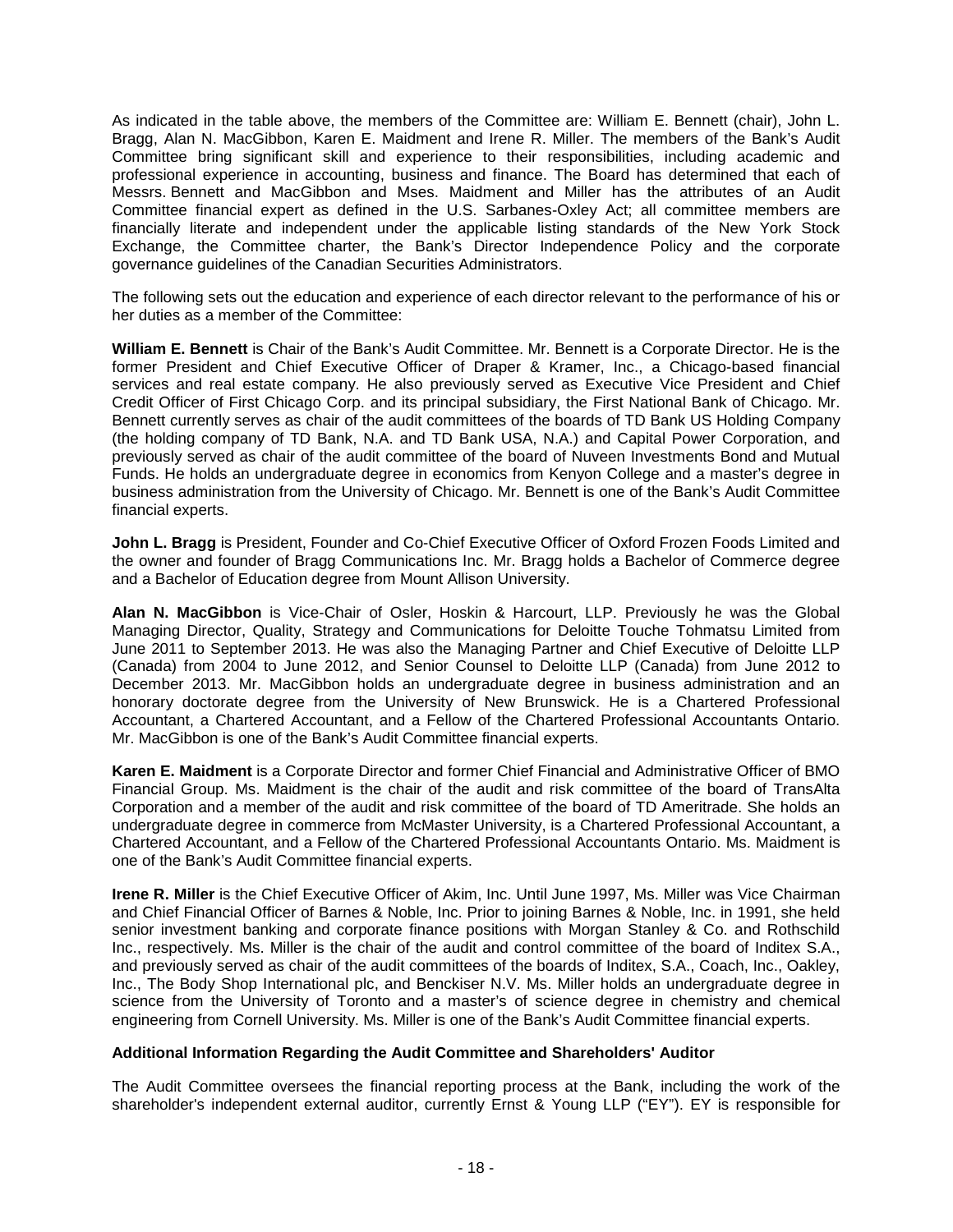planning and carrying out, in accordance with professional standards, an audit of the Bank's annual financial statements and reviews of the Bank's quarterly financial statements.

The Audit Committee is responsible for the annual recommendation of the appointment and oversight of the shareholders' independent external auditor. The Audit Committee assesses the performance and qualification of the shareholders' auditor and submits its recommendation for appointment, or reappointment, to the Board of Directors for recommendation to the shareholders. The shareholders' auditor is then appointed by the shareholders, who vote on this matter at the Annual General Meeting.

At least annually, the Audit Committee evaluates the performance, qualifications, skills, resources (amount and type), and independence of the shareholders' auditor, including the lead partner, in order to support the Board of Directors in reaching its recommendation to appoint the shareholders' auditor. This annual evaluation includes an assessment of audit quality and service considerations such as: auditor independence, objectivity and professional skepticism; quality of the engagement team; and, quality of the communication and service provided by the shareholders' auditor. In the evaluation, the Audit Committee considers the nature and extent of communications received from the shareholders' auditor during the year, the responses from management and the Audit Committee to an annual questionnaire regarding the performance of, and interactions with, the shareholders' auditor.

EY was appointed as the shareholders' independent external auditor for the year ended October 31, 2014, in accordance with the Bank Act and the recommendation by the Audit Committee, and has been the Bank's sole independent external auditor beginning with the year ended October 31, 2006. Prior to 2006, EY acted as joint auditors of the Bank.

# **Executive Officers of the Bank**

| <b>Executive Officer</b> | <b>Principal Occupation</b>                                                                                                                               | <b>Municipality of</b><br><b>Residence</b> |
|--------------------------|-----------------------------------------------------------------------------------------------------------------------------------------------------------|--------------------------------------------|
| Riaz Ahmed               | Group Head, Insurance, Credit Cards, and Enterprise<br>Strategy, TD Bank Group                                                                            | Oakville, Ontario,<br>Canada               |
| Norie C. Campbell        | Group Head, Legal, Compliance, Anti-Money Laundering,<br>Financial Crimes and Fraud Management, Enterprise<br>Projects and General Counsel, TD Bank Group | Toronto, Ontario,<br>Canada                |
| Mark R. Chauvin          | Group Head and Chief Risk Officer, TD Bank Group                                                                                                          | Burlington,<br>Ontario, Canada             |
| W. Edmund Clark          | Group President and Chief Executive Officer, TD Bank<br>Group (until his retirement on October 31, 2014)                                                  | Toronto, Ontario,<br>Canada                |
| Theresa L. Currie        | Group Head, Direct Channels, Technology, Marketing<br>and People Strategies, TD Bank Group                                                                | Toronto, Ontario,<br>Canada                |
| Robert E. Dorrance       | Group Head, Wholesale Banking, TD Bank Group and<br>Chairman, Chief Executive Officer and President, TD<br>Securities                                     | Toronto, Ontario,<br>Canada                |
| Timothy D. Hockey        | Group Head, Canadian Banking, Auto Finance, and<br>Wealth Management, TD Bank Group and President and<br>Chief Executive Officer, TD Canada Trust         | Toronto, Ontario,<br>Canada                |
| Colleen M. Johnston      | Group Head, Finance, Sourcing and Corporate<br>Communications, and Chief Financial Officer, TD Bank<br>Group                                              | Toronto, Ontario,<br>Canada                |
| Bharat B. Masrani        | Group President and Chief Executive Officer, TD Bank<br>Group (effective November 1, 2014)                                                                | Toronto, Ontario,<br>Canada                |
| Frank J. McKenna         | Deputy Chair, TD Bank Group                                                                                                                               | Toronto, Ontario,<br>Canada                |

The following individuals are executive officers of the Bank: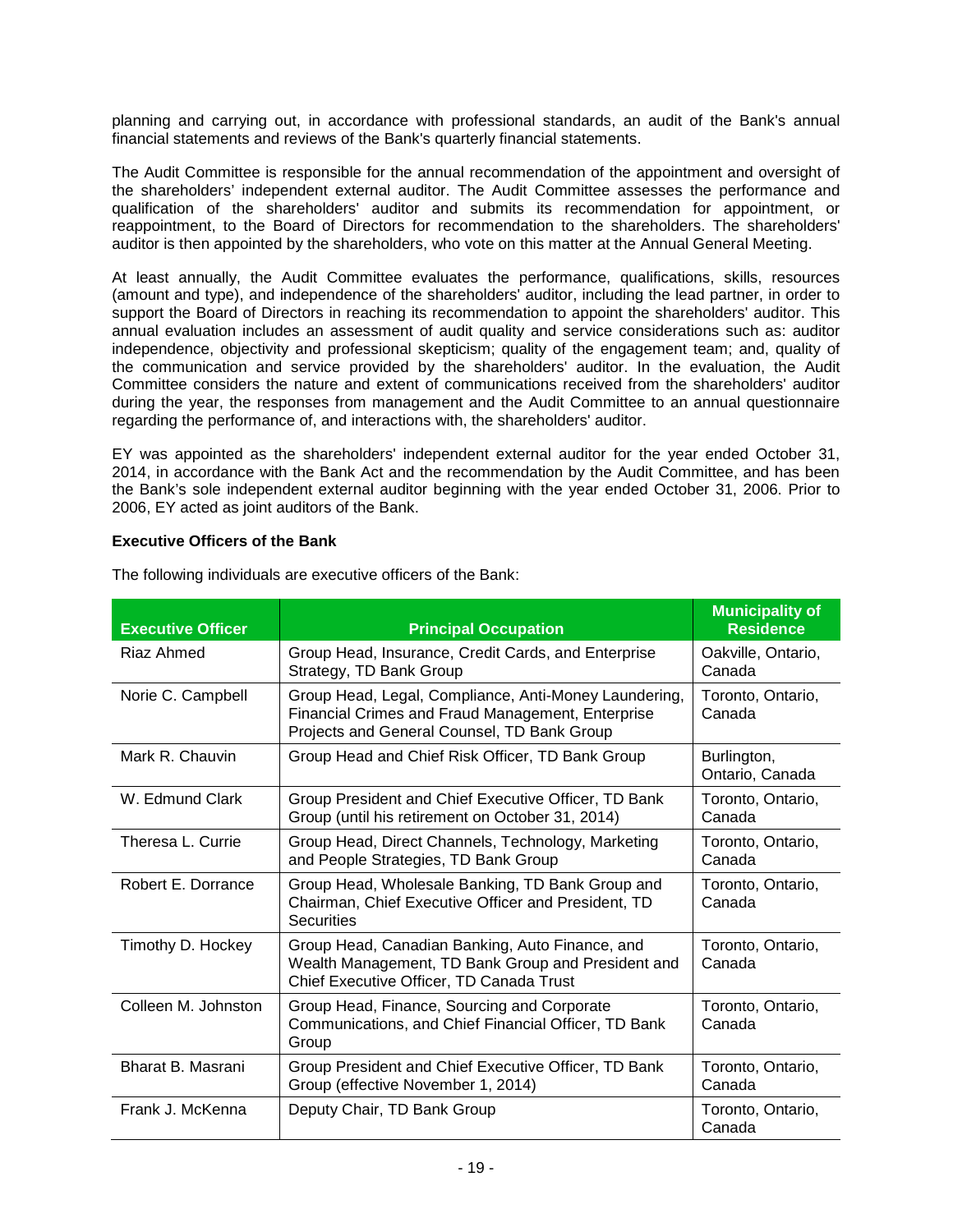| <b>Executive Officer</b> | <b>Principal Occupation</b>                                                                                                                                 | <b>Municipality of</b><br><b>Residence</b> |
|--------------------------|-------------------------------------------------------------------------------------------------------------------------------------------------------------|--------------------------------------------|
| Michael B. Pedersen      | Group Head, U.S. Banking, TD Bank Group and<br>President and Chief Executive Officer, TD Bank US<br>Holding Company, TD Bank, N.A. and TD Bank<br>USA, N.A. | Bryn Mawr,<br>Pennsylvania,<br>U.S.A.      |

Except as disclosed below, all executive officers have had the same principal occupation for the past five years.

Prior to commencing his current Group Head role on July 1, 2013, Mr. Ahmed was Group Head, Corporate Development, Enterprise Strategy and Treasury, Corporate Office, TD Bank Group from May 27, 2010 to July 1, 2013, and Executive Vice President, Corporate Development, Group Strategy and Treasury and Balance Sheet Management, Corporate Office, TD Bank Financial Group prior to May 27, 2010.

Prior to commencing her current Group Head role on November 1, 2014, Ms. Campbell was Group Head, Legal, Compliance and Anti-Money Laundering, and General Counsel, TD Bank Group from April 15, 2013 to October 31, 2014, Executive Vice President, Legal, Corporate Office and General Counsel, TD Bank Group from November 1, 2011 to April 15, 2013, and Senior Vice President, Legal, Corporate Office and Assistant General Counsel, TD Bank Financial Group prior to November 1, 2011.

Prior to becoming a Group Head on May 27, 2010, Mr. Chauvin was Executive Vice President, Risk Management and Chief Risk Officer, Corporate Office, TD Bank Financial Group.

Prior to commencing her current Group Head role on November 1, 2014, Ms. Currie was Group Head, Direct Channels, Marketing, Corporate Shared Services and People Strategies, TD Bank Group from April 15, 2013 to October 31, 2014, Group Head, Direct Channels, Corporate and People Strategies, Corporate Office, TD Bank Group from July 4, 2011 to April 15, 2013, Group Head, Marketing, Corporate and People Strategies, Corporate Office, TD Bank Group from November 1, 2010 to July 4, 2011, Group Head, Marketing, Corporate and Public Affairs, and People Strategies, Corporate Office, TD Bank Financial Group from May 27, 2010 to November 1, 2010 and Executive Vice President, Human Resource and Corporate and Public Affairs, Corporate Office, TD Bank Financial Group prior to May 27, 2010.

Prior to commencing his current Group Head role on July 1, 2013, Mr. Hockey was Group Head, Canadian Banking, Auto Finance and Credit Cards, TD Bank Group and President and Chief Executive Officer, TD Canada Trust from October 3, 2011 to July 1, 2013, and Group Head, Canadian Banking and TD Auto Finance, TD Bank Group and President and Chief Executive Officer, TD Canada Trust prior to October 3, 2011.

Prior to commencing her current Group Head role on April 15, 2013, Ms. Johnston was Group Head, Finance and Chief Financial Officer, Corporate Office, TD Bank Group.

Prior to commencing his current role as Group President and Chief Executive Officer of the Bank on November 1, 2014, Mr. Masrani was Chief Operating Officer of the Bank from July 1, 2013 to October 31, 2014, and was Group Head, U.S. Personal and Commercial Banking of the Bank and President and Chief Executive Officer, TD Bank US Holding Company and TD Bank, N.A. prior to July 1, 2013.

Prior to commencing his current Group Head role on July 1, 2013, Mr. Pedersen was Group Head, Wealth Management, Insurance, and Corporate Shared Services, TD Bank Group from July 4, 2011 to July 1, 2013, Group Head, Wealth Management, Direct Channels, and Corporate Shared Services, TD Bank Group from November 1, 2010 to July 4, 2011, Group Head, Corporate Operations and Direct Channels, TD Bank Financial Group from May 27, 2010 to November 1, 2010 and Group Head, Corporate Operations, TD Bank Financial Group prior to May 27, 2010.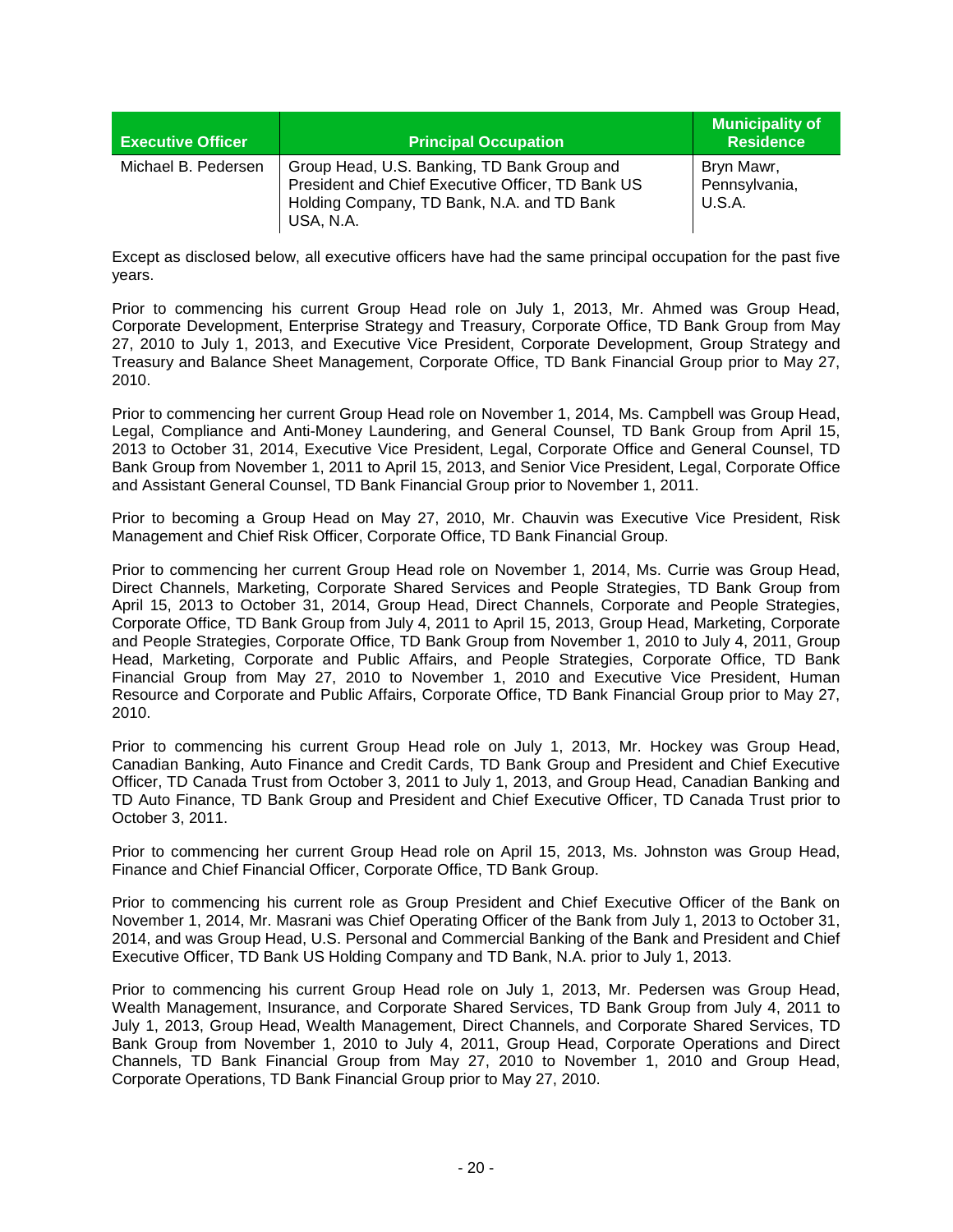## **Shareholdings of Directors and Executive Officers**

To the knowledge of the Bank, as at October 31, 2014, the directors and executive officers of the Bank as a group beneficially owned, directly or indirectly, or exercised control or direction over an aggregate of 3,245,398 of the Bank's common shares, representing approximately 0.18% of the Bank's issued and outstanding common shares on that date.

#### **Additional Disclosure for Directors and Executive Officers**

To the best of our knowledge, having made due inquiry, the Bank confirms that, as at December 3, 2014:

- (i) no director or executive officer of the Bank is, or was within the last ten years, a director or officer of a company (including the Bank) that:
	- (a) was subject to an order (including a cease trade order or an order similar to a cease trade or an order that denied the relevant company access to any exemption under securities legislation for a period of more than 30 consecutive days), that was issued while the director or executive officer was acting in the capacity as director, chief executive officer or chief financial officer;
	- (b) was subject to an order that was issued after the director or executive officer ceased to be a director, chief executive officer or chief financial officer and which resulted from an event that occurred while that person was acting in the capacity as director, chief executive officer or chief financial officer; or
	- (c) within a year of the person ceasing to act in that capacity, became bankrupt, made a proposal under any legislation relating to bankruptcy or insolvency or was subject to or instituted any proceedings, arrangement or compromise with creditors or had a receiver, receiver manager or trustee appointed to hold its assets.
- (ii) in the last ten years, no director or executive officer of the Bank has become bankrupt, made a proposal under any legislation relating to bankruptcy or insolvency, or become subject to or instituted any proceedings, arrangement or compromise with creditors, or had a receiver, receiver manager or trustee appointed to hold the assets of the director or executive officer; and
- (iii) no director or executive officer of the Bank has been subject to any penalties or sanctions imposed by a court relating to securities legislation or by a securities regulatory authority or has entered into a settlement agreement with a securities regulatory authority or has been subject to any other penalties or sanctions imposed by a court or regulatory body that would likely be considered important to a reasonable investor in making an investment decision.

#### **Pre-Approval Policies and Shareholders' Auditor Service Fees**

The Bank's Audit Committee has implemented a policy restricting the services that may be provided by the shareholders' independent external auditor and the fees paid to the shareholders' independent external auditor. Any service to be provided by the shareholders' auditor must be permitted by law and by the policy, and must be pre-approved by the Audit Committee pursuant to the policy, along with the associated fees for those services. The policy provides for the annual pre-approval of specific types of services, together with the maximum amount of the fees that may be paid for such services, pursuant to policies and procedures adopted by the Audit Committee, and gives detailed guidance to management as to the specific services that are eligible for such annual pre-approval. All other services and the associated fees must also be specifically pre-approved by the Audit Committee as they arise throughout the year. In making its determination regarding services to be provided by the shareholders' auditor, the Audit Committee considers the compliance with the policy and the provision of services in the context of avoiding impact on auditor independence. This includes considering applicable regulatory requirements and guidance, and whether the provision of the services would place the auditor in a position to audit its own work, result in the auditor acting in the role of the Bank's management or place the auditor in an advocacy role on behalf of the Bank. By law, the shareholders' auditor may not provide certain services to the Bank or its subsidiaries. Four times a year, the services performed by the shareholders' auditor on a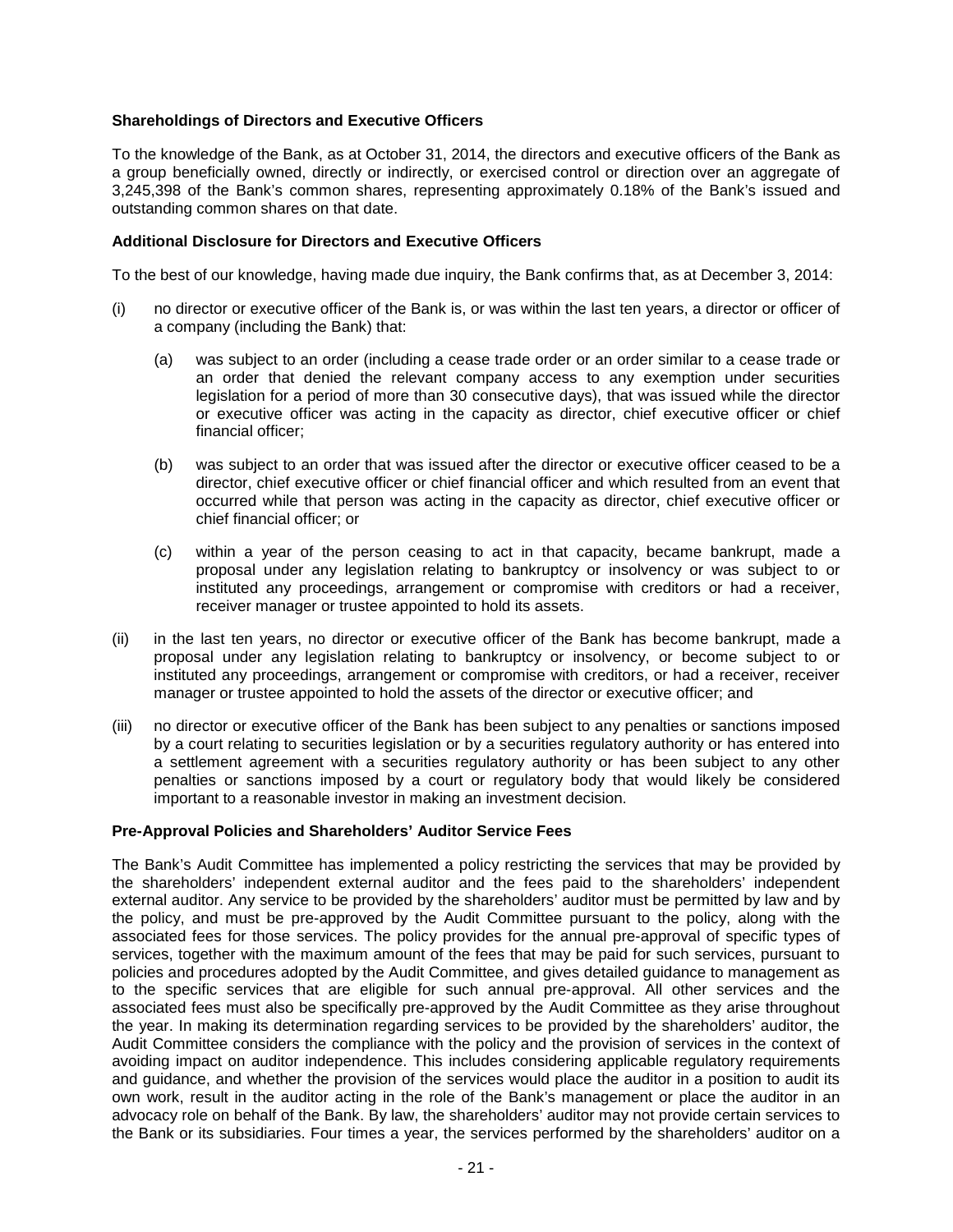year-to-date basis, and details of any proposed assignments are presented to the Audit Committee for consideration and pre-approval, if appropriate.

Fees paid to the Bank's current shareholders' independent external auditor, EY, for the past three fiscal years are detailed in the table below.

|                                 | <b>Fees paid to Ernst &amp; Young LLP</b> |          |          |
|---------------------------------|-------------------------------------------|----------|----------|
| (thousands of Canadian dollars) | 2014                                      | 2013     | 2012     |
| Audit fees                      | \$21,424                                  | \$19,649 | \$20,445 |
| Audit-related fees              | 1.540                                     | 1,915    | 1.501    |
| Tax fees                        | 4,859                                     | 3,588    | 2,851    |
| All other fees                  | 1.073                                     | 933      | 976      |
| <b>Total</b>                    | \$28,896                                  | \$26,085 | \$25,773 |

Audit fees are fees for the professional services in connection with the audit of the Bank's financial statements and the audit of its subsidiaries, other services that are normally provided by the shareholders' auditor in connection with statutory and regulatory filings or engagements, and the performance of specified procedures with respect to qualified intermediary requirements for reporting to the Internal Revenue Service, United States.

Audit-related fees are fees for assurance and related services that are performed by the shareholders' auditor. These services include employee benefit plan audits, accounting and tax consultations, and attest services in connection with mergers, acquisitions and divestitures, including audit procedures related to opening balance sheet and purchase price allocation, application and general control reviews, attest services not required by statute or regulation, translation of financial statements and reports in connection with the audit or review, interpretation of financial accounting, tax and reporting standards, and information technology advisory services.

Tax fees comprise income and commodity tax compliance generally involving the preparation of original and amended tax returns and claims for refund, tax advice, including assistance with tax audits, appeals and rulings plus tax advice related to mergers, acquisitions and financing structures, electronic and paper based tax knowledge publications, and tax planning, including transfer pricing matters.

All other fees include fees for insolvency and viability matters, limited to cases in which the Bank is a minority syndicate participant and not in a position to influence or select the external audit firm to use. In these instances, the shareholders' auditor is retained to provide assistance on operational business reviews, lender negotiations, business plan assessments, debt restructuring and asset recovery. Also included in this category are fees for audits of charitable organizations, reports on control procedures at a service organization, audit services for certain special purpose entities administered by the Bank, SECregistered fund audits, benchmark studies, database services for tax compliance, and performance and process improvement services.

# **LEGAL PROCEEDINGS AND REGULATORY ACTIONS**

#### **Legal Proceedings**

A description of certain legal proceedings to which the Bank is a party is set out under the heading "Litigation" in Note 29 of the Annual Financial Statements for the year ended October 31, 2014.

# **Regulatory Actions**

From time to time, in the ordinary course of business, the Bank and its subsidiaries are assessed fees or fines by securities regulatory authorities in relation to administrative matters, including late filings or reporting, which may be considered penalties or sanctions pursuant to Canadian securities regulations but which are not, individually or in the aggregate, material to the Bank. In addition, the Bank and its subsidiaries are subject to numerous regulatory authorities around the world, and fees, administrative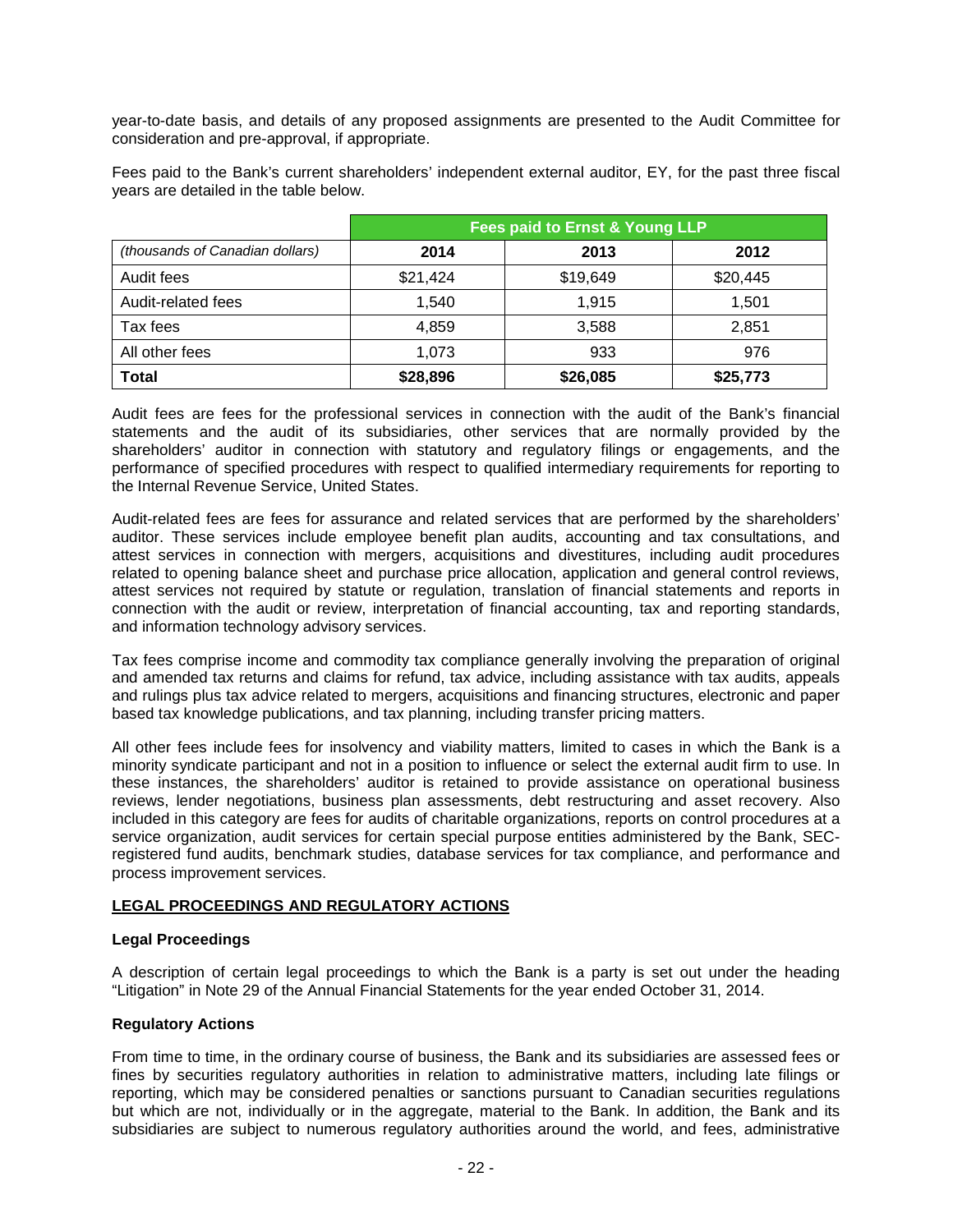penalties, settlement agreements and sanctions may be categorized differently by each regulator. During the past financial year, the Bank paid administrative filing fees relating to late filings to the Ontario Securities Commission (the "OSC") in the aggregate amount of \$6,000 and TD Investment Services Inc. paid an administrative filing fee relating to late filings to the OSC in the aggregate amount of \$5,000.

## **INTEREST OF MANAGEMENT AND OTHERS IN MATERIAL TRANSACTIONS**

To the best of our knowledge, the Bank confirms that, as at December 3, 2014, there were no directors or executive officers of the Bank, nor any associate or affiliate of a director or executive officer of the Bank, with a material interest in any transaction within the three most recently completed financial years or during the current financial year that has materially affected or is reasonably expected to materially affect the Bank.

## **TRANSFER AGENTS AND REGISTRARS**

#### **Transfer Agent**

CST Trust Company P.O. Box 700, Station B Montréal, Québec H3B 3K3

Telephone: 416-682-3860 or toll-free at 1-800-387-0825 (Canada and U.S. only) Fax: 1-888-249-6189 Email: inquiries@canstockta.com Website: www.canstockta.com

#### **Co-transfer Agent and Registrar**

Computershare P.O. Box 30170 College Station, Texas 77842-3170

or

211 Quality Circle, Suite 210 College Station, Texas 77845

Telephone: 1-866-233-4836 TDD for hearing impaired: 1-800-231-5469 Shareholders outside of U.S.: 201-680-6578 TDD shareholders outside of U.S.: 201-680-6610 Website: www.computershare.com

#### **INTERESTS OF EXPERTS**

The Consolidated Financial Statements of the Bank for the year ended October 31, 2014 filed under National Instrument 51-102 – Continuous Disclosure Obligations, portions of which are incorporated by reference in this AIF, have been audited by Ernst & Young LLP, Chartered Professional Accountants, Licensed Public Accountants, Toronto, Ontario. EY is the external auditor who prepared the Independent Auditors' Report of Registered Public Accounting Firm to Shareholders - Report on Financial Statements and Report on Internal Control Under Standards of the Public Company Accounting Oversight Board (United States). EY is independent with respect to the Bank within the meaning of the Rules of Professional Conduct of the Chartered Professional Accountants of Ontario. EY is also independent with respect to the Bank within the meaning of United States federal securities laws and the rules and regulations thereunder, including the independence rules adopted by the Securities and Exchange Commission pursuant to the Sarbanes-Oxley Act of 2002; and in compliance with Rule 3520 of the Public Company Accounting Oversight Board.

National Instrument 14-101 *Definitions* limits the meaning of "securities legislation" to Canadian provincial and territorial legislation and "securities regulatory authority" to Canadian provincial and territorial securities regulatory authorities.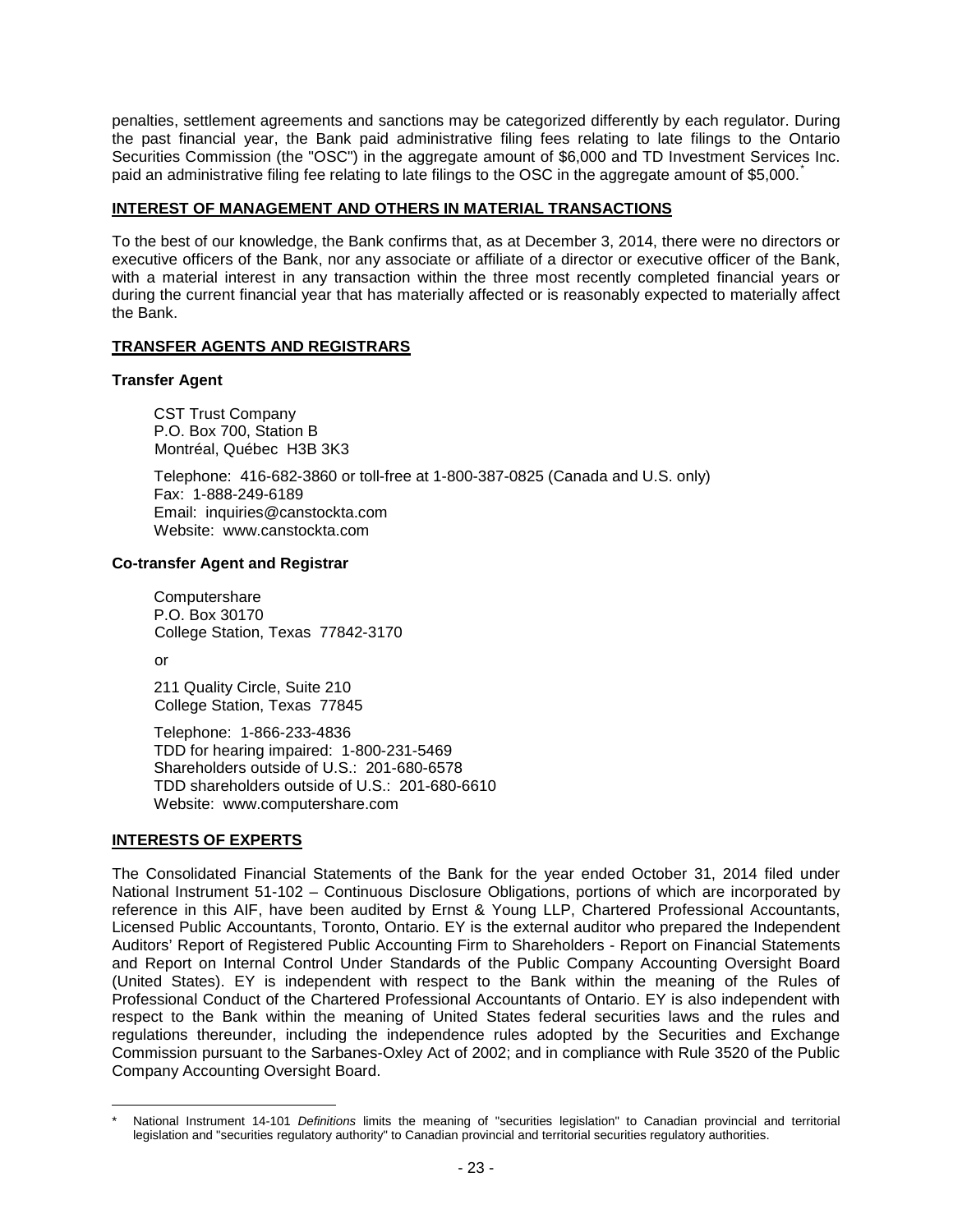# **ADDITIONAL INFORMATION**

Additional information concerning the Bank may be found on SEDAR at www.sedar.com and on EDGAR at www.sec.gov.

Additional information, including directors' and officers' remuneration and indebtedness, principal holders of the Bank's securities and options to purchase securities, in each case if applicable, is contained in the Bank's management proxy circular for its most recent annual meeting of shareholders that involved the election of directors. Additional financial information is provided in the Bank's comparative financial statements and management's discussion and analysis for its most recently completed financial year, which at the date hereof was the year ended October 31, 2014.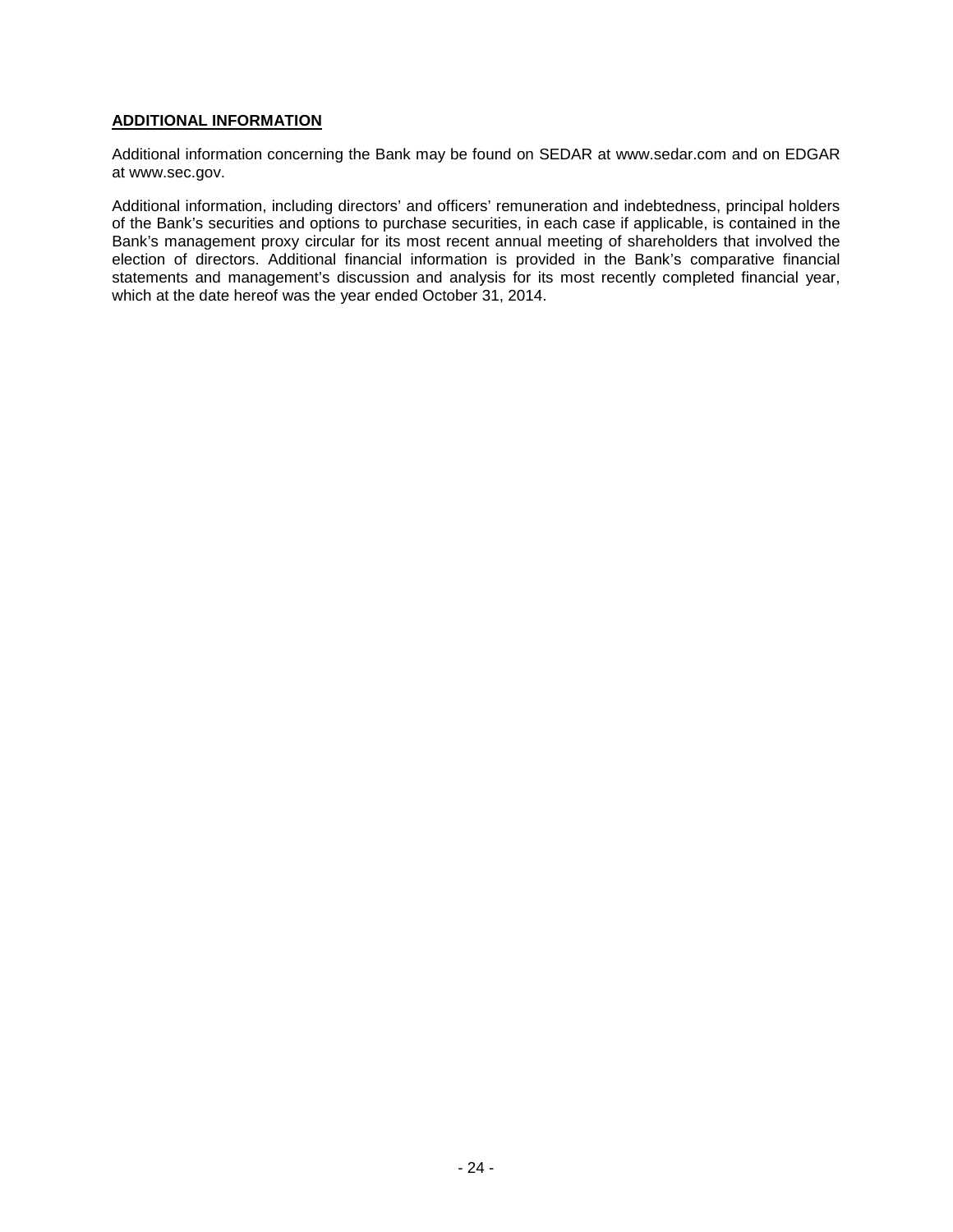# **Appendix "A"**

## **Intercorporate Relationships**

#### **PRINCIPAL SUBSIDIARIES<sup>1</sup>**

| (millions of Canadian dollars)                          |                                  | As at October 31, 2014   |
|---------------------------------------------------------|----------------------------------|--------------------------|
|                                                         | Address of Head                  | Carrying value of shares |
| <b>North America</b>                                    | or Principal Office <sup>2</sup> | owned by the Bank        |
| Meloche Monnex Inc.                                     | Montreal, Quebec                 | \$<br>1.548              |
| Security National Insurance Company                     | Montreal, Quebec                 |                          |
| Primmum Insurance Company                               | Toronto, Ontario                 |                          |
| TD Direct Insurance Inc.                                | Toronto, Ontario                 |                          |
| TD General Insurance Company                            | Toronto, Ontario                 |                          |
| TD Home and Auto Insurance Company                      | Toronto, Ontario                 |                          |
| TD Asset Management Inc.                                | Toronto. Ontario                 | 563                      |
| TD Waterhouse Private Investment Counsel Inc.           | Toronto, Ontario                 |                          |
| TD Auto Finance (Canada) Inc.                           | Toronto, Ontario                 | 1,404                    |
| TD Auto Finance Services Inc.                           | Toronto, Ontario                 | 1,310                    |
| TD Equipment Finance Canada Inc.                        | Oakville, Ontario                | 4                        |
| TD Financing Services Home Inc.                         | Toronto, Ontario                 | 41                       |
|                                                         |                                  |                          |
| TD Financing Services Inc.                              | Toronto, Ontario                 | 126                      |
| TD Investment Services Inc.                             | Toronto, Ontario                 | 21                       |
| TD Life Insurance Company <sup>3</sup>                  | Toronto, Ontario                 | 184                      |
| TD Mortgage Corporation                                 | Toronto, Ontario                 | 11,193                   |
| TD Pacific Mortgage Corporation                         | Vancouver, British Columbia      |                          |
| The Canada Trust Company                                | Toronto, Ontario                 |                          |
| TD Securities Inc.                                      | Toronto, Ontario                 | 1,707                    |
| TD US P & C Holdings ULC                                | Calgary, Alberta                 | 31,241                   |
| TD Bank US Holding Company                              | Cherry Hill, New Jersey          |                          |
| Epoch Investment Partners, Inc.                         | New York, New York               |                          |
| TD Bank USA, National Association                       | Wilmington, Delaware             |                          |
| TD Bank, National Association                           | Wilmington, Delaware             |                          |
| TD Auto Finance LLC                                     | Farmington Hills, Michigan       |                          |
| TD Equipment Finance, Inc.                              | Cherry Hill, New Jersey          |                          |
| TD Private Client Wealth LLC                            | New York, New York               |                          |
| TD Wealth Management Services Inc.                      | Cherry Hill, New Jersey          |                          |
| TD Vermillion Holdings ULC                              | Calgary, Alberta                 | 19,354                   |
| TD Financial International Ltd.                         | Hamilton, Bermuda                |                          |
| Canada Trustco International Limited                    | St. James, Barbados              |                          |
| TD Reinsurance (Barbados) Inc.                          | St. James, Barbados              |                          |
| Toronto Dominion International Inc.                     | St. James, Barbados              |                          |
| TD Waterhouse Canada Inc.                               | Toronto, Ontario                 | 2,057                    |
| TDAM USA Inc.                                           | Wilmington, Delaware             | 6                        |
| Toronto Dominion Holdings (U.S.A.), Inc.                | New York, New York               | 2,001                    |
| TD Holdings II Inc.                                     | New York, New York               |                          |
| TD Securities (USA) LLC                                 | New York, New York               |                          |
| Toronto Dominion (Texas) LLC                            | New York, New York               |                          |
| Toronto Dominion (New York) LLC                         | New York, New York               |                          |
| Toronto Dominion Capital (U.S.A.), Inc.                 | New York, New York               |                          |
| International                                           |                                  |                          |
| NatWest Personal Financial Management Limited           | Leeds, England                   | 119                      |
| NatWest Stockbrokers Limited                            | Leeds, England                   |                          |
| TD Bank International S.A.                              | Luxembourg, Luxembourg           | 49                       |
| TD Bank N.V.                                            | Amsterdam, The Netherlands       | 288                      |
| <b>TD</b> Ireland                                       |                                  |                          |
|                                                         | Dublin, Ireland                  | 1,039                    |
| <b>TD Global Finance</b>                                | Dublin, Ireland                  |                          |
| TD Luxembourg International Holdings                    | Luxembourg, Luxembourg           | 5,569                    |
| TD Ameritrade Holding Corporation (40.97%) <sup>4</sup> | Omaha, Nebraska                  |                          |
| TD Wealth Holdings (UK) Limited                         | Leeds, England                   | 124                      |
| TD Direct Investing (Europe) Limited                    | Leeds, England                   |                          |
| <b>Toronto Dominion Australia Limited</b>               | Sydney, Australia                | 224                      |
| Toronto Dominion Investments B.V.                       | London, England                  | 1.106                    |
| TD Bank Europe Limited                                  | London, England                  |                          |
| Toronto Dominion Holdings (U.K.) Limited                | London, England                  |                          |
| TD Securities Limited                                   | London, England                  |                          |
| Toronto Dominion (South East Asia) Limited              | Singapore, Singapore             | 928                      |

<sup>1</sup> Unless otherwise noted, The Toronto-Dominion Bank, either directly or through its subsidiaries, owns 100% of the entity and/or 100% of any issued and<br>outstanding voting securities and non-voting securities of the entit

<sup>2</sup> Each subsidiary is incorporated or organized in the country in which its head or principal office is located, with the exception of Toronto Dominion Investments B.V., a company incorporated in The Netherlands, but with its principal office in the United Kingdom.

<sup>3</sup> On November 1, 2014, CT Financial Assurance Company amalgamated with TD Life Insurance Company.

TD Ameritrade Holding Corporation is not a subsidiary of the Bank as the Bank does not control it. TD Luxembourg International Holdings and its ownership<br>of TD Ameritrade Holding Corporation is included given the significa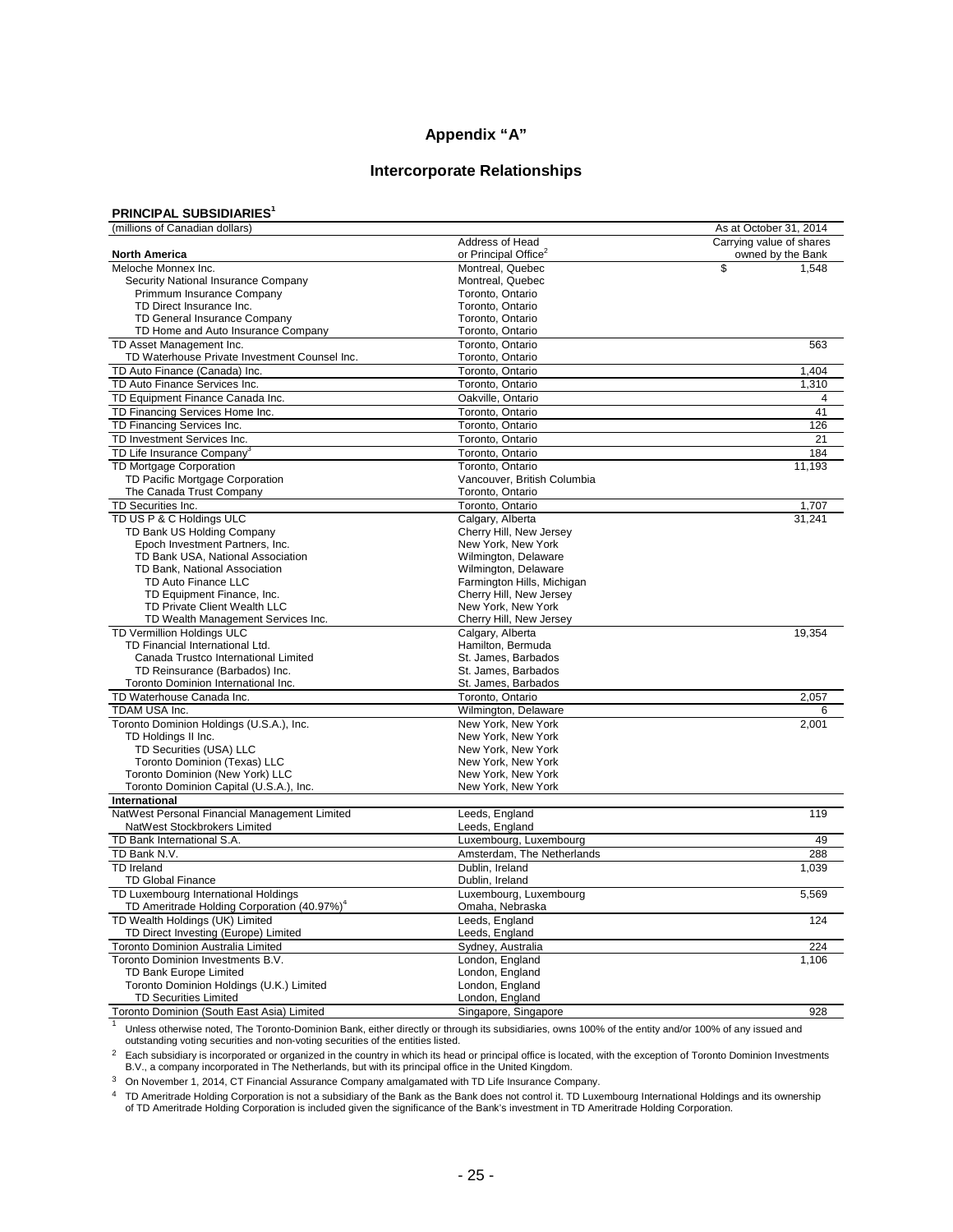## **Appendix "B"**

#### **AUDIT COMMITTEE OF THE BOARD OF DIRECTORS OF THE TORONTO-DOMINION BANK**

#### **CHARTER**

#### *~ ~ Supervising the Quality and Integrity of the Bank's Financial Reporting ~ ~*

#### *Main Responsibilities:*

- overseeing reliable, accurate and clear financial reporting to shareholders
- overseeing internal controls the necessary checks and balances must be in place
- directly responsible for the selection, compensation, retention and oversight of the work of the shareholders' auditor – the shareholders' auditor reports directly to the Committee
- listening to the shareholders' auditor, chief auditor, chief compliance officer and global antimoney laundering officer, and evaluating the effectiveness and independence of each
- overseeing the establishment and maintenance of processes that ensure the Bank is in compliance with the laws and regulations that apply to it as well as its own policies
- acting as the audit committee and conduct review committee for certain subsidiaries of the Bank that are federally-regulated financial institutions and insurance companies
- receiving reports on and approving, if appropriate, certain transactions with related parties

#### *Independence is Key:*

- the Committee is composed entirely of independent directors
- the Committee meets regularly without management present
- the Committee has the authority to engage independent advisors, paid for by the Bank, to help it make the best possible decisions on the financial reporting, accounting policies and practices, disclosure practices, and internal controls of the Bank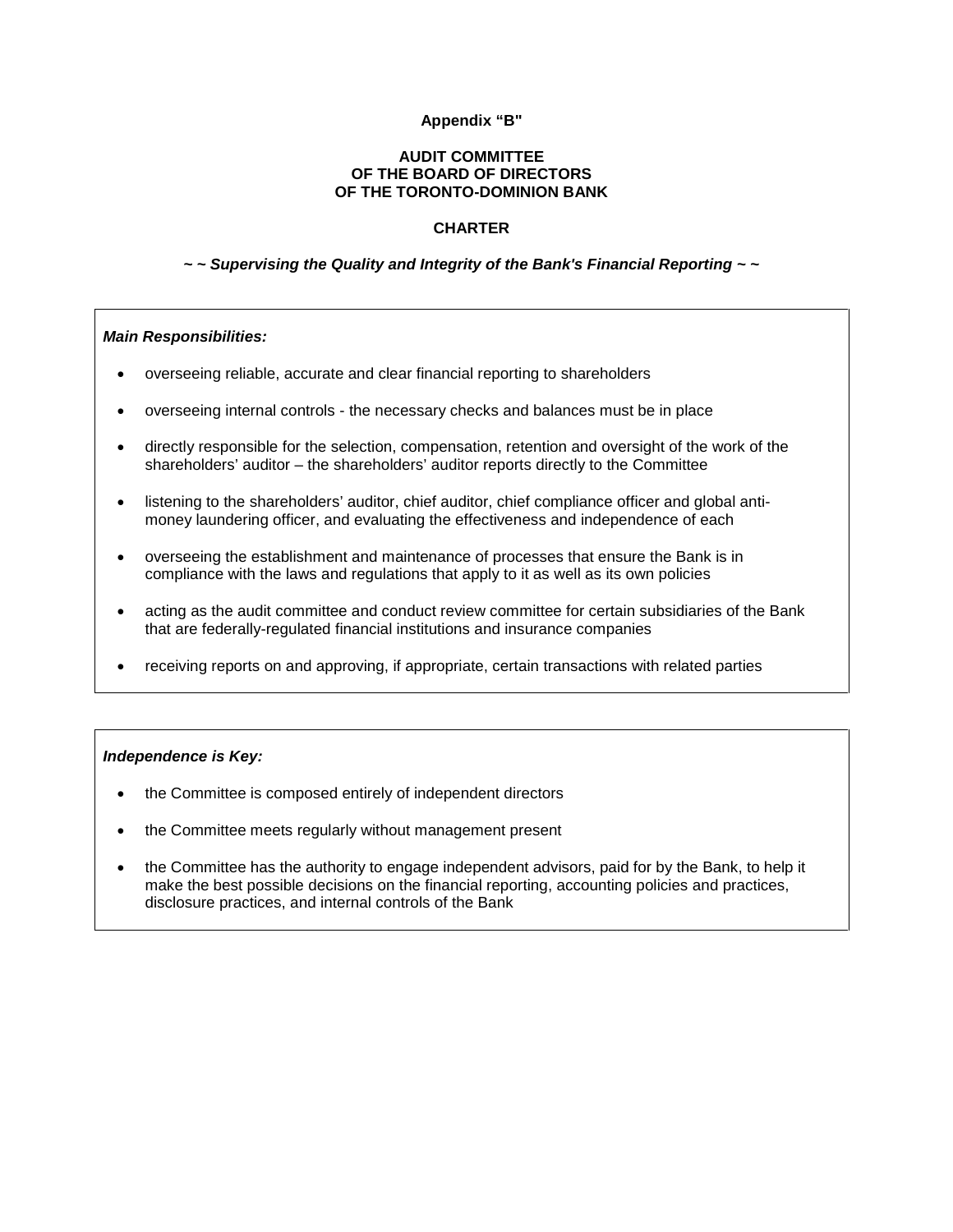## *Composition and Independence, Financial Literacy and Authority*

The Committee shall be composed of members of the Board of Directors in such number as is determined by the Board with regard to the by-laws of the Bank, applicable laws, rules and regulations and any other relevant consideration, subject to a minimum requirement of three directors.

In this Charter, "Bank" means The Toronto-Dominion Bank on a consolidated basis.

No member of the Committee may be an officer or retired officer of the Bank. Every member of the Committee shall be independent of the Bank within the meaning of all applicable laws, rules and regulations, including those particularly applicable to audit committee members and any other relevant consideration as determined by the Board of Directors, including the Bank's Director Independence Policy. No member of the Committee may serve on more than three public company audit committees without the consent of the Corporate Governance Committee and the Board.

The members of the Committee shall be appointed by the Board and shall serve until their successors are duly appointed. A Chair will be appointed by the Board upon recommendation of the Corporate Governance Committee, failing which the members of the Committee may designate a Chair by majority vote. The Committee may from time to time delegate to its Chair certain powers or responsibilities that the Committee itself may have hereunder.

In addition to the qualities set out in the Position Description for Directors, all members of the Committee should be financially literate or be willing and able to acquire the necessary knowledge quickly. Financially literate means the ability to read and understand financial statements that present a breadth and level of complexity of accounting issues that are generally comparable to the breadth and complexity of the issues that can reasonably be expected to be raised by the Bank's financial statements. At least one member of the Committee shall have a background in accounting or related financial management experience which would include any experience or background which results in the individual's financial sophistication, including being or having been an auditor, a chief executive officer or other senior officer with financial oversight responsibilities.

In fulfilling the responsibilities set out in this Charter, the Committee has the authority to conduct any investigation and access any officer, employee or agent of the Bank appropriate to fulfilling its responsibilities, including the shareholders' auditor. The Audit Committee may obtain advice and assistance from outside legal, accounting or other advisors as the Committee deems necessary to carry out its duties, and may retain and determine the compensation to be paid by the Bank for such independent counsel or outside advisor in its sole discretion without seeking Board approval.

Committee members will enhance their familiarity with financial, accounting and other areas relevant to their responsibilities by participating in educational sessions or other opportunities for development.

#### *Meetings*

The Committee shall meet at least four times annually, or more frequently as circumstances dictate. The Committee shall meet with the shareholders' auditor and management quarterly to review the Bank's financial statements consistent with the section entitled "Financial Reporting" below. The Committee shall dedicate a portion of each of its regularly scheduled quarterly meetings to meeting separately with each of the Chief Financial Officer, the Chief Auditor, the Chief Compliance Officer, the Global Anti-Money Laundering Officer and the shareholders' auditor and to meeting on its own without members of management or the shareholders' auditor. Any member of the Committee may make a request to the Chair for a Committee meeting or any part thereof to be held without management present. The Committee shall also meet with the Office of the Superintendent of Financial Institutions Canada ("OSFI") to review and discuss the results of OSFI's annual supervisory examination of the Bank in the event OSFI directs that it meet with the Committee instead of the full Board.

To facilitate open communication between this Committee and the Risk Committee, and where the Chair of the Risk Committee is not a member of this Committee, he or she shall receive notice of and attend by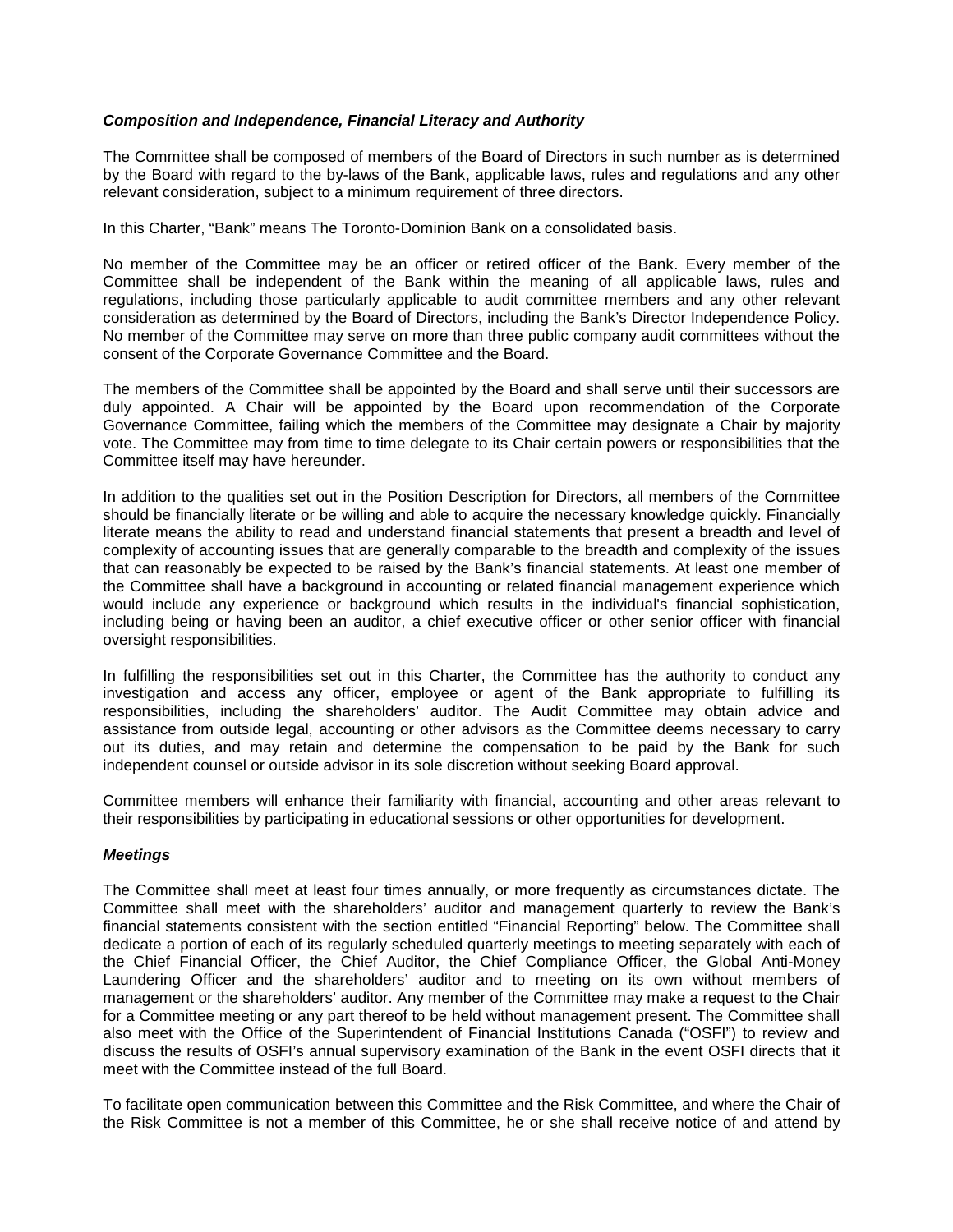invitation of this Committee, as a non-voting observer, each meeting of this Committee and receive the materials for each such meeting. In addition, this Committee shall meet with the Risk Committee at least two times annually to discuss topics relevant to both Committees.

All non-management directors who are not members of the Committee have a standing invitation to attend meetings of the Committee but may not vote. Additionally, the Committee may invite to its meetings any director, member of management and of the Bank or such other persons as it deems appropriate in order to carry out its responsibilities. The Committee may also exclude from its meetings any persons it deems appropriate in order to carry out its responsibilities.

#### *Specific Duties and Responsibilities*

## *Financial Reporting*

The Committee shall be responsible for the oversight of reliable, accurate and clear financial reporting to shareholders, including reviewing and discussing the Bank's annual and interim financial statements and management's discussion and analysis, prior to approval by the Board and release to the public, and reviewing, as appropriate, releases to the public of significant material non-public financial information of the Bank. Such review of the financial reports of the Bank shall include, where appropriate but at least annually, discussion with management and the shareholders' auditor of significant issues regarding accounting principles, practices, and significant management estimates and judgments.

The Committee shall review earnings news releases and satisfy itself that adequate procedures are in place for the review of the Bank's public disclosure of financial information extracted or derived from the Bank's financial statements, other than the public disclosure in the Bank's annual and interim financial statements and MD&A, and must periodically assess the adequacy of those procedures.

## *Financial Reporting Process*

The Committee shall support the Board in its oversight of the financial reporting process of the Bank, including:

- working with management, the shareholders' auditor and the internal audit department to review the integrity of the Bank's financial reporting processes;
- reviewing the process relating to and the certifications of the Chief Executive Officer and the Chief Financial Officer on the integrity of the Bank's quarterly and annual consolidated financial statements and other disclosure documents as required;
- considering the key accounting policies of the Bank and reviewing in appropriate detail the basis for significant estimates and judgments, including but not limited to actuarial reserves, allowances for loan losses and other valuation allowances and discussing such matters with management and/or the shareholders' auditor;
- keeping abreast of trends and best practices in financial reporting, including considering, as they arise, topical issues such as the use of variable interest entities and special purpose vehicles, and their application to the Bank;
- reviewing with management and the shareholders' auditor significant accounting principles and policies and all critical accounting policies and practices used and any significant audit adjustments made;
- considering and approving, if appropriate, major changes to the Bank's accounting and financial reporting policies as suggested by management, the shareholders' auditor, or the internal audit department;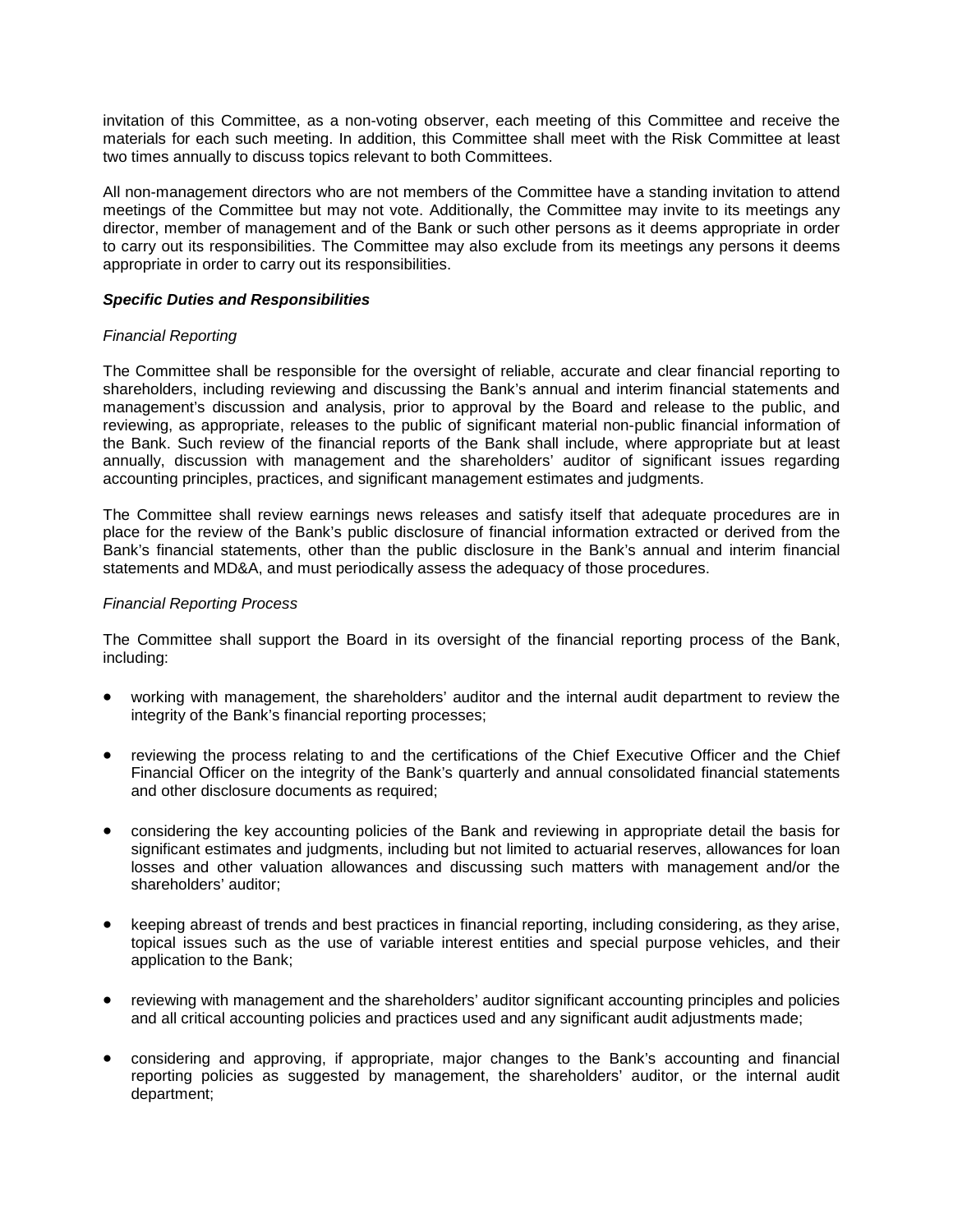- establishing regular systems of reporting to the Committee by each of management, the shareholders' auditor and the internal audit department regarding any significant judgments made in management's preparation of the financial statements and any significant difficulties encountered during the course of the review or audit, including any restrictions on the scope of work or access to required information; and
- reviewing tax and tax planning matters that are material to the financial statements.

#### *The Audit Committee's Role in the Financial Reporting Process*

The shareholders' auditor is responsible for planning and carrying out, in accordance with professional standards, an audit of the Bank's annual financial statements and reviews of the Bank's quarterly financial information. Management of the Bank is responsible for the preparation, presentation and integrity of the Bank's financial statements and for maintaining appropriate accounting and financial reporting principles and policies and internal controls and procedures designed to ensure compliance with accounting standards and applicable laws and regulations. The Audit Committee oversees the financial reporting process at the Bank and receives quarterly reporting regarding the process undertaken by management and the results of the review by the shareholders' auditor. It is not the duty of the Audit Committee to plan or conduct audits, or to determine that the Bank's financial statements are complete, accurate and in accordance with International Financial Reporting Standards.

#### *Internal Controls*

The Committee shall be responsible for overseeing the establishment of the internal control framework and monitoring its effectiveness, including:

- reviewing management's reports related to the establishment and maintenance of an adequate and effective internal control system and processes (including controls related to the prevention, identification and detection of fraud) that are designed to provide assurance in areas, including reporting (financial, operational, risk), efficiency and effectiveness of operations and safeguarding assets, monitoring compliance with laws, regulations and guidance, and internal policies, including compliance with section 404 of the U.S. Sarbanes-Oxley Act and similar rules of the Canadian Securities Administrators;
- meeting with management, the Chief Auditor and the shareholders' auditor to assess the adequacy and effectiveness of the Bank's internal controls, including controls related to the prevention, identification and detection of fraud;
- overseeing that there are adequate governance structures and control processes for all financial instruments that are measured at fair value for financial reporting purposes;
- receiving reports from the Risk Committee as considered necessary or desirable with respect to any issues relating to internal control procedures considered by that Committee in the course of undertaking its responsibilities; and
- reviewing reporting by the Bank to its shareholders regarding internal control over financial reporting.

## *Internal Audit Division*

The Committee shall oversee the internal audit division of the Bank, including reviewing and approving the mandates of the internal audit division and the Chief Auditor at least annually. The Committee shall satisfy itself that the internal audit division is sufficiently independent to perform its responsibilities. In addition, the Committee shall: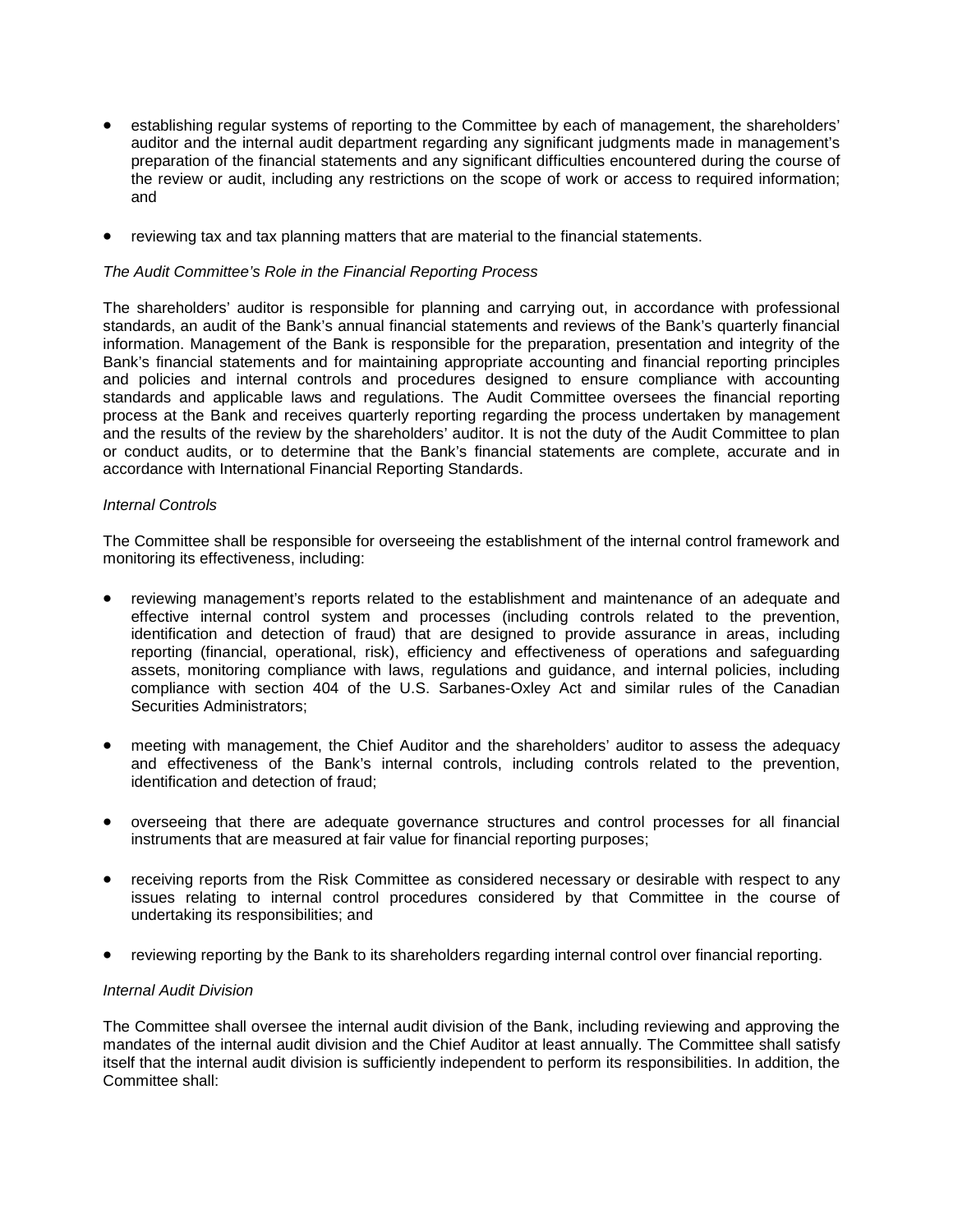- review and approve the annual audit plan, including the risk assessment methodology, and any significant changes thereto and satisfy itself that the plan is appropriate, risk-based and addresses all the relevant activities and significant risks over a measurable cycle;
- review and approve the annual financial budget and resource plan and review periodic updates;
- confirm the appointment and dismissal of the Chief Auditor;
- at least annually assess the effectiveness and operational adequacy of the internal audit division;
- review the results of the independent quality assurance review report on the internal audit division conducted on a five-year cycle;
- annually convey its view of the performance of the Chief Auditor to the Chief Executive Officer as input into the compensation approval process;
- review and discuss regular reports prepared by the Chief Auditor and other information provided to fulfill its oversight responsibilities, including all information outlined in regulatory guidance, together with management's response and follow-up on outstanding issues, as necessary, including proactive consideration of whether deficiencies in one area may be present in other areas;
- provide a forum for the Chief Auditor to have unfettered access to the Committee to raise any internal audit issues or issues with respect to the relationship and interaction between the internal audit division, management, the shareholders' auditor and/or regulators and;
- review reports of deficiencies identified by supervisory authorities related to the internal audit function, including information to demonstrate progress of necessary correction action and remediation, by management, within an appropriate time frame.

#### *Oversight of Shareholders' Auditor*

The Committee shall review and evaluate the performance, qualifications, skills, resources (amount and type) and independence of the shareholders' auditor, including the lead partners, and annually recommend to the Board for recommendation to the shareholders the appointment of the shareholders' auditor. The Committee shall be responsible for approving the auditor's remuneration. The Committee shall also make recommendations to the Board for approval regarding, if appropriate, termination of the shareholders' auditor. The shareholders' auditor shall be accountable to the Committee and the entire Board, as representatives of the shareholders, for its review of the financial statements and controls of the Bank. In addition, the Committee shall:

- review and approve the annual audit plans and engagement letters of the shareholders' auditor and satisfy itself that the plans are appropriate, risk-based and address all the relevant activities over a measurable cycle;
- review the shareholders' auditor's processes for assuring the quality of their audit services, including any matters that may affect the audit firm's ability to serve as shareholders' auditor;
- discuss those matters that are required to be communicated by the shareholders' auditor to the Committee in accordance with the standards established by the Canadian Institute of Chartered Accountants and the Public Company Accounting Oversight Board and the requirements of the Bank's regulators, including its primary regulator OSFI, as such matters are applicable to the Bank from time to time;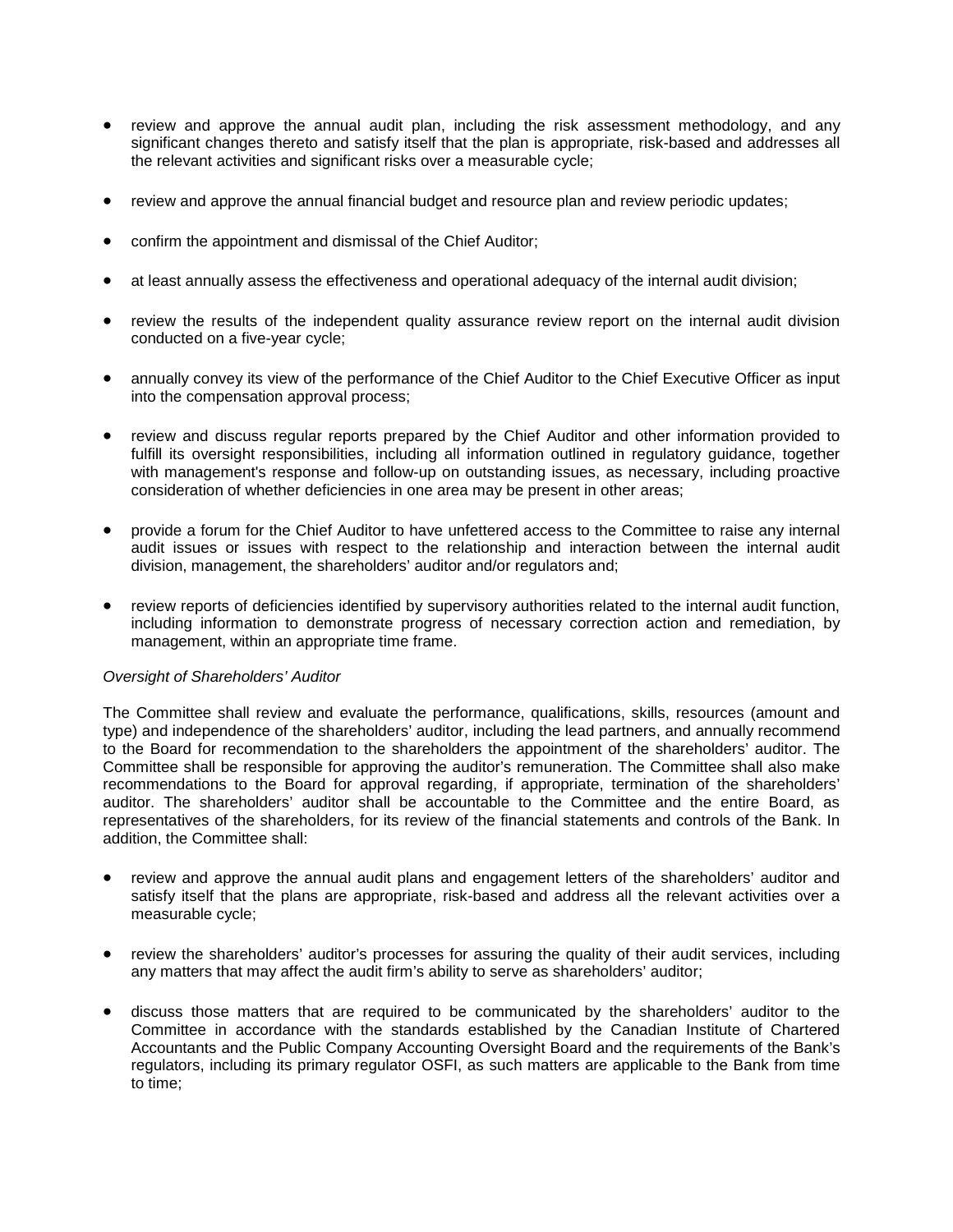- review with the shareholders' auditor any issues that may be brought forward by it, including any audit problems or difficulties, such as restrictions on its audit activities or access to requested information, and management's responses;
- review with the shareholders' auditor concerns, if any, about the quality, not just acceptability, of the Bank's accounting principles as applied in its financial reporting; and
- provide a forum for management and the internal and/or shareholders' auditor to raise issues regarding their relationship and interaction. To the extent disagreements regarding financial reporting are not resolved, be responsible for the resolution of such disagreements between management and the internal and/or shareholders' auditor.

#### *Independence of Shareholders' Auditor*

The Committee shall monitor and assess the independence of the shareholders' auditor through various mechanisms, including:

- reviewing and approving (or recommending to the Board for approval) the audit engagement terms and fees and other legally permissible services to be performed by the shareholders' auditor for the Bank, with such approval to be given either specifically or pursuant to pre-approval procedures adopted by the Committee;
- receiving from the shareholders' auditor, on a periodic basis, a formal written statement delineating all relationships between the shareholders' auditor and the Bank consistent with the rules of professional conduct of the Canadian provincial chartered accountants institutes or other regulatory bodies, as applicable;
- reviewing and discussing with the Board, annually and otherwise as necessary, and the shareholders' auditor, any relationships or services between the shareholders' auditor and the Bank or any factors that may impact the objectivity and independence of the shareholders' auditor;
- reviewing, approving and monitoring policies and procedures for the employment of past or present partners, or employees of the shareholders' auditor as required by applicable laws; and
- reviewing, approving and monitoring other policies and procedures put in place to facilitate auditor independence, such as the rotation of members of the audit engagement team, as applicable.

#### *Finance Department*

The Committee shall oversee the Finance Department of the Bank, including:

- reviewing and approving the mandate of the Finance Department and the mandate of the Chief Financial Officer at least annually;
- reviewing and approving, at least annually, the Finance Department budget and resource plan, including receiving reports from management on resource adequacy;
- annually assessing the effectiveness of the Finance Department;
- review the results of a third-party independent review of Finance Department effectiveness conducted on a five-year cycle;
- annually conveying its view of the performance of the Chief Financial Officer to the Chief Executive Officer as input into the compensation approval process;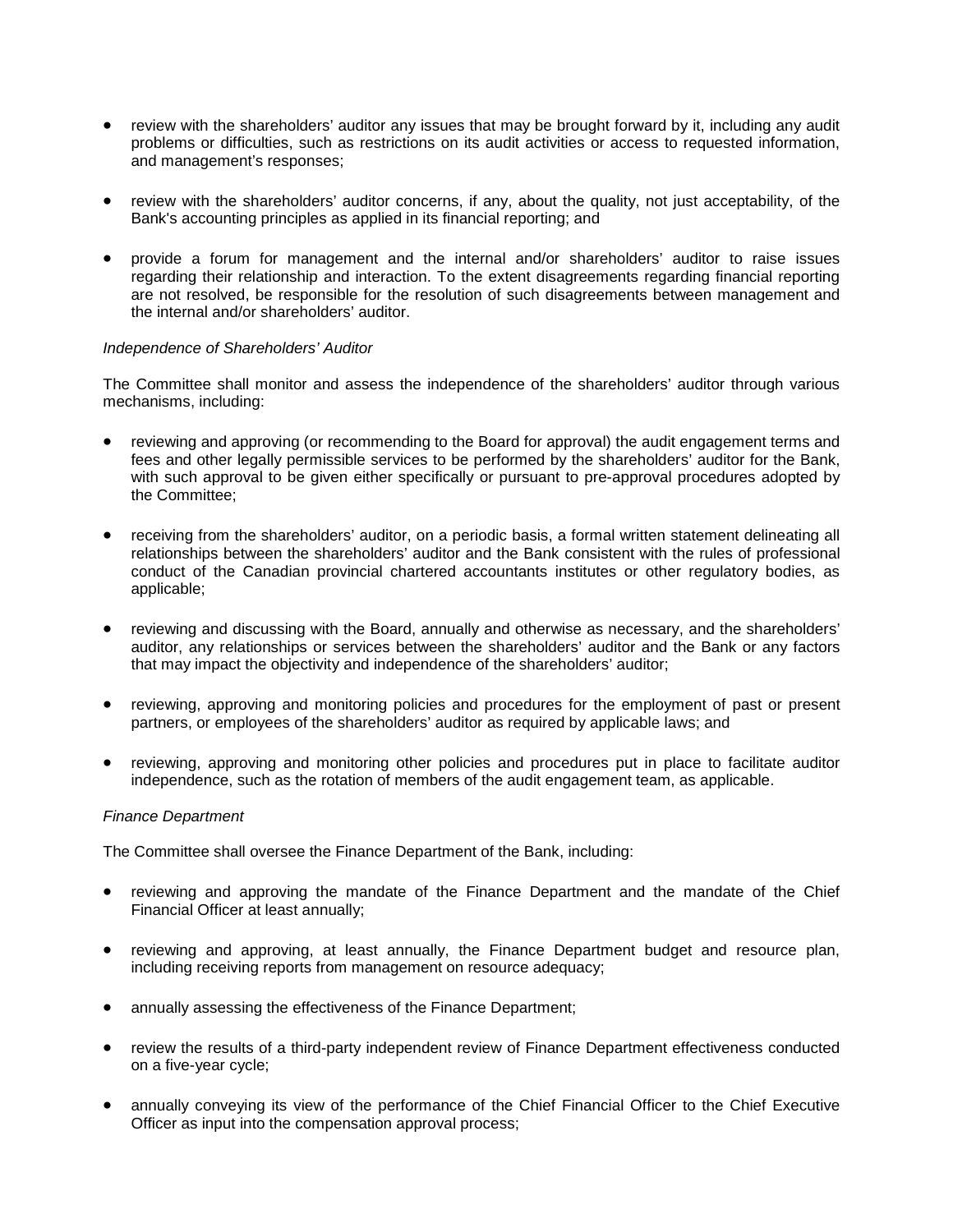- confirming the appointment and dismissal of the Chief Financial Officer; and
- providing a forum for the Chief Financial Officer to have unfettered access to the Committee to raise any financial reporting issues or issues with respect to the relationship and interaction among the Finance Department, management, the shareholders' auditor and/or regulators.

#### *Conduct Review and Related Party Transactions*

The Committee shall be responsible for conduct review and oversight of related party transactions (except the approval of Bank officer related party credit facilities which are reviewed by the Human Resources Committee and the approval of Bank director related party credit facilities which are reviewed by the Risk Committee, as required), including satisfying itself that procedures and practices are established by management as required by the *Bank Act* (Canada)*, Trust and Loans Companies Act (Canada), the Insurance Companies Act (Canada)*, and *the International Financial Reporting Standards (specifically, IAS 24 – Related Party Disclosures),* relating to conduct review and related party transactions and monitoring compliance with those procedures and their effectiveness from time to time.

#### *Business Conduct and Ethical Behaviour*

The Committee shall monitor compliance with policies in respect of ethical personal and business conduct, including the Bank's Disclosure of Information and Complaint Procedures; Anti-Bribery and Anti-Corruption Policy; and Code of Conduct and Ethics and the conflicts of interest procedures included therein, including approving, where appropriate, any waiver from the Bank's Code of Conduct and Ethics to be granted for the benefit of any director or executive officer of the Bank.

#### *Compliance*

The Committee shall oversee the establishment and maintenance of processes and policies that ensure the Bank is in compliance with the laws and regulations that apply to it as well as its own policies, including:

- reviewing with management the Bank's compliance with applicable regulatory requirements and the legislative compliance management processes;
- establishing procedures in accordance with regulatory requirements for the receipt, retention and treatment of complaints received by the Bank on accounting, internal accounting controls or auditing matters, and receiving reports on such complaints and submissions as required under the applicable policy;
- reviewing an annual report from the Chief Risk Officer regarding examinations of the Bank conducted by OSFI, and following up with management on the status of recommendations and suggestions, as appropriate; and
- reviewing professional pronouncements and changes to key regulatory requirements relating to accounting rules to the extent they apply to the financial reporting process of the Bank.

#### *Compliance Department*

The Committee shall oversee the Compliance Department of the Bank and the execution of its mandate, including reviewing and approving its annual plan, including its budget and resources, and any significant changes to the annual plan and/or methodology. The Committee shall satisfy itself that the Compliance Department is sufficiently independent to perform its responsibilities. In addition, the Committee shall: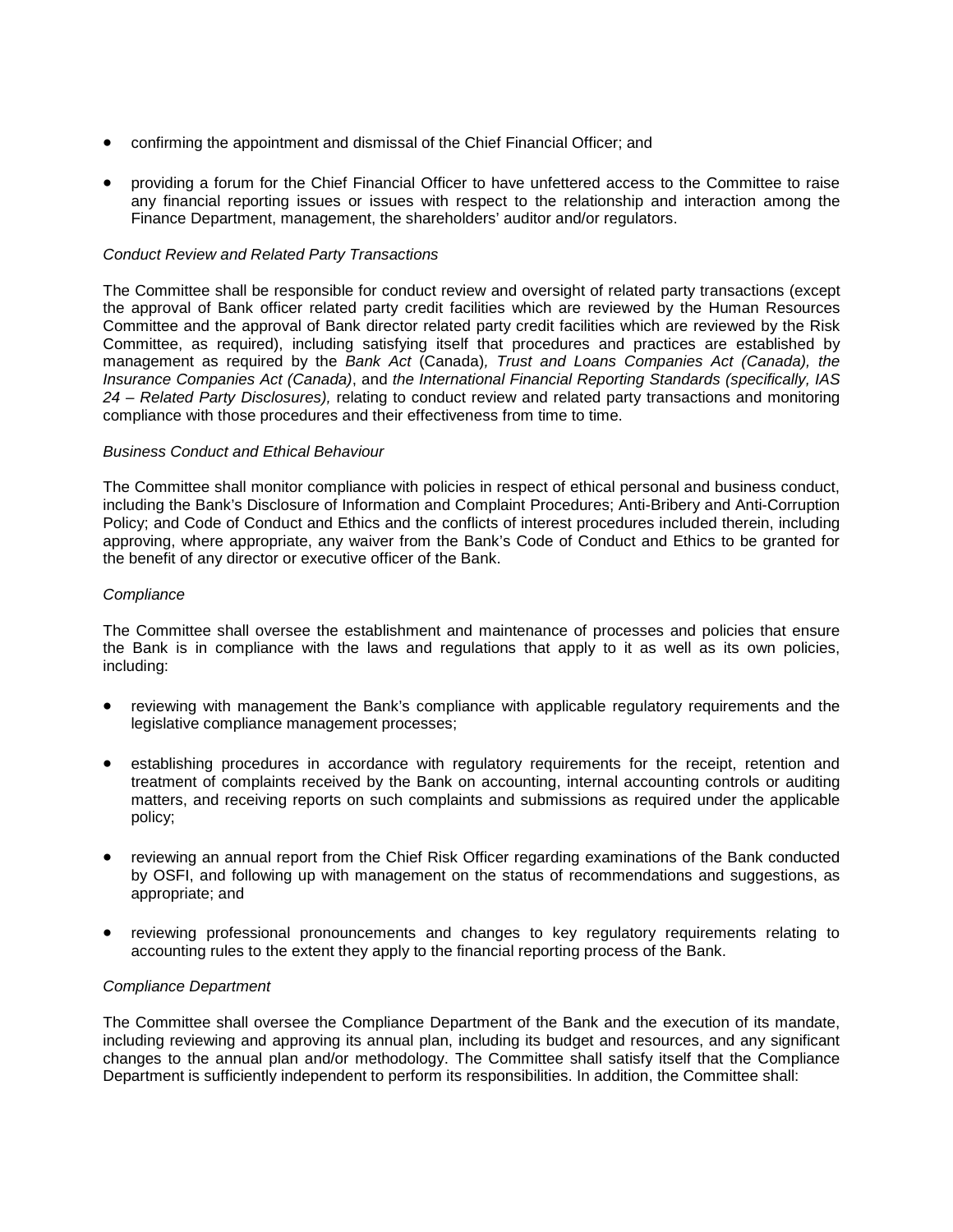- annually review and approve the mandate of the Compliance Department and the mandate of the Chief Compliance Officer;
- at least annually assess the effectiveness of the Compliance function;
- review the results of a third-party independent review of Compliance Department effectiveness conducted on a five-year cycle;
- confirm the appointment and dismissal of the Chief Compliance Officer;
- annually convey its view of the performance of the Chief Compliance Officer to the Chief Executive Officer as input into the compensation approval process;
- regularly review and discuss reports prepared by the Chief Compliance Officer for the Audit Committee and follow-up on any outstanding issues, including proactive consideration of whether deficiencies in one area may be present in other areas; and
- provide a forum for the Chief Compliance Officer to have unfettered access to the Committee to raise any compliance issues or issues with respect to the relationship and interaction among the Compliance Department, management and/or regulators.

#### *Anti-Money Laundering / Anti-Terrorist Financing*

The Committee shall oversee and monitor the establishment, maintenance and ongoing effectiveness of the Anti-Money Laundering / Anti-Terrorist Financing ("AML/ATF") program that is designed to ensure the Bank is in compliance with the laws and regulations that apply to it as well as its own policies, including:

- reviewing with management the Bank's compliance with applicable regulatory requirements;
- reviewing an annual report from the Global Anti-Money Laundering Officer regarding the assessment of the effectiveness of the AML Program, and following up with management on the status of recommendations and suggestions, as appropriate; and
- reviewing an annual report from the Chief Auditor regarding the results of effectiveness testing of the AML Program, and following up with management on the status of recommendations and suggestions, as appropriate.

#### *Global Anti-Money Laundering Department*

The Committee shall oversee the Global Anti-Money Laundering Department of the Bank and the execution of its mandate, and shall satisfy itself that the Global AML Department is sufficiently independent to perform its responsibilities. The oversight and monitoring will be provided in the following manner:

- review and approve the Global AML Department's annual plan, including its budget and resources, and any significant changes to the annual plan;
- consider and approve the AML/ATF program, its design and any significant AML/ATF policies, including the TD Global Sanctions Policy;
- at least annually assess the effectiveness of the AML/ATF function;
- review the results of a third-party independent review of AML Department effectiveness conducted on a five-year cycle;